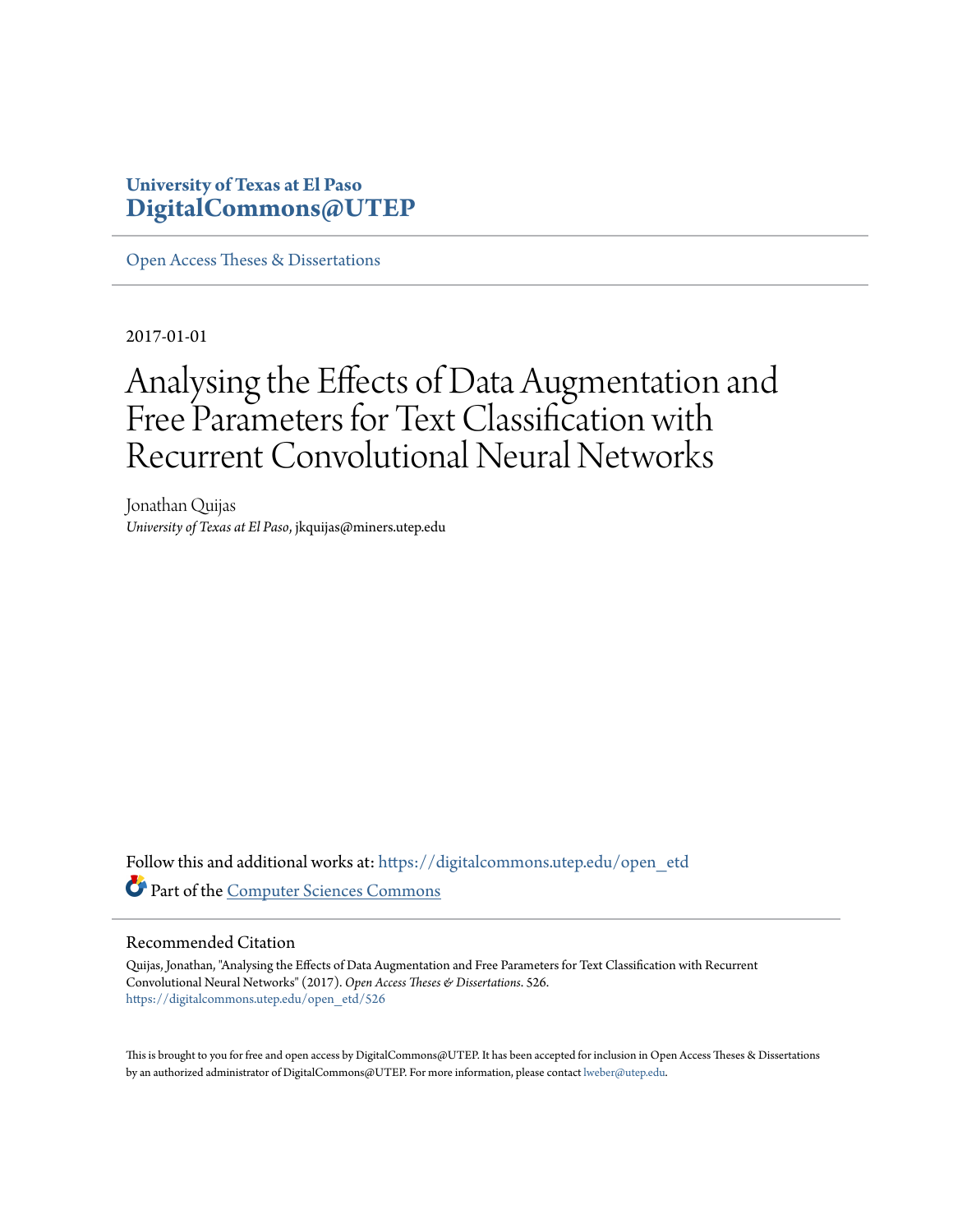### ANALYSING THE EFFECTS OF DATA AUGMENTATION AND FREE PARAMETERS FOR TEXT CLASSIFICATION WITH RECURRENT CONVOLUTIONAL NEURAL NETWORKS

### JONATHAN K. QUIJAS

Master's Program in Computer Science

APPROVED:

Olac Fuentes, Chair, Ph.D.

Monika Akbar, Ph.D.

David Novick, Ph.D.

Charles Ambler, Ph.D. Dean of the Graduate School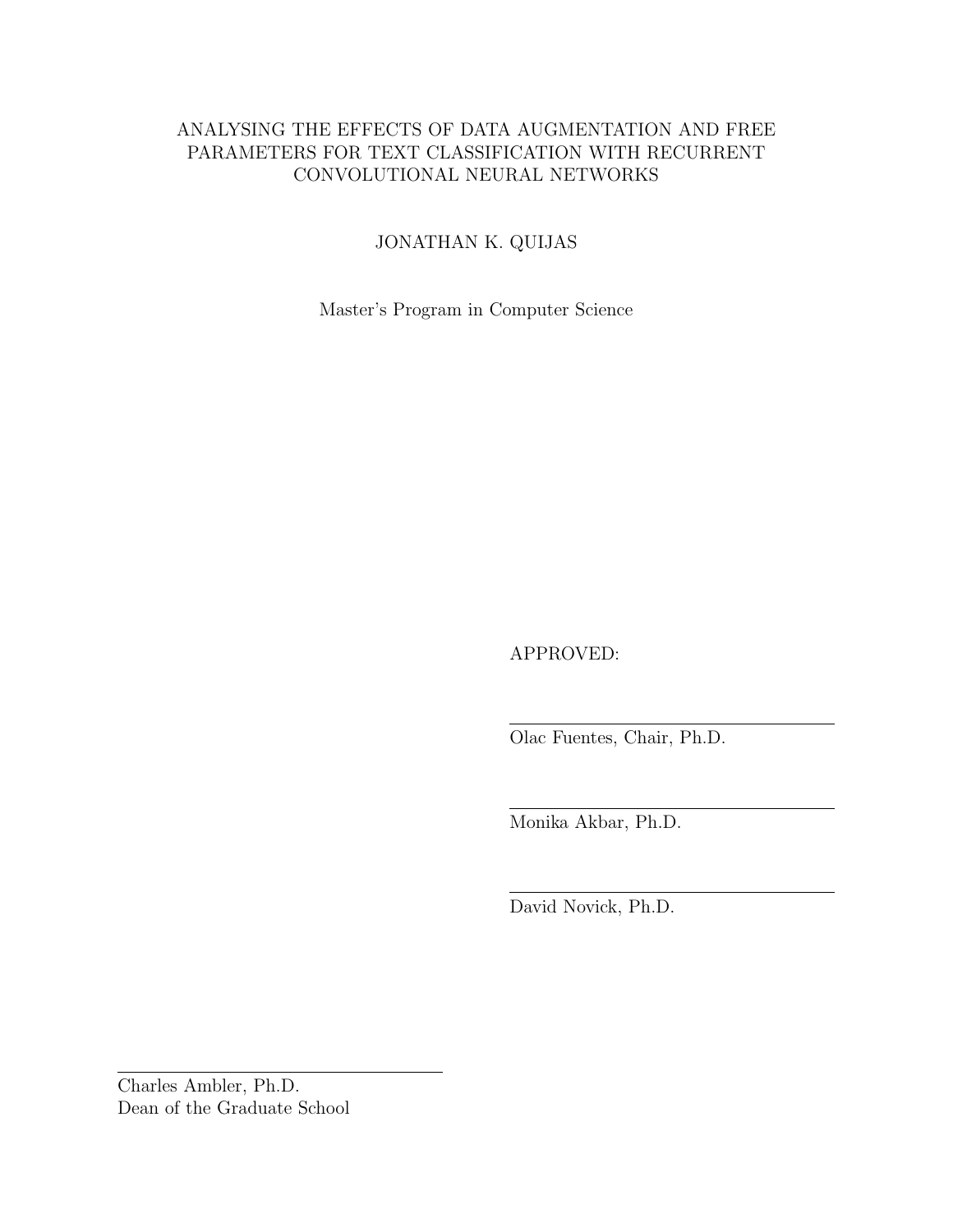c Copyright

by

Jonathan K. Quijas

2017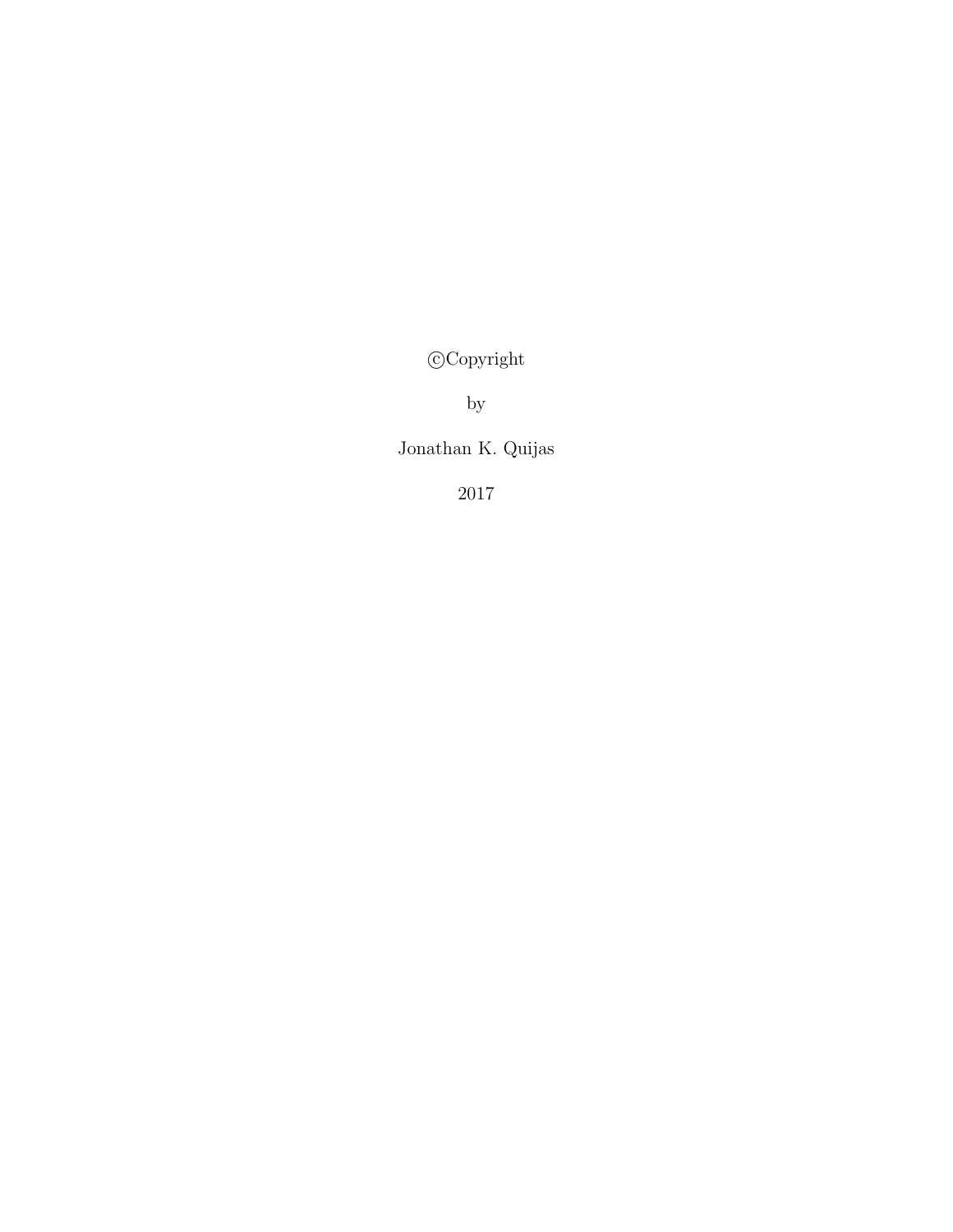to my

### FAMILY

thanks for everything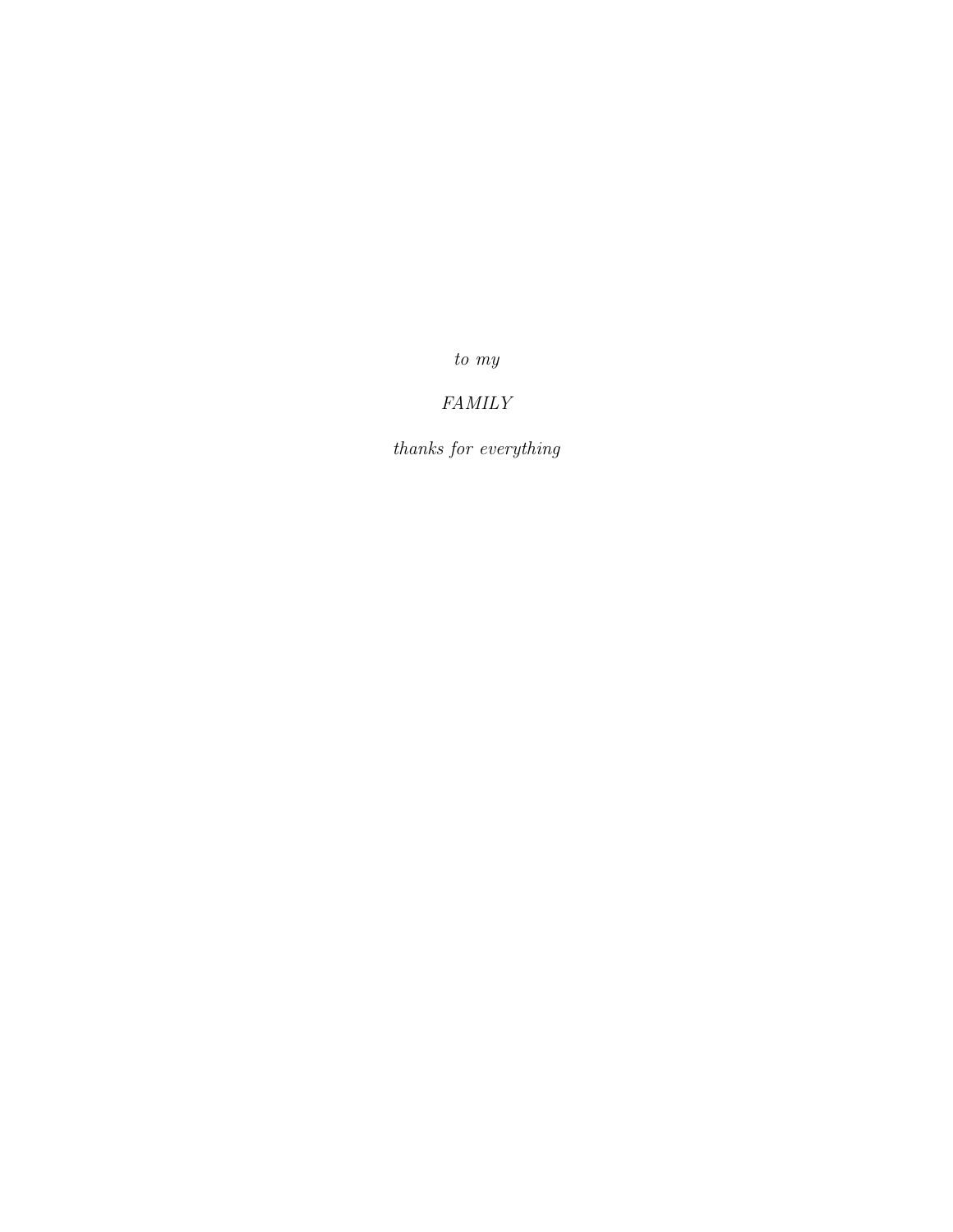### ANALYSING THE EFFECTS OF DATA AUGMENTATION AND FREE PARAMETERS FOR TEXT CLASSIFICATION WITH RECURRENT CONVOLUTIONAL NEURAL NETWORKS

by

### JONATHAN K. QUIJAS

#### THESIS

Presented to the Faculty of the Graduate School of

The University of Texas at El Paso

in Partial Fulfillment

of the Requirements

for the Degree of

#### MASTER OF SCIENCE

Master's Program in Computer Science THE UNIVERSITY OF TEXAS AT EL PASO

May 2017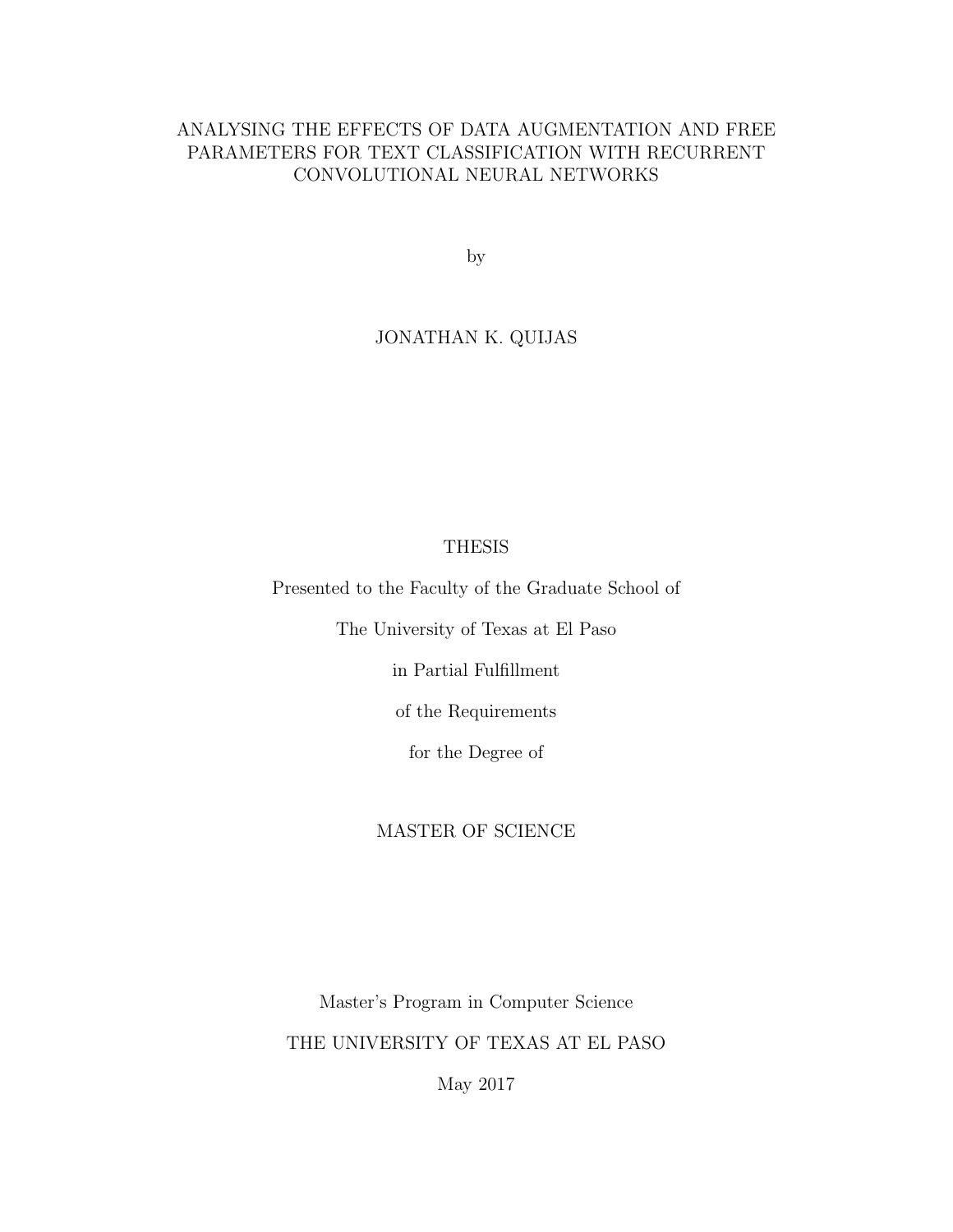# Abstract

Convolutional neural networks have seen much success in computer vision and natural language processing tasks. When training convolutional neural networks for text classification tasks, a common technique is to transform an input sequence of words into a dense matrix of word embeddings, or words represented as dense vectors, using table lookup operations. This enables the inputs to be represented in a way that the well-known convolution/pooling operations can be applied to them in a manner similar to images. These word embeddings may be further incorporated into the neural network itself as a trainable layer to allow fine-tuning, usually leading to improved model predictions. The drastic increase of free parameters, however, leads to overfitting if proper regularization is not applied or the size of the training set is not large enough.

I give an overview of convolutional and recurrent network architectures, describe their basic functions, and discuss their observed advantages and shortcomings in my experiments. I follow this discussion with an overview of my final choice of architecture, based on a combination of these architectures.

I train neural networks using abstracts from multiple science and engineering fields; each set of abstracts comprised of multiple topics. The number of publications available for my task is moderate, in the mid-thousands for each topic. I analyse the effect of using word embeddings with the models in terms of fit and prediction. I then propose embedding "trainability" schemes to alleviate overfitting, to improve test accuracy, and to reduce training times. I conclude my study proposing several data augmentation techniques designed for text sequences to further mitigate overfitting and to improve generalization. Finally, I discuss my empirical results and propose directions for future work.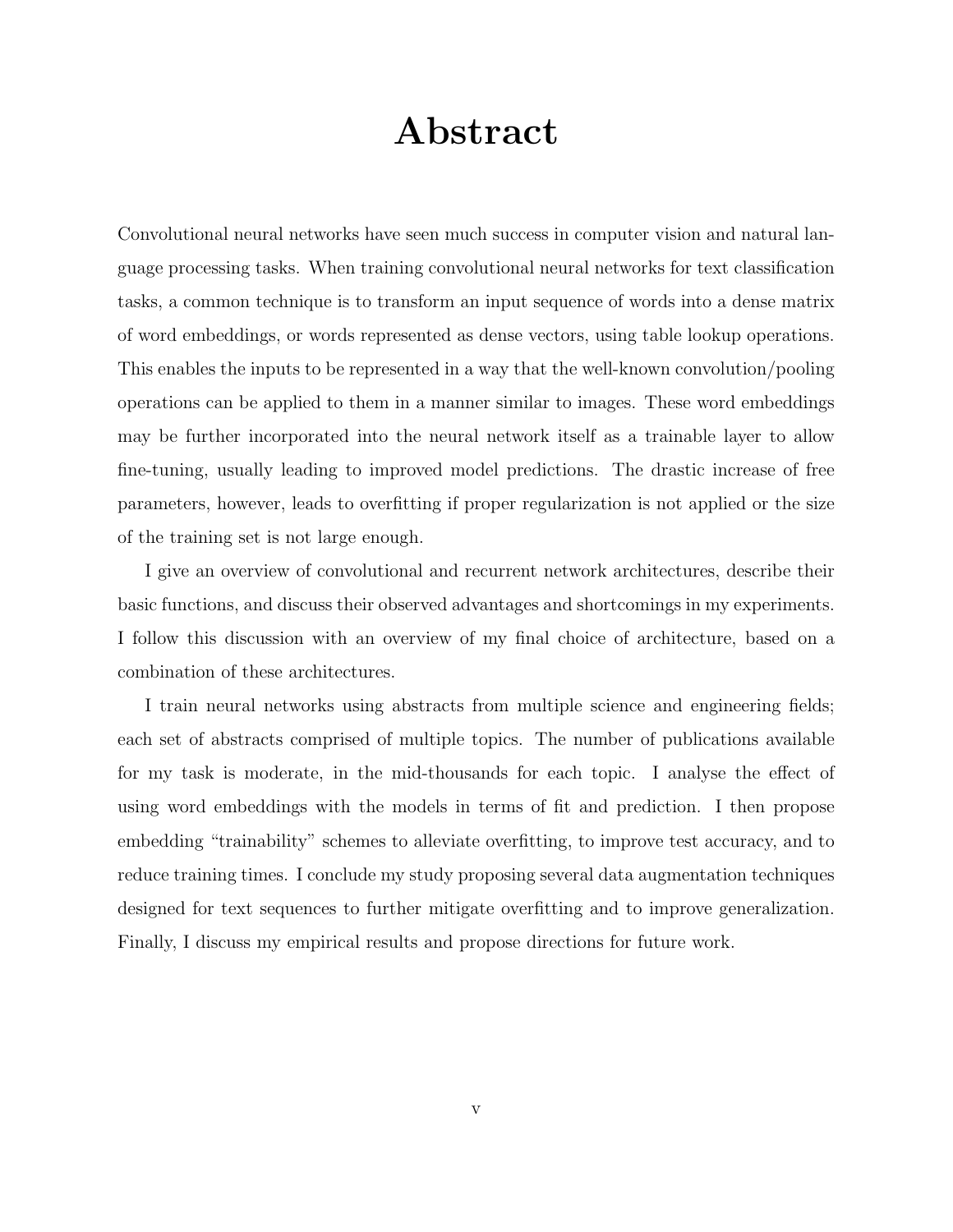# **Contents**

|                |         |       |                                                                                                                                                                                                                                | Page           |
|----------------|---------|-------|--------------------------------------------------------------------------------------------------------------------------------------------------------------------------------------------------------------------------------|----------------|
|                |         |       |                                                                                                                                                                                                                                | V              |
|                |         |       |                                                                                                                                                                                                                                | vi             |
|                |         |       |                                                                                                                                                                                                                                | viii           |
|                |         |       |                                                                                                                                                                                                                                | X              |
|                | Chapter |       |                                                                                                                                                                                                                                |                |
| 1              |         |       |                                                                                                                                                                                                                                | $\mathbf{1}$   |
|                | 1.1     |       |                                                                                                                                                                                                                                | $\mathbf{1}$   |
|                | 1.2     |       |                                                                                                                                                                                                                                | $\overline{2}$ |
|                |         | 1.2.1 | Minimizing Non-Convex Functions: Gradient-Based Learning                                                                                                                                                                       | 3              |
|                |         | 1.2.2 |                                                                                                                                                                                                                                | $\overline{4}$ |
|                |         | 1.2.3 |                                                                                                                                                                                                                                | 6              |
|                |         | 1.2.4 |                                                                                                                                                                                                                                | 6              |
| $\overline{2}$ |         |       |                                                                                                                                                                                                                                | $\overline{7}$ |
|                | 2.1     |       |                                                                                                                                                                                                                                | $\overline{7}$ |
|                | 2.2     |       |                                                                                                                                                                                                                                | 9              |
|                | 2.3     |       | Convolutional Neural Networks (and all other contracts of the set of the set of the set of the set of the set of the set of the set of the set of the set of the set of the set of the set of the set of the set of the set of | 9              |
|                |         | 2.3.1 | Input Representation: Word Embeddings for Convolutional Networks                                                                                                                                                               | 11             |
| 3              |         |       |                                                                                                                                                                                                                                | 13             |
|                | 3.1     |       |                                                                                                                                                                                                                                | 13             |
|                | 3.2     |       |                                                                                                                                                                                                                                | 14             |
|                |         | 3.2.1 |                                                                                                                                                                                                                                | 14             |
|                |         | 3.2.2 | Feature Maps: Convolution + Pooling $\ldots \ldots \ldots \ldots \ldots$                                                                                                                                                       | 15             |
|                |         | 3.2.3 |                                                                                                                                                                                                                                | 16             |
|                |         | 3.2.4 |                                                                                                                                                                                                                                | 17             |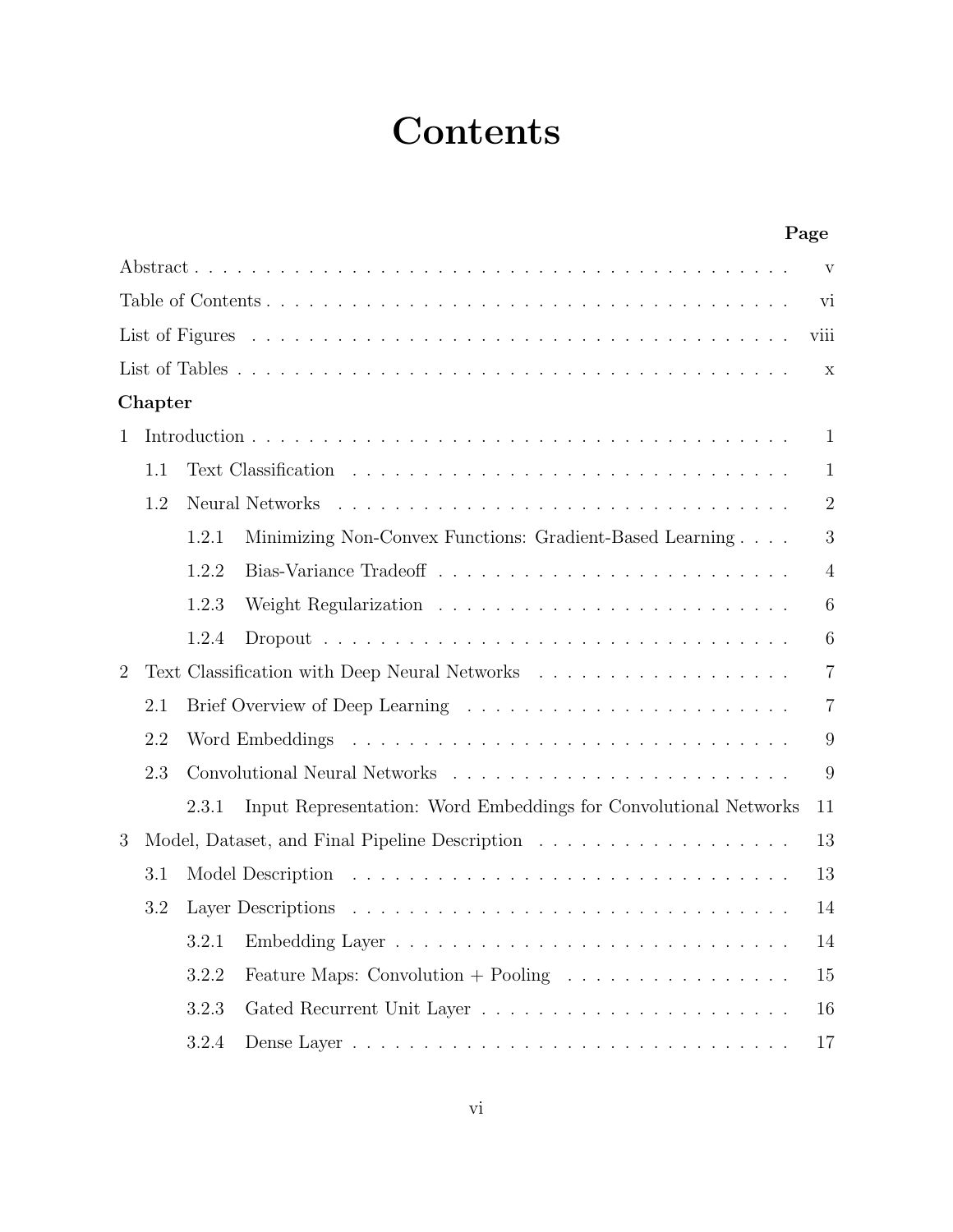| $\overline{4}$ |     | Towards Improving Model Performance: Embeddings and Data Augmentation.  | 20 |  |  |  |
|----------------|-----|-------------------------------------------------------------------------|----|--|--|--|
|                | 4.1 |                                                                         | 20 |  |  |  |
|                | 4.2 | Principal Component Analysis and Dimensionality Reduction of the Embed- |    |  |  |  |
|                |     |                                                                         | 21 |  |  |  |
|                | 4.3 | Dataset Augmentation: Shuffling and Noise Injection                     | 22 |  |  |  |
|                |     | 4.3.1                                                                   | 23 |  |  |  |
|                |     | 4.3.2                                                                   | 24 |  |  |  |
|                | 4.4 |                                                                         | 24 |  |  |  |
|                |     | 4.4.1                                                                   | 26 |  |  |  |
|                | 4.5 | Reducing Data Granularity: From Abstract to Sentences                   | 26 |  |  |  |
| $\overline{5}$ | 27  |                                                                         |    |  |  |  |
|                | 5.1 |                                                                         | 27 |  |  |  |
|                | 5.2 |                                                                         | 31 |  |  |  |
|                | 5.3 |                                                                         | 32 |  |  |  |
|                | 5.4 |                                                                         | 33 |  |  |  |
|                | 5.5 |                                                                         | 33 |  |  |  |
|                | 5.6 |                                                                         | 34 |  |  |  |
|                | 5.7 |                                                                         | 34 |  |  |  |
|                | 5.8 |                                                                         | 35 |  |  |  |
| 6              |     |                                                                         | 36 |  |  |  |
|                | 6.1 |                                                                         | 38 |  |  |  |
|                |     |                                                                         | 39 |  |  |  |
|                |     |                                                                         | 43 |  |  |  |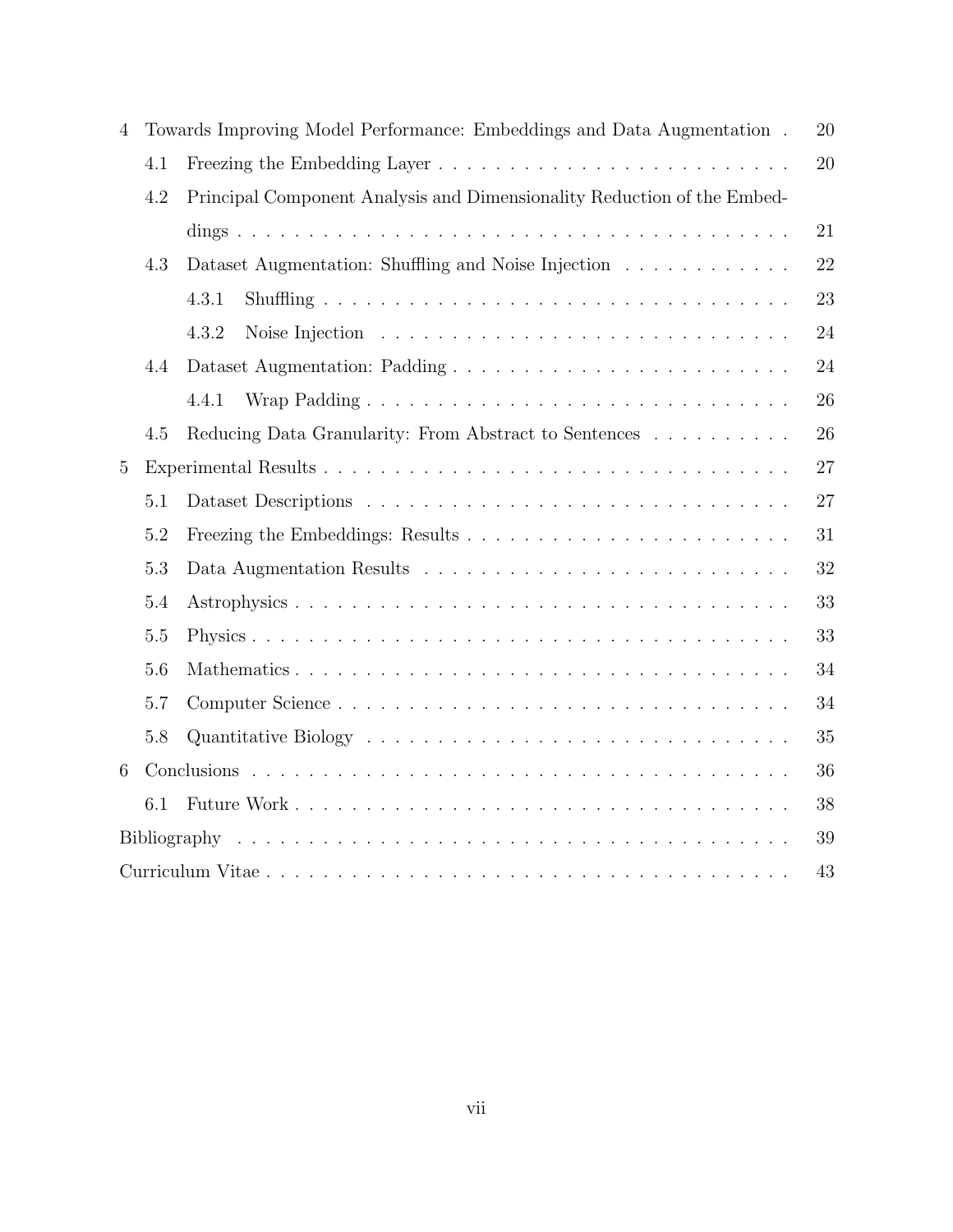# List of Figures

| 1.1 | Visualization of a single unit neural network. A non-linearity is applied to        |                |
|-----|-------------------------------------------------------------------------------------|----------------|
|     | the linear combination of the inputs $x_i$ with the weights $\theta_i$              | $\overline{2}$ |
| 1.2 | Visualization of overfitting. Training error decreases as epochs progress,          |                |
|     | eventually reaching zero. Validation error starts increasing, indicating over-      |                |
|     | fitting. The best model is shown at the dotted line, where validation error         |                |
|     |                                                                                     | 5              |
| 2.1 | Visualization of sparse interaction (left) and dense interaction (right) be-        |                |
|     | tween inputs and weights. With sparse interaction, the weights only interact        |                |
|     | on a subregion of the entire input. This is in contrast to the dense interac-       |                |
|     | tion of classic neural networks, where there's an interaction between every         |                |
|     |                                                                                     | 8              |
| 2.2 | Visualization of embeddings obtained from the GloVe dataset using the t-            |                |
|     | distributed stochastic neighbor embedding (t-SNE) dimensionality reduction          |                |
|     | algorithm. Words with similar or related meanings tend to lie close to each         |                |
|     |                                                                                     | 10             |
| 2.3 | Visualization of a feature map with a single kernel. In this example, the           |                |
|     | kernel convolves tri-grams, or windows of three consecutive words. After            |                |
|     | convolution with all possible trigram context windows, max pooling is ap-           |                |
|     | plied to reduce dimensionality. Here, the pool size is 3. This process is           |                |
|     | repeated as many times as there are kernels in the layer and their outputs          |                |
|     | are concatenated horizantally to yield a matrix of size num filters $\times$ (input |                |
|     |                                                                                     | 12             |
|     |                                                                                     |                |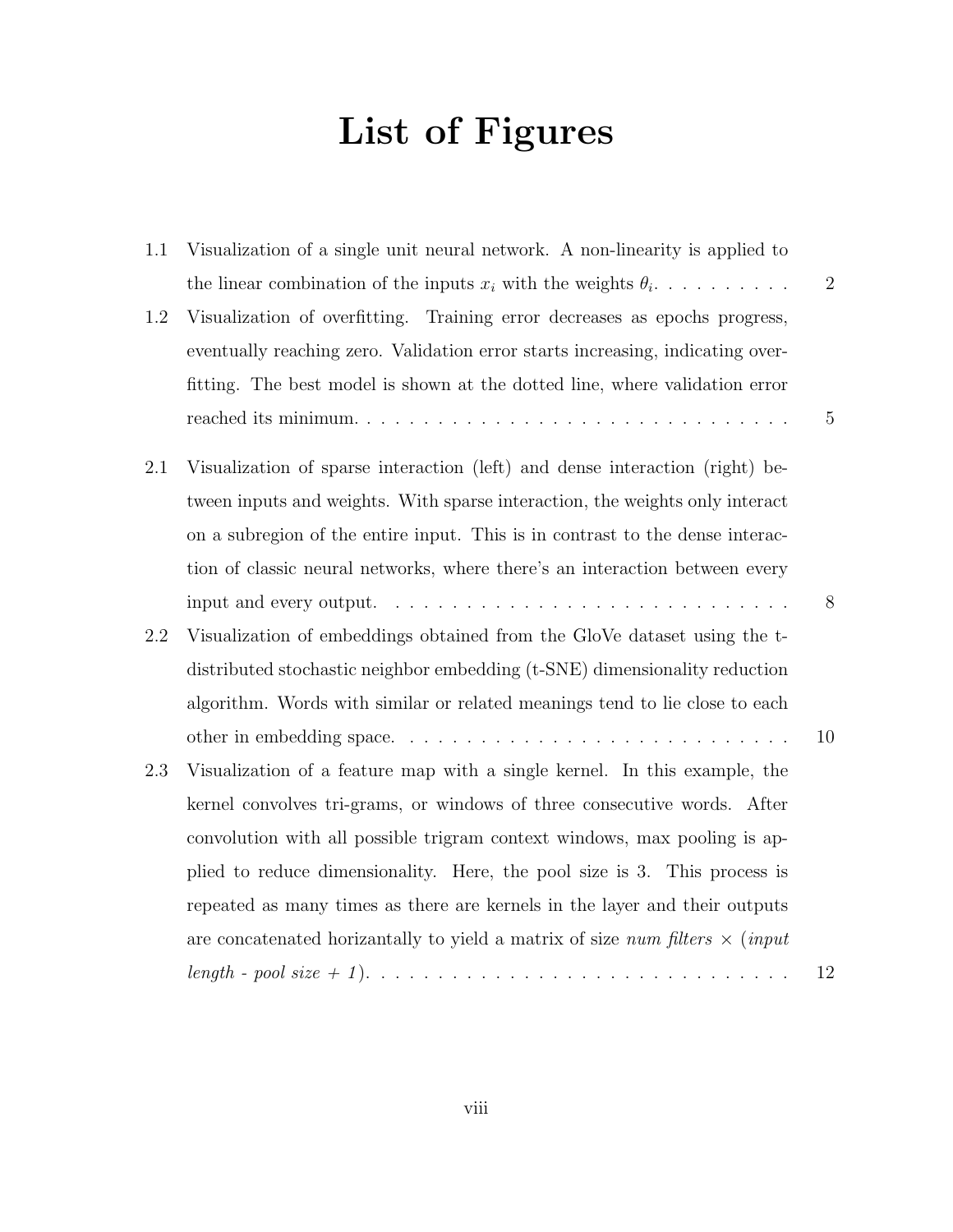| 3.1 | A common architecture for a convolutional network for text classification is         |    |
|-----|--------------------------------------------------------------------------------------|----|
|     | an embedding layer followed by a feature map, then a dense layer to compute          |    |
|     |                                                                                      | 13 |
| 3.2 | Visualization of an embedding layer. Word indexes are mapped to word                 |    |
|     | embeddings via table lookups. This layer outputs a matrix comprised of               |    |
|     |                                                                                      |    |
| 3.3 | Visualization of a recurrent layer. Each hidden layer $h^t$ is a function of the     |    |
|     | previous hidden layer $h^{t-1}$ and the present input signal $x^t$ . The weights are |    |
|     | shared across time steps in order for the model to generalize better $16$            |    |
| 3.4 | Model Architecture: embedding layer, followed by a feature map, and a                |    |
|     | recurrent layer. At the end, we have a fully connected layer with a softmax          |    |
|     | activation, which will output class probabilities.                                   | 18 |
|     |                                                                                      |    |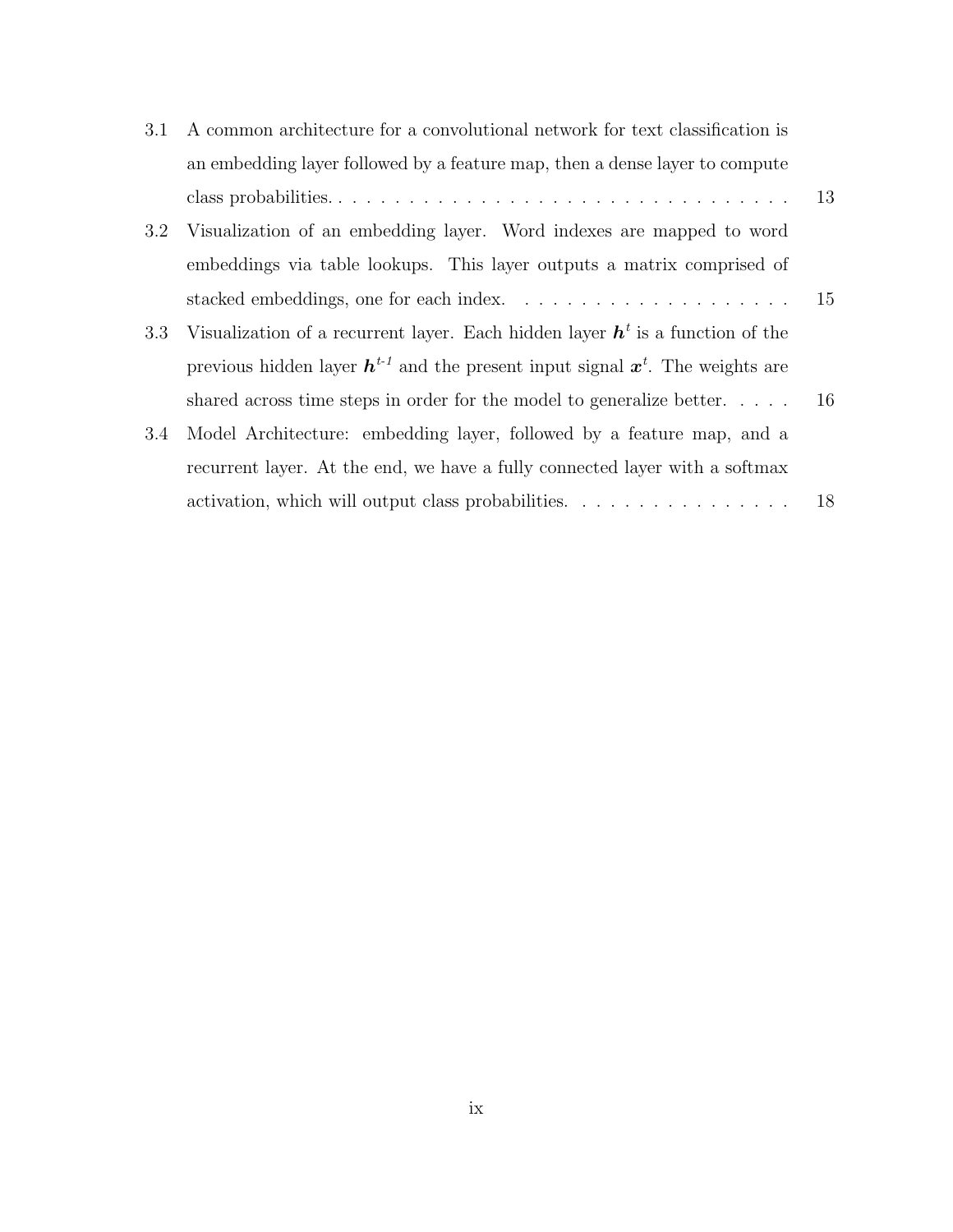# List of Tables

| 5.1                                                                        |                                                                              |  |  |  |  |
|----------------------------------------------------------------------------|------------------------------------------------------------------------------|--|--|--|--|
|                                                                            |                                                                              |  |  |  |  |
| Accuracy results on all datasets with proposed embedding training schemes. |                                                                              |  |  |  |  |
| The numbers in parenthesis represent the number of epochs until the model  |                                                                              |  |  |  |  |
|                                                                            | 32                                                                           |  |  |  |  |
|                                                                            | 33                                                                           |  |  |  |  |
|                                                                            | 33                                                                           |  |  |  |  |
|                                                                            | 34                                                                           |  |  |  |  |
| Test accuracy on the computer science dataset.                             | 34                                                                           |  |  |  |  |
| 5.7 Test accuracy on the quantitative biology dataset                      | 35                                                                           |  |  |  |  |
|                                                                            | Dataset distribution. I obtained 5000 abstracts for each class. I use 70% of |  |  |  |  |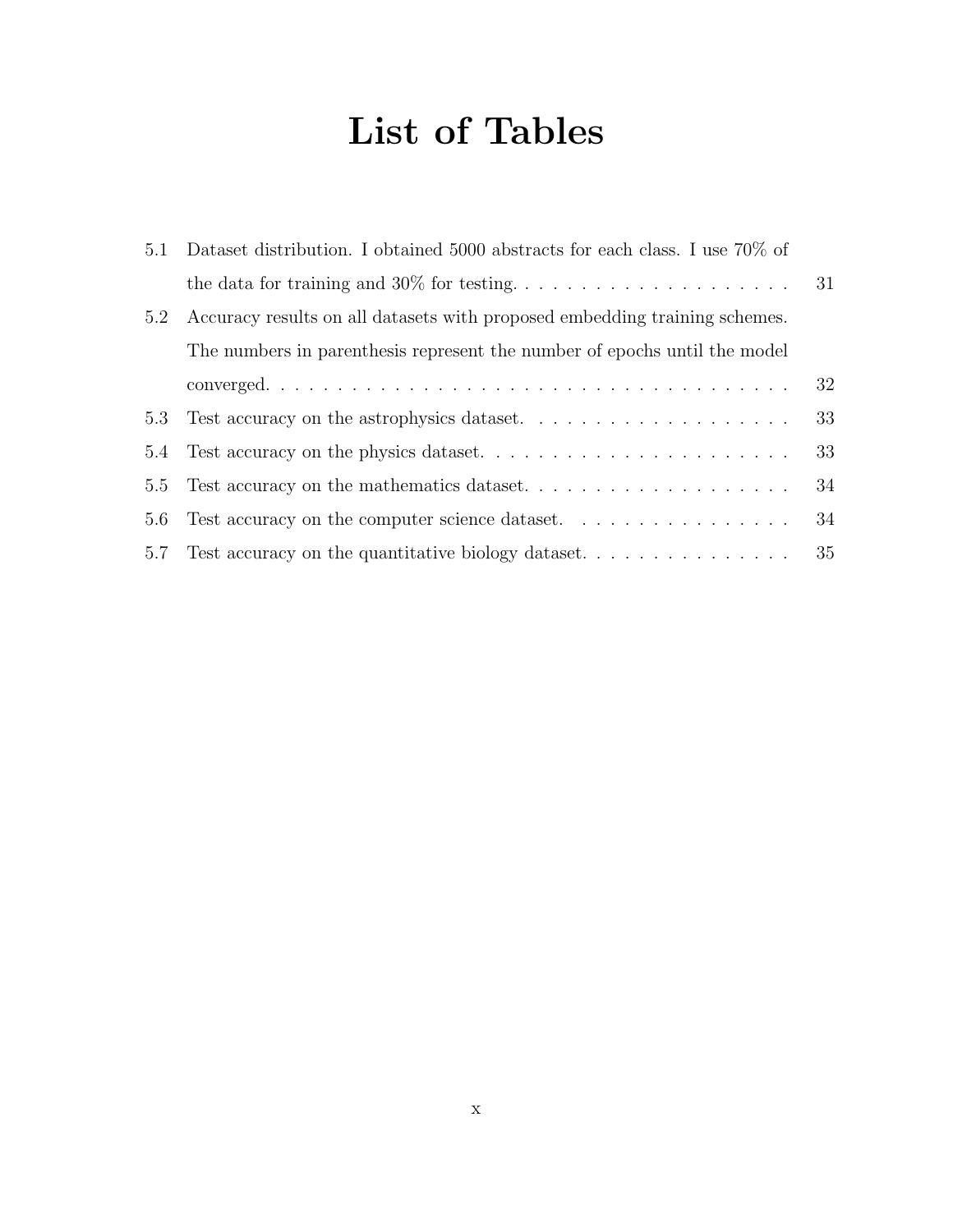# Chapter 1

# Introduction

This study is to better understand deep convolutional and recurrent networks for the task of classifying scientific publication abstracts and how well they can cope with limited amounts of data. I evaluate the predictive performance of multiple types of neural networks for text classification. I then evaluate the effect of integrating distributed representations of words as free parameters of the model. I then propose several data augmentation techniques to help reduce the effects caused by our moderate-sized training set.

### 1.1 Text Classification

Text classification is the task of assigning a label to a text document. A document can be any piece of text I wish to process; in this work, I label scientific and engineering publication abstracts. I wish to create a model that parametrizes some function that labels a document based on its features. The features of a document can be any set of values computed from the document itself. These features are the input representation used for our classification model. A very popular feature representation of documents is the  $term$ **frequency-inverse document frequency** (tf-idf) representation, where a document is represented as a vector of frequency-based statistics of its words [20]. Another popular feature representation of documents is the  $Bag\text{-}of\text{-}Words(BoW)$  representation, where a document is represented as a vector of indexes, each index corresponding to a word in the document [13]. A more recent approach to text classification is to use neural networks to automatically extract high-level features that contain context and semantic information [14][8]. In the following sections, I describe neural networks and provide a general overview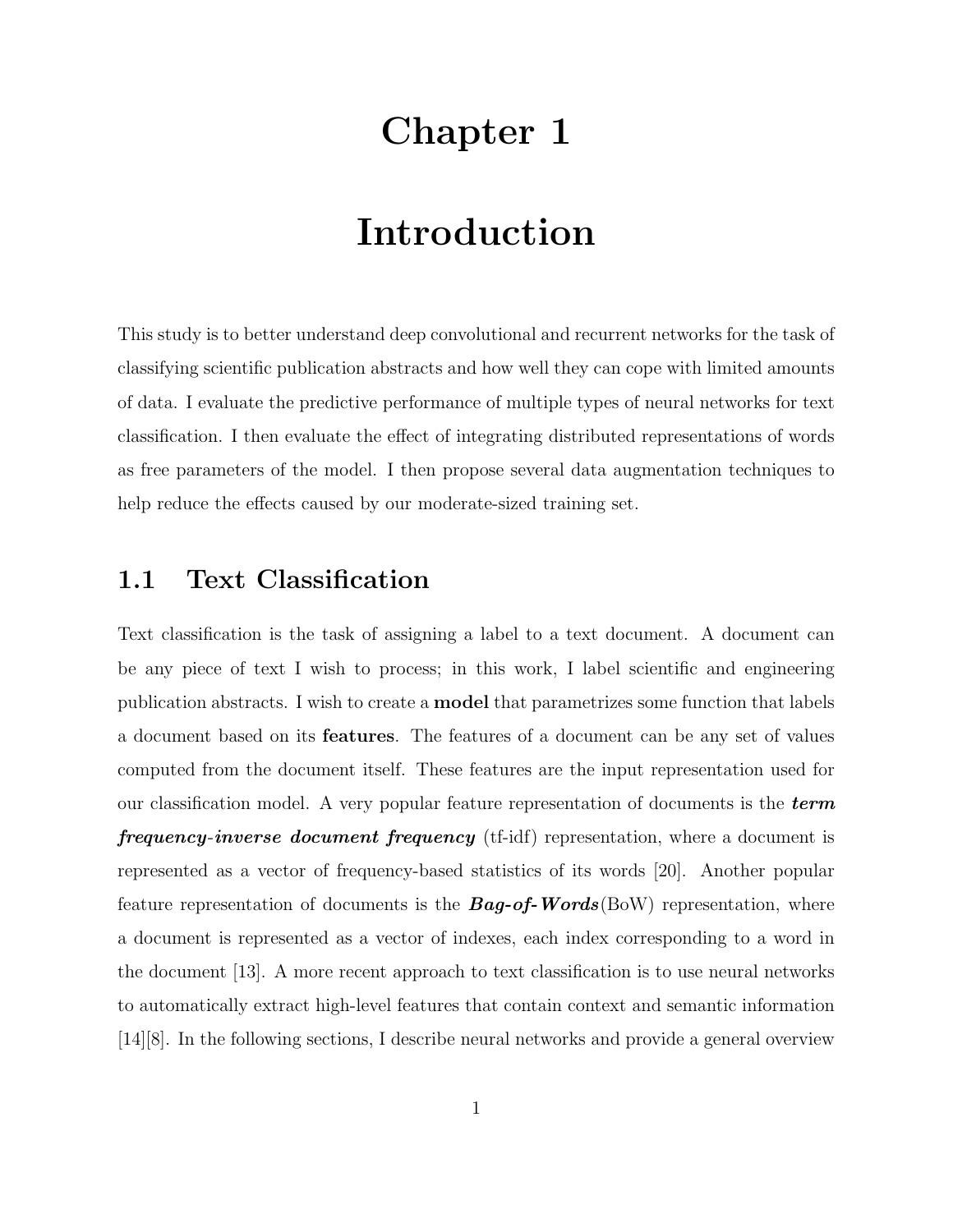of how to train them to allow generalization for tasks such as text classification.

### 1.2 Neural Networks

A neural network is a function  $f(x;\theta)$  that maps an input x to some response variable y. Neural networks are commonly represented as directed acyclical graphs. Each node is called a hidden unit, namely because it computes a latent variable of its input. I compute a unit's output as the dot-product of inputs with a corresponding set of parameters, followed by a non-linear function applied to the resulting scalar. This non-linearity is referred to in machine learning as the unit's *activation* function. This process is called **forward propagation**, or a forward pass of the neural network. Given input vector  $x$ , I compute the ith hidden unit's output via forward-propagation as:

$$
h_i = g(\boldsymbol{x} \cdot \boldsymbol{\theta})
$$

where  $g$  is a non-linear activation function.



Figure 1.1: Visualization of a single unit neural network. A non-linearity is applied to the linear combination of the inputs  $x_i$  with the weights  $\theta_i$ .

When we train a neural network, we learn the model parameters, or weights,  $\theta$  that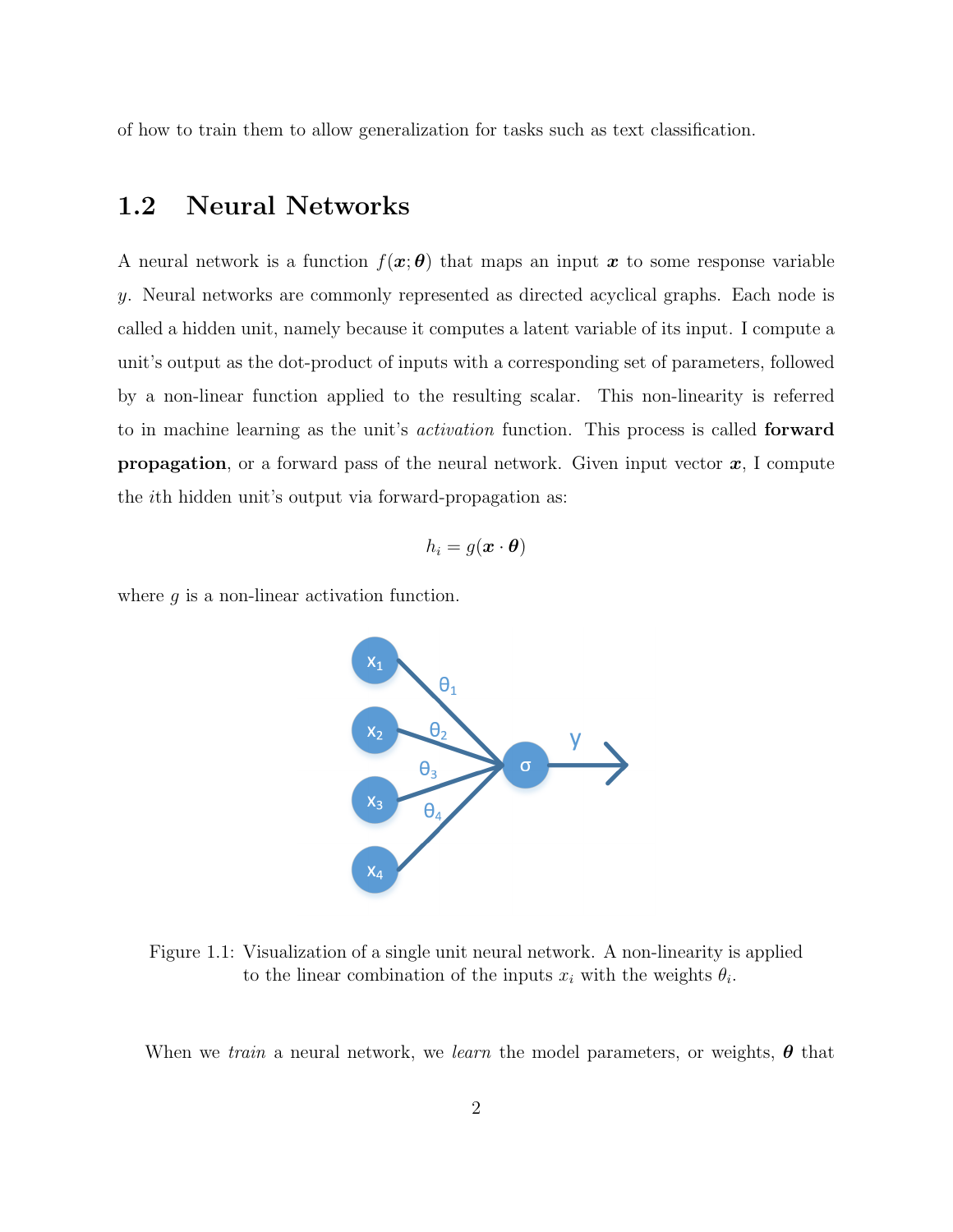minimize some cost function  $J(\theta)$ . For a regression task, where the model's output is a continuous variable, a common cost function is the Mean Square Error:

$$
J(\boldsymbol{\theta}) = \frac{1}{m} \sum_{i=1}^{m} (y_i - f(\boldsymbol{x}_i; \boldsymbol{\theta}))^2
$$

For categorical or discrete output variables found in classification tasks, we normally use the Categorical Cross-Entropy:

$$
J(\boldsymbol{\theta}) = -\mathbb{E}_{\boldsymbol{x}, y \sim \hat{p}_{data}} \log p(y|\boldsymbol{x}; \boldsymbol{\theta})
$$

Given a *training* set of observations  $x_i$  and their true labels  $y_i$ , we compute weights that minimize the cost, or error, via maximum likelihood (ML) estimation:

$$
\boldsymbol{\theta}_{ML} = \operatorname*{argmax}_{\boldsymbol{\theta}} \sum_{i}^{m} \log P(y_i|\boldsymbol{x}_i; \boldsymbol{\theta})
$$

,

which is equivalent to computing the weights that **minimize** the cross-entropy cost function.

# 1.2.1 Minimizing Non-Convex Functions: Gradient-Based Learning

Due to the non-linearities associated with a neural network, the loss function to be minimized becomes non-convex. Non-convex optimization is in general more difficult than convex optimization, so we usually rely on gradient-based methods for the task. Gradient based optimization provides a sound theoretical framework and a practical and well tested methodology for learning deep neural networks. This gradient-based learning process involves moving, or updating, the weight values in the direction opposite of the cost function's gradient, repeating this process for a series of epochs, or training iterations. These updates should be small, scaled by a *learning rate*, and can make learning a lengthy process. Gradient based learning is also scalable to datasets of enourmous size. The gradients and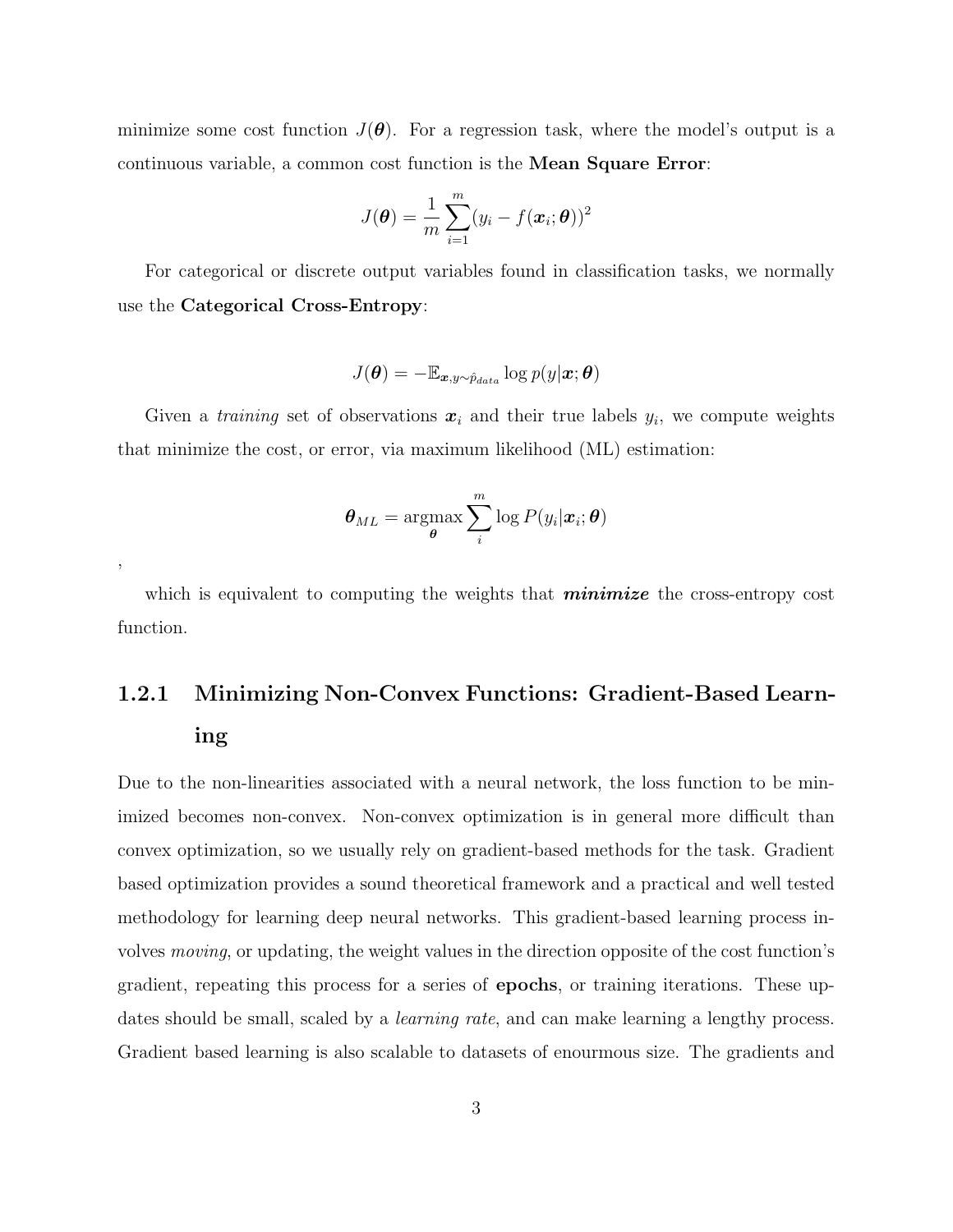updates may be computed using small random batches of the training set at a time rather than the entire dataset; this is known as Stochastic Gradient Descent [2].

#### 1.2.2 Bias-Variance Tradeoff

Given a set of identically and independently distributed observations  $\{\boldsymbol{x}_1, ..., \boldsymbol{x}_n\}$ , we wish to compute the set of weights  $\hat{\theta}$  that is as close as possible to  $\theta$ , the set of weights that truly parametrize the data generating process  $p_{data}(\boldsymbol{x}; \boldsymbol{\theta})$  and thus minimizes the cost function. This concrete set of parameters (in contrast to a density over possible values) is called a point estimator, or statistic, of the true set of parameters. Unless the data generating process is known exactly, the parameter estimators will have error. Two different measures of error in an estimator are its bias and variance. The bias measures the expected deviation between  $\theta$  and the estimator  $\hat{\theta}$ , with this expectation being over the data:

$$
Bias(\hat{\boldsymbol{\theta}}) = \mathbb{E}(\hat{\boldsymbol{\theta}}) - \boldsymbol{\theta}
$$

$$
= \mathbb{E}[\hat{\boldsymbol{\theta}} - \boldsymbol{\theta}]
$$

Intuitively the bias can be viewed as error caused by generalization in the model. If a model is trained with high bias, it will make strong assumptions of the data generating process. For example, it can assume that the decision boundary, or region of separation between classes, is linear when it could be quadratic.

The variance is a measure of the deviation from the expected estimator, caused by the randomness in the sample, or how much the estimator will vary as a function of the data sample:

$$
Var(\boldsymbol{\hat{\theta}}) = \mathbb{E}[\boldsymbol{\theta}-\boldsymbol{\hat{\theta}}]^2
$$

Intuitively, the variance can be seen as error caused by variation in the training set; how much will the set of parameters differ from its expected value given a different training sample. Thus, if a model is trained with high variance, it will learn to model the nuances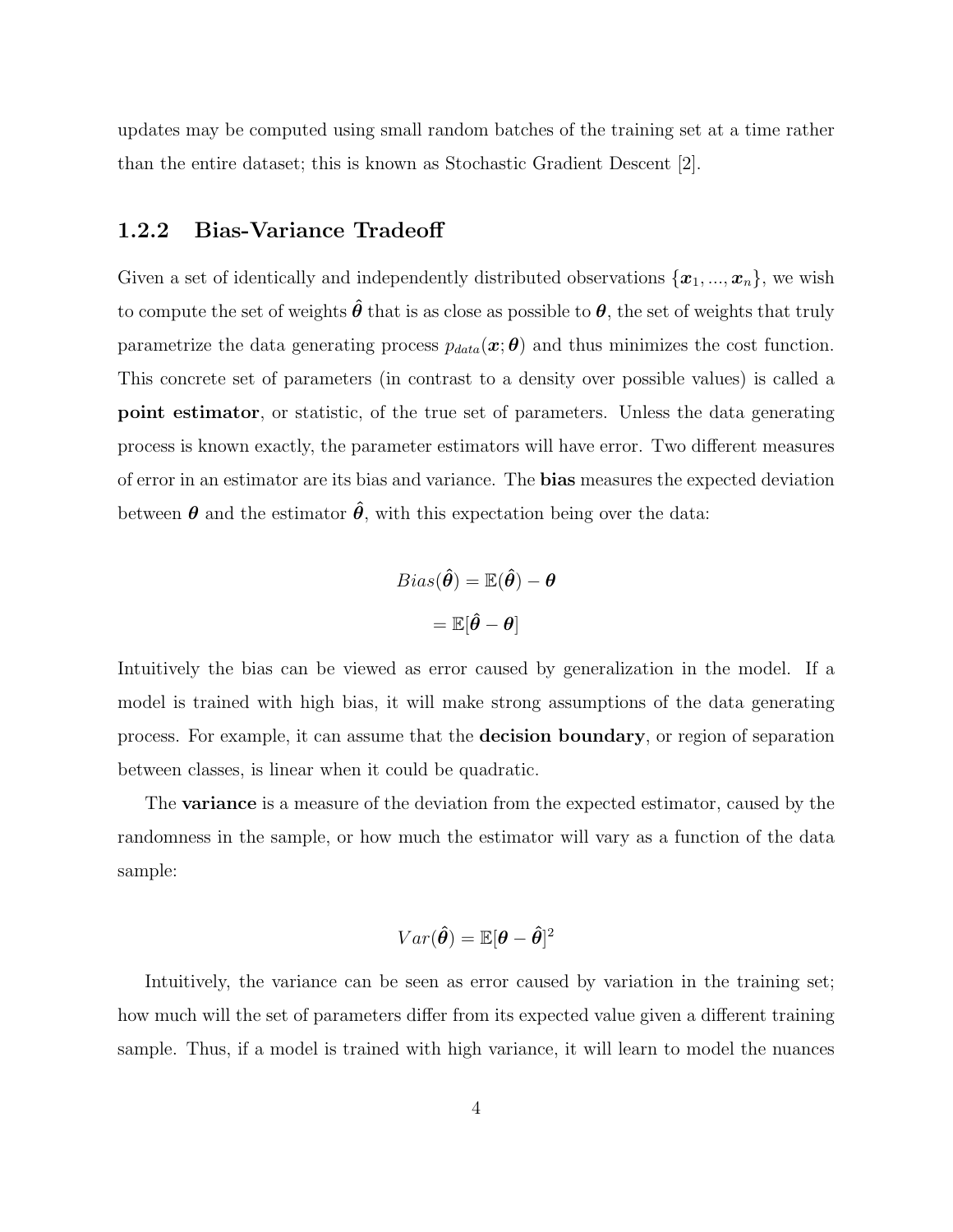and variations specific to the training sample with low error but will fail to generalize well to new, unseen test data. During training, we obtain  $\theta_{ML}$  by minimizing  $J_{train}(\theta)$ , but we care about having low  $J_{test}(\theta)$ , or low cost on test data points. We seek a model that has a balance between variance (training specific nuances) and bias (generalization). This is known as the bias-variance tradeoff.



Figure 1.2: Visualization of overfitting. Training error decreases as epochs progress, eventually reaching zero. Validation error starts increasing, indicating overfitting. The best model is shown at the dotted line, where validation error reached its minimum.

Overfitting occurs when a network is able to predict its training set extremely well (i.e., very close to zero error), but fails to predict unseen data points. This is because the network's weights have been extremely fine-tuned to  $\hat{p}t$  its training data but do not fit or represent data points outside of its training samples. An overfitted model has large variance and small bias. Conversely, underfitting occurs when the model fails to predict the training set because it generalizes too much. This model has large bias and small variance. When training a neural network, we aim to find a balance between training cost and test cost, between overfitting and underfitting.

Because of the commonly large number of weights in deep convolutional networks, it is easy to overfit a moderate size training set [10]. It has been shown that when using a large enough dataset, neural networks are trained without overfitting, and thus generalize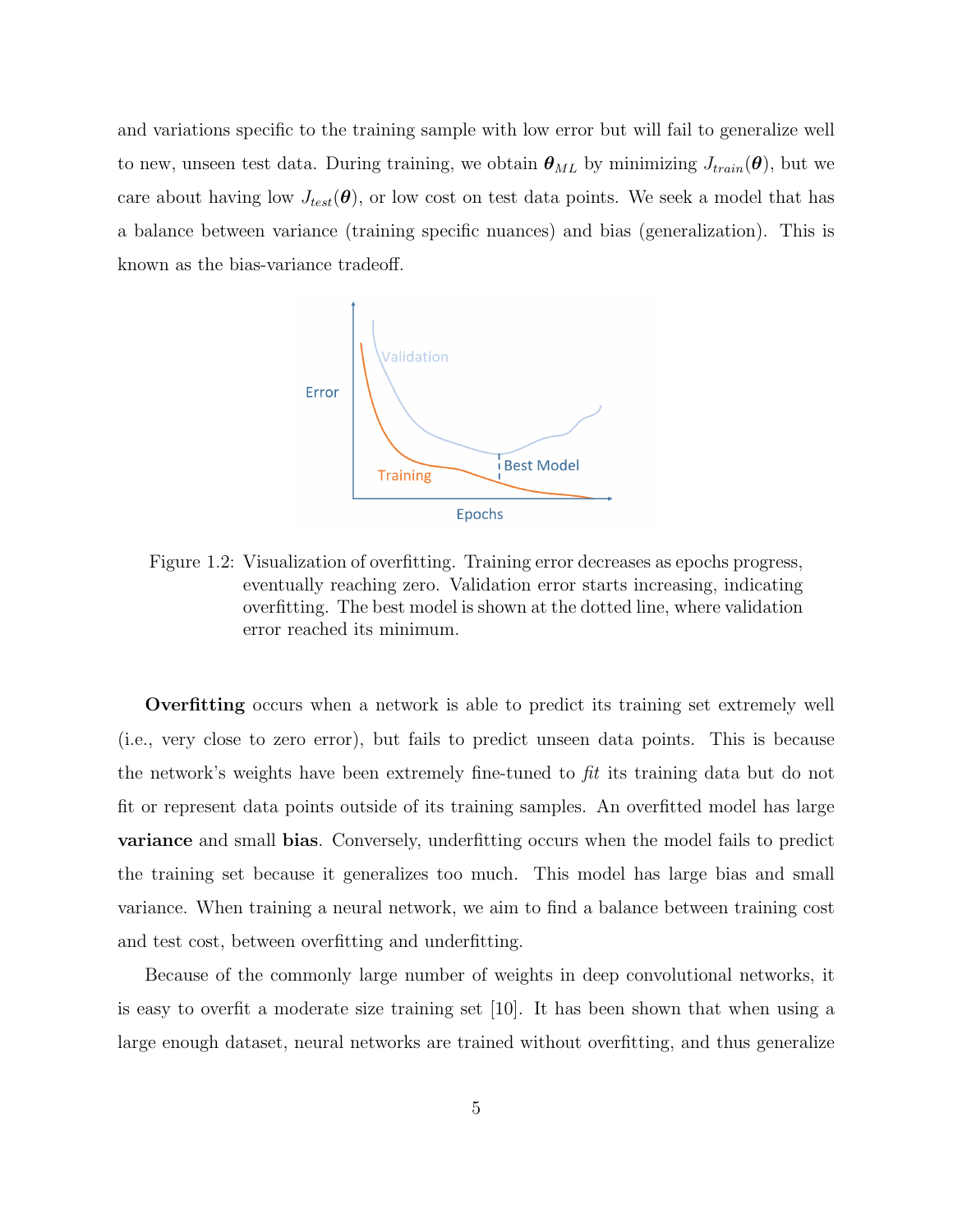well to new unseen data. Because of the abundance of data today, it is usually easy to acquire large datasets, although this is not always the case. In this work, we consider the case when the available datasets are of moderate size.

### 1.2.3 Weight Regularization

One way to regularize a model is to impose a constraint on its weights. By adding a penalty term based to the cost function, we can prevent the weights from blowing up and overfitting the training set.  $L_2$  regularization adds the L2 norm of the weights to the cost function:

$$
J(\boldsymbol{\theta}) = -\mathbb{E}_{\boldsymbol{x}, y \sim \hat{p}_{data}} \log p(y|\boldsymbol{x}; \boldsymbol{\theta}) + \lambda ||\boldsymbol{\theta}||_2
$$

where  $\lambda$  is the regularization control parameter. Higher values of  $\lambda$  penalize weight magnitudes more and a value of 0 leads to no regularization.

#### 1.2.4 Dropout

A recently proposed and highly effective way to regularize a neural network is via  $\text{dropout}[10][27]$ . Dropout "deactivates" a neuron or unit with probability  $p_{drop}$ . We deactivate a unit by setting its output to 0. This forces the network to not rely on combinations of activations, since any unit will only be *active* with probability  $1 - p_{drop}$ .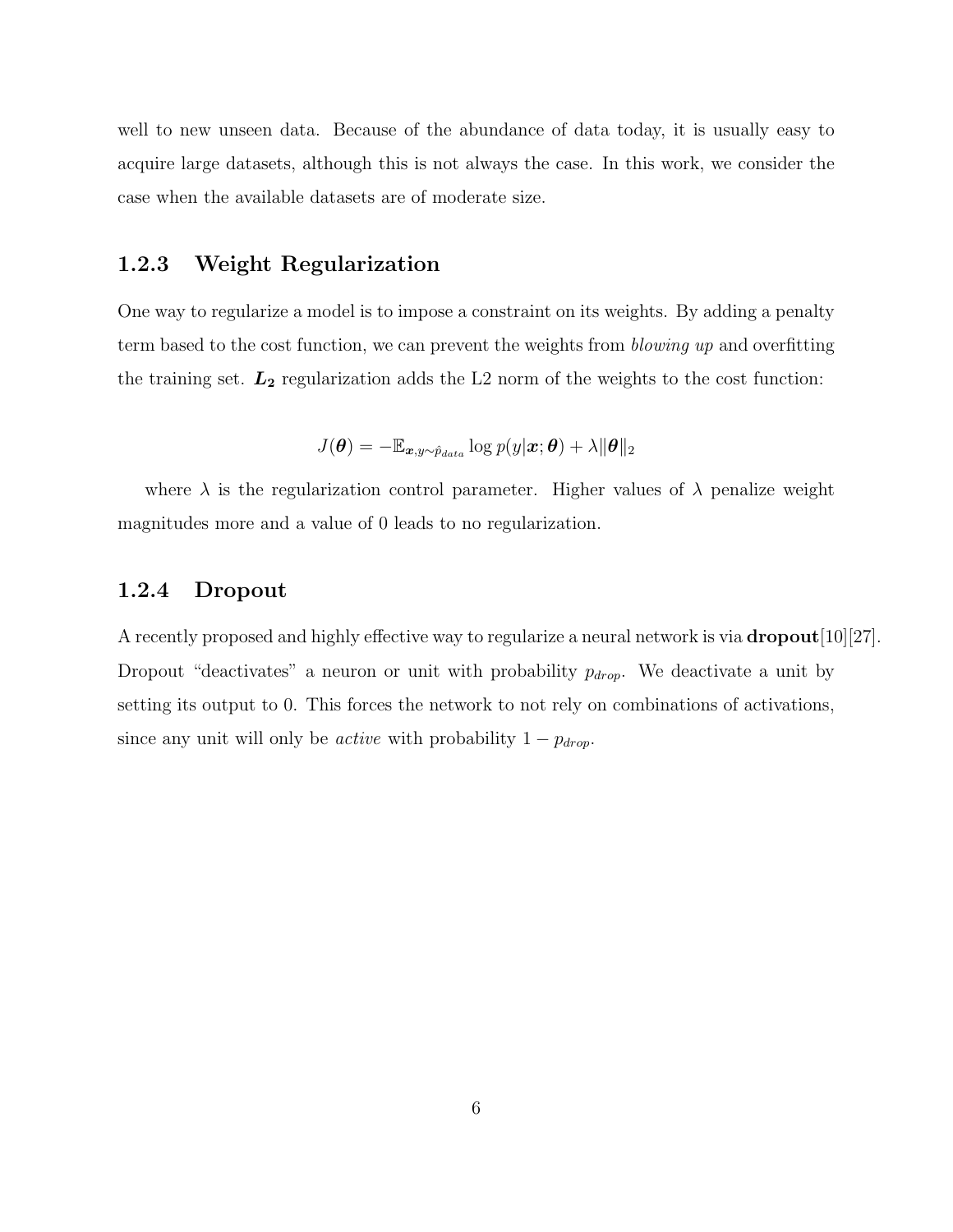# Chapter 2

# Text Classification with Deep Neural Networks

### 2.1 Brief Overview of Deep Learning

Deep convolutional neural networks have seen much success on a wide array of application, from scene interpretation to self-driving vehicles and art generation [6]. Natural language processing tasks are no exception to the range of problems deep learning can solve, from sentiment analysis to language modeling [7]. This success of deep neural networks is accredited to their ability to learn high-level features from raw input data[17].

One type of neural networks that is particularly good at learning features from the data is the convolutional neural network  $(CNN)[5][18][21]$ . A CNN learns a set of weights, or convolution kernels, that are normally much smaller than the input size. The difference in size forces the weights to have sparse interaction, or interaction on a subregion of the input, versus the dense interaction between every input with every output in traditional neural networks (vector-matrix multiplication). This sparse interaction allows for features to be detected locally within the input (for example, an edge detector).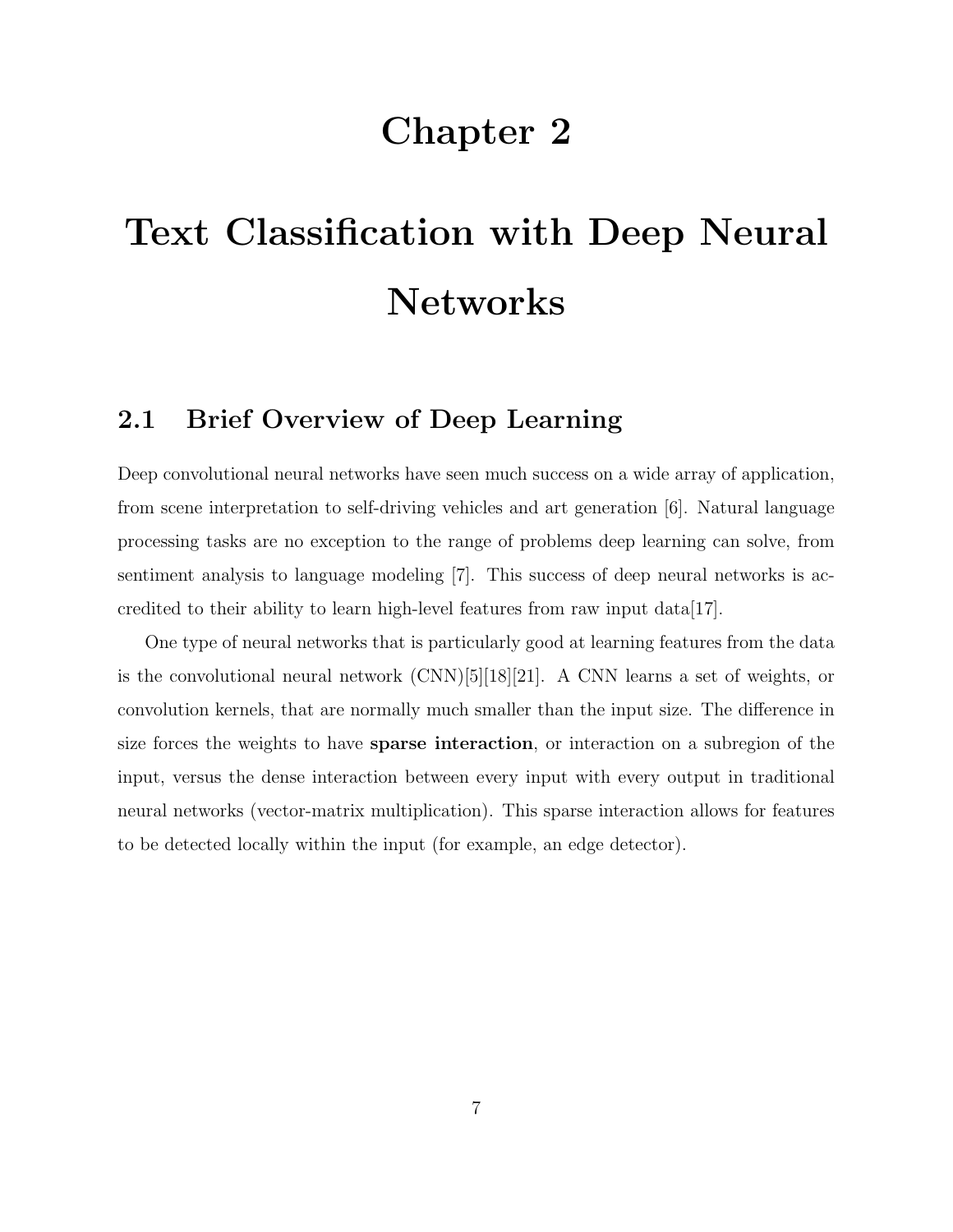



Figure 2.1: Visualization of sparse interaction (left) and dense interaction (right) between inputs and weights. With sparse interaction, the weights only interact on a subregion of the entire input. This is in contrast to the dense interaction of classic neural networks, where there's an interaction between every input and every output.

Parameter sharing allows for distinct outputs to be computed using the same set of weights. This drastically reduces the number of unique weights and allows for significant increases in network depth (i.e., deep networks) without the need to increase the amount of training data. These two design principles make CNN's poweful and efficient feature extractors.

Another type of deep neural network that has seen much success is the recurrent neural network (RNN). In contrast to traditional neural networks, by *unfolding* time-steps as a computational graph, RNNs can learn to model data along the time dimension, using at each time step the raw input plus the output of the last time step's layer [26]. Because of the usually very deep structure of the recurrent network, computation of the gradient via back propagation can lead to the vanishing gradient problem, where the gradient starts to shrink and become very close to zero [22]. The Long Short-Term Memory (LSTM) recurrent network proposed by [11] essentially solves this problem. A recent and simpler variation of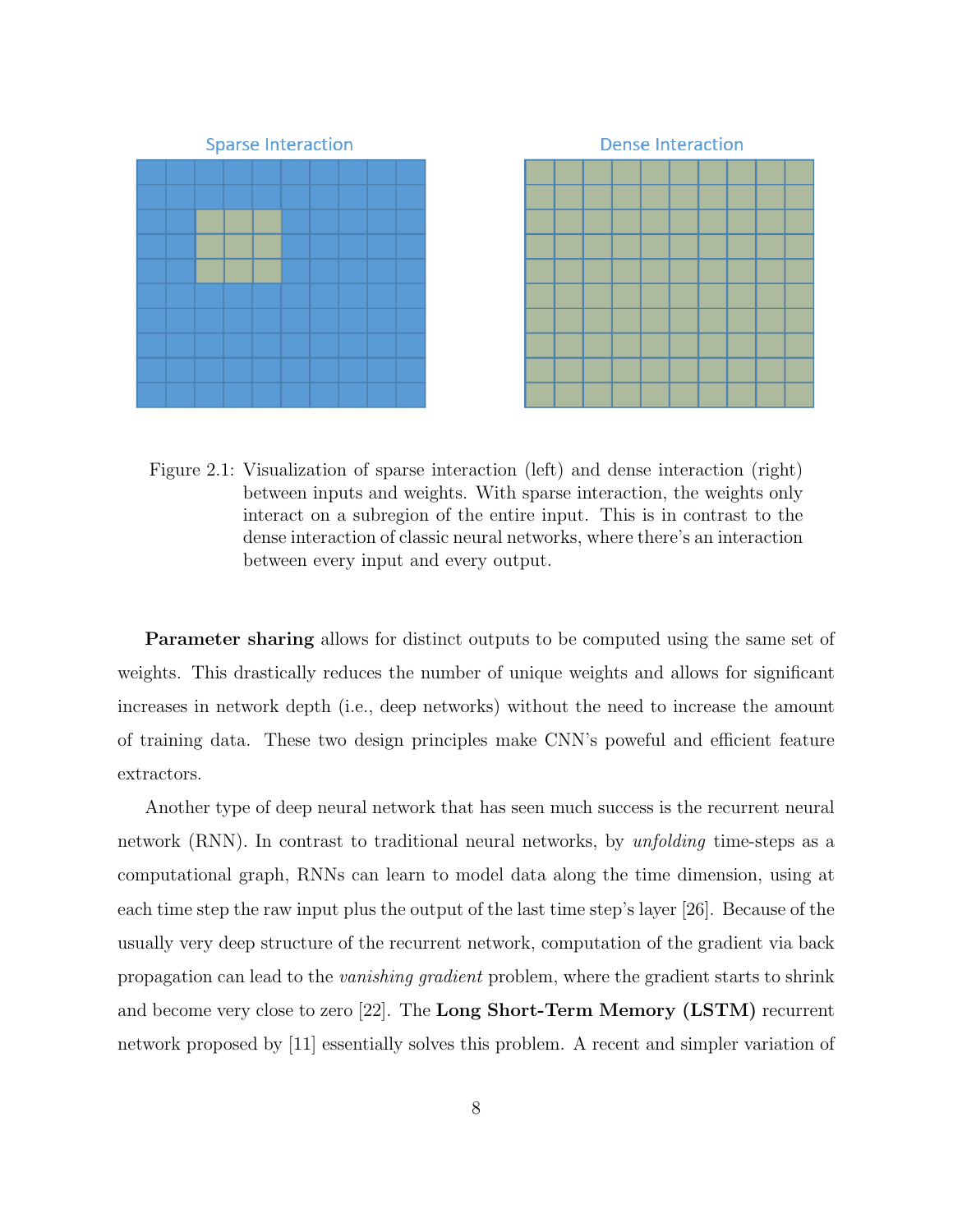the LSTM network is the Gated Recurrent Unit (GRU), which performs comparably well [4].

### 2.2 Word Embeddings

Another significant achievement of deep learning for natural language processing is the neural probabilistic language model. In their work, [1] proposed a neural network to model the probability of a word given its context  $P(w_t|w_{t-k}, \ldots, w_{t-1})$ .

The curse of dimensionality, manifested by the fact that a test word sequence  $(w_{t-k}, \ldots, w_t)$ is likely to be different from all training sequences, was addressed by learning distributed representations of words. Words are represented as dense continuous vectors called word embeddings. Using word embeddings to model the likelihood of word sequences allowed generalization because the language model would give high probability to unseen word sequences if they were made up of words semantically similar to already seen words. Because of the underlying algorithm used to learn these word embeddings, similar words tend to lie closer to each other in embedding space. Thus, word embeddings are said to capture semantic relations and encode more information than just a word identifier (e.g. Bag of Words input representation).

### 2.3 Convolutional Neural Networks

As mentioned previously, convolutional neural networks are known for their abilities to learn high-level features from raw data. As input signals advance forward through the network, they produce latent signals as linear combinations with learned parameters, have non-linearities applied to them, and have a pooling or selection mechanism based on simple functions such as the average or maximum operations [30].

When dealing with image data, images are convolved with multiple filters, each convolution applied to overlapping subimages called receptive fields. This localized convolution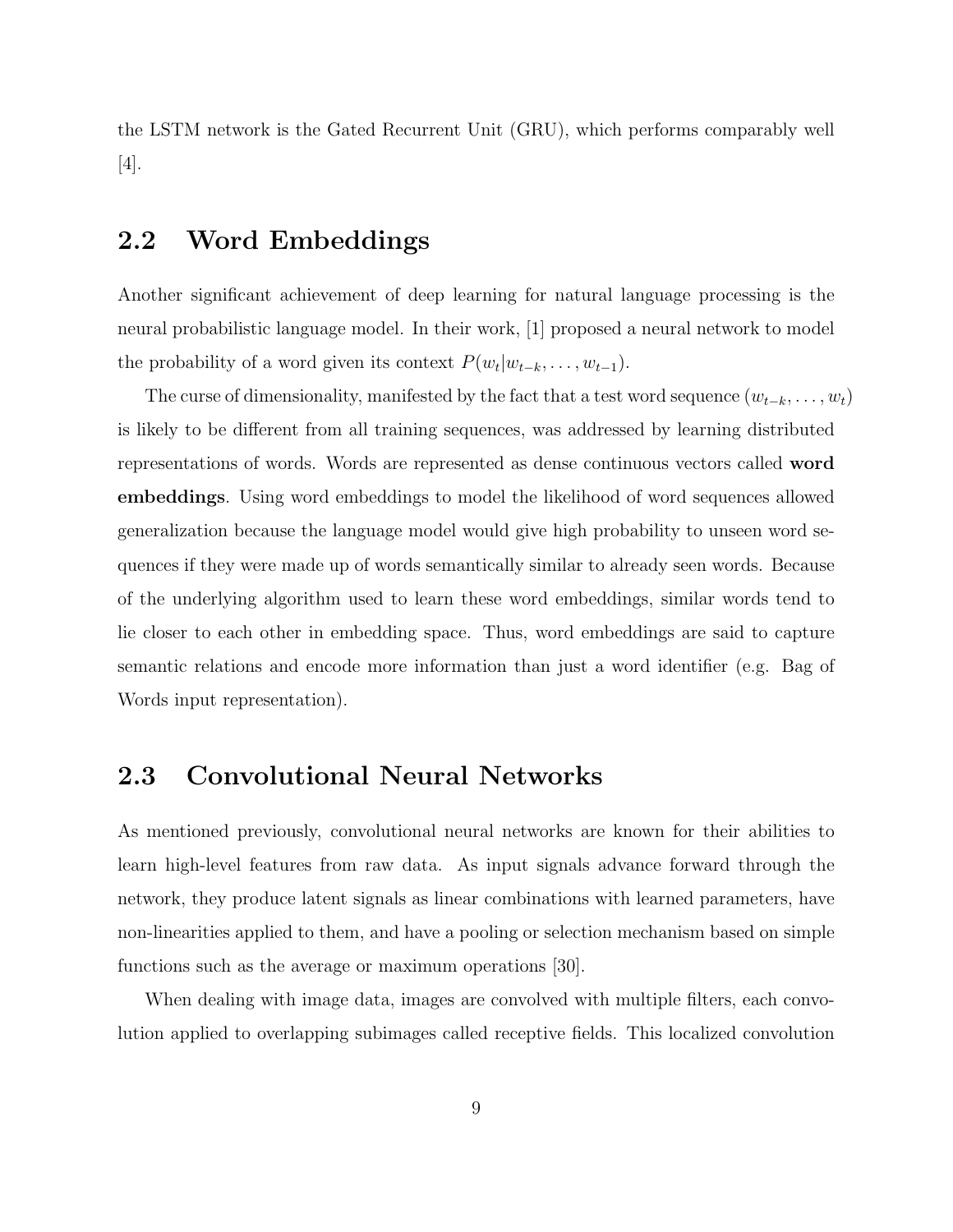

Figure 2.2: Visualization of embeddings obtained from the GloVe dataset using the t-distributed stochastic neighbor embedding (t-SNE) dimensionality reduction algorithm. Words with similar or related meanings tend to lie close to each other in embedding space.

process leads to discovery of low level features of images in the training set such as edges. As data flows forward through the model, higher level features are discovered (e.g. wheels or headlights in a vehicle image dataset).

These convolutional neural networks are comprised of *feature maps*. A feature map is a convolution layer paired with a pooling layer afterwards. The convolution stage creates activations by convolution of kernels with the inputs followed by a non-linear. The convolution operator of two-dimensional data such as images can be defined as:

$$
S(i, j) = (I * K)(i, j) = \sum_{m} \sum_{n} I(i - m, j - n)K(m, n)
$$

where  $m$  and  $n$  are the kernel's width and height respectively.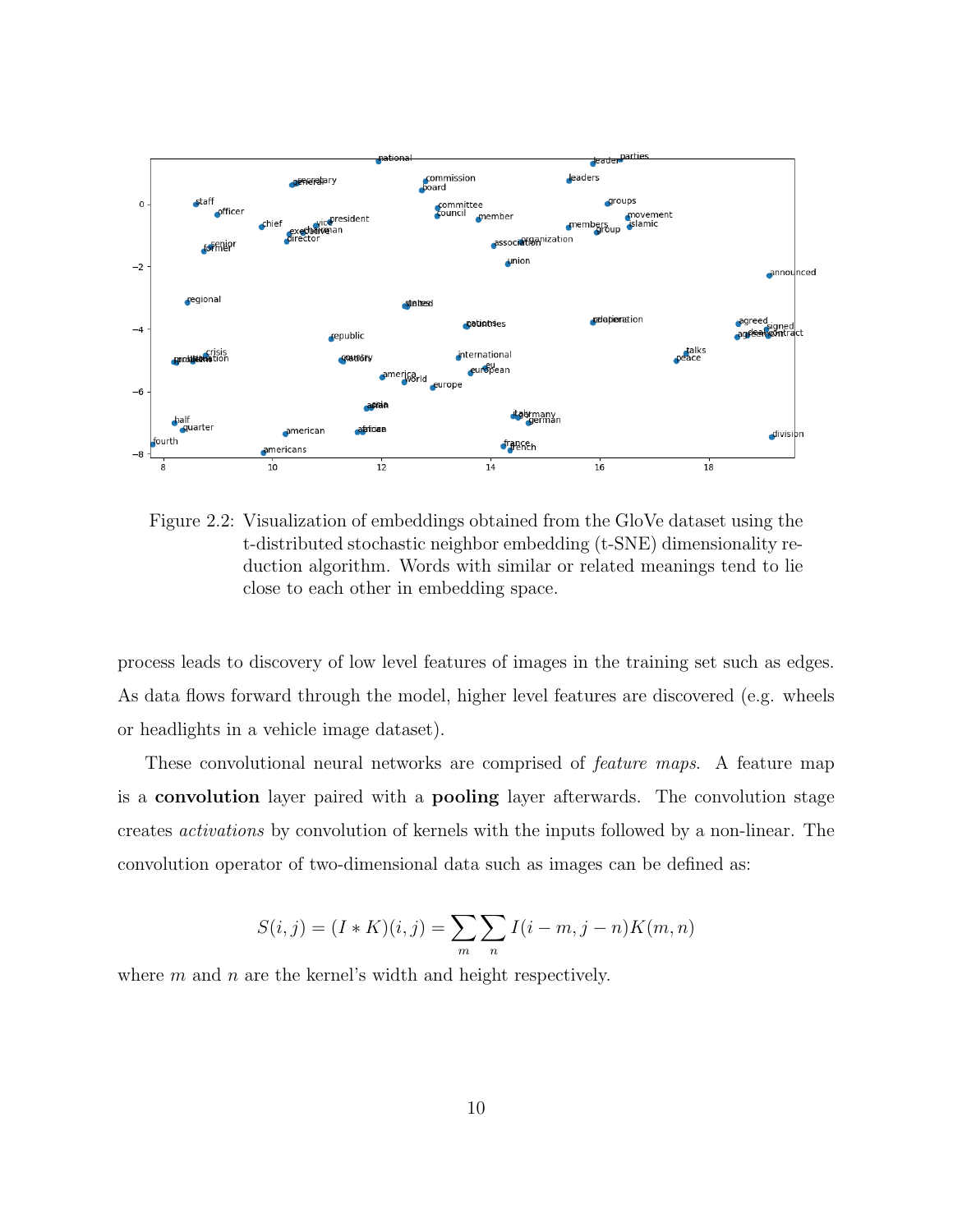## 2.3.1 Input Representation: Word Embeddings for Convolutional Networks

We can take advantage of word embeddings to apply convolutions to text in a fashion similar to convolutions with image data and exploit the semantic information in the embeddings [15]. We apply the convolutions to overlapping sub-regions of the input text i.e. bi-grams, tri-grams, etc. After convolution, we apply a non-linear function such as  $max(0, x)$  and reduce data dimensionality by pooling such as  $x_{pool} = max(x_1, ..., x_n)$ . Given a set of documents  $\pmb{s_1},...,\pmb{s_m},$  we build a vocabulary  $\mathbb {V}$  and a bag-of-words model from  $\mathbb {V}$  to create a mapping  $BoW : \mathbb{V} \to \{1, ..., |\mathbb{V}|\}$ . We represent a training document s as a sequence of integers  $BoW(s) = \mathbf{x} = x_1, ..., x_k$ , each integer being simply a word index in V. When the convolutional network receives this input sequence, each word index will be mapped to a corresponding embedding vector.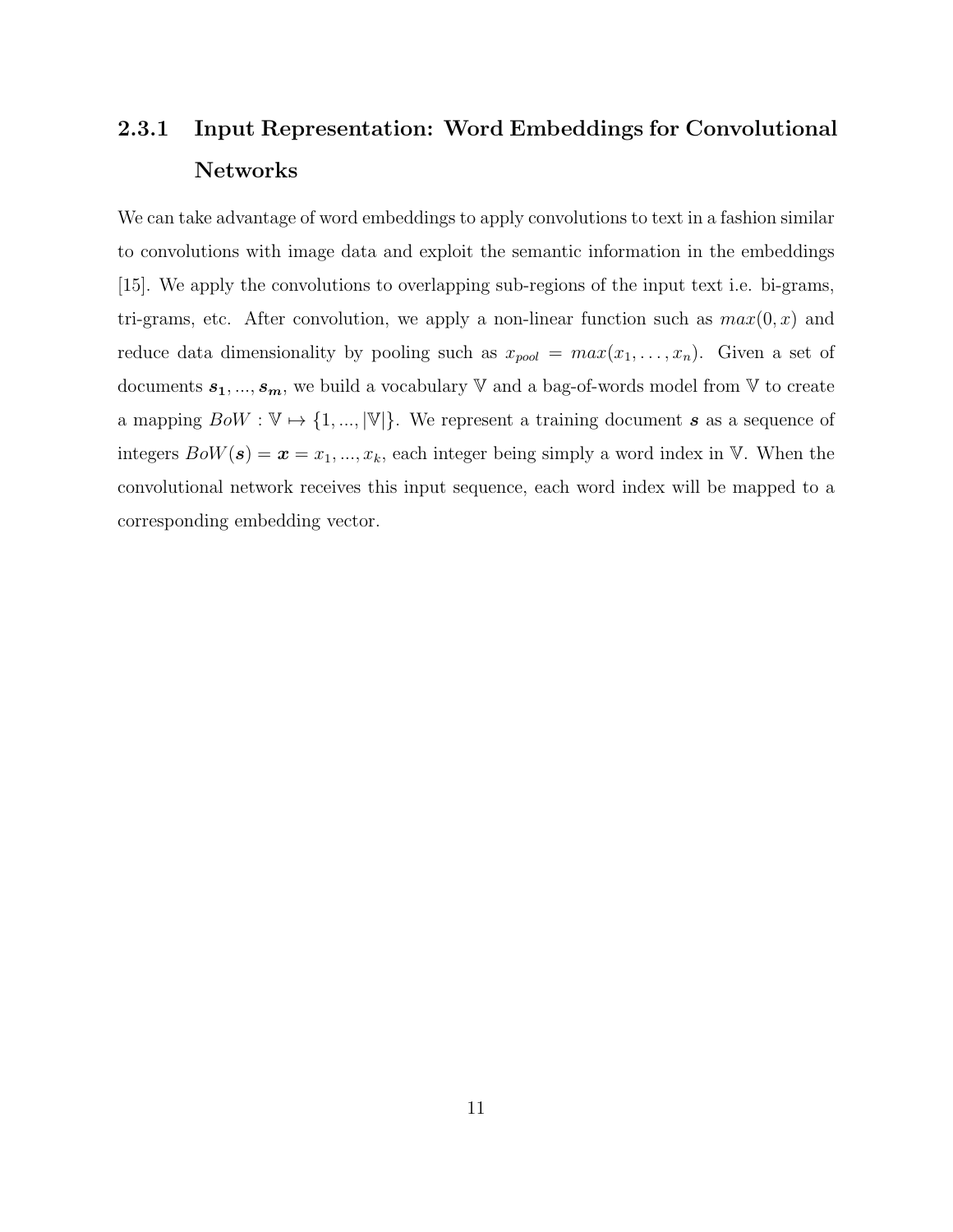

Figure 2.3: Visualization of a feature map with a single kernel. In this example, the kernel convolves tri-grams, or windows of three consecutive words. After convolution with all possible trigram context windows, max pooling is applied to reduce dimensionality. Here, the pool size is 3. This process is repeated as many times as there are kernels in the layer and their outputs are concatenated horizantally to yield a matrix of size num filters  $\times$  (input length - pool size + 1).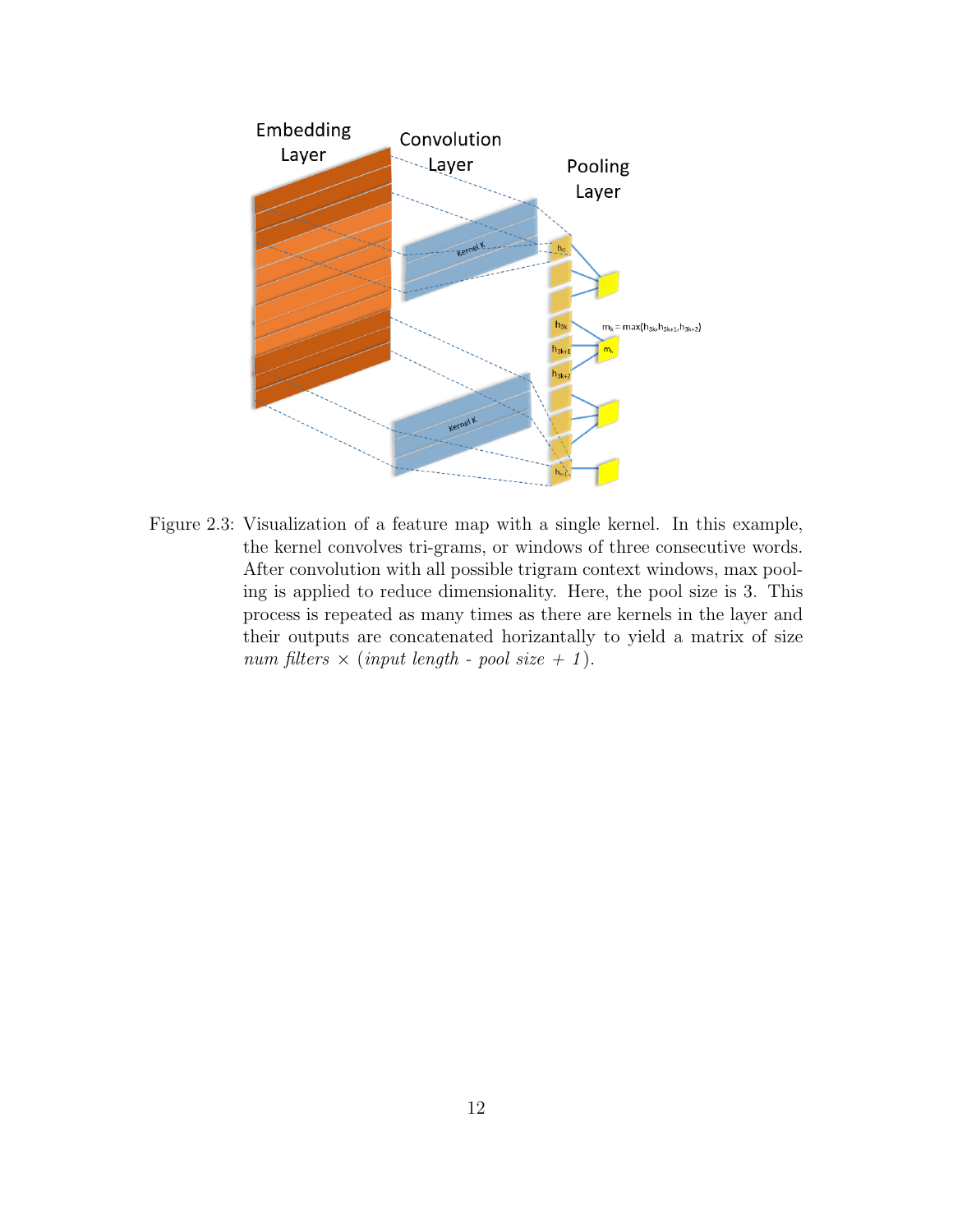# Chapter 3

# Model, Dataset, and Final Pipeline Description

### 3.1 Model Description

A standard architecture for convolutional neural networks for text sequence classification is an embedding layer followed by a feature map and a dense layer with a softmax activation to output class probabilities, as proposed by [15]. One example of this model can be seen in 3.1.



Figure 3.1: A common architecture for a convolutional network for text classification is an embedding layer followed by a feature map, then a dense layer to compute class probabilities.

This model has parameter sharing and sparse interaction properties inherent of convolutional neural networks, and thus is a good choice for efficiently extracting features from the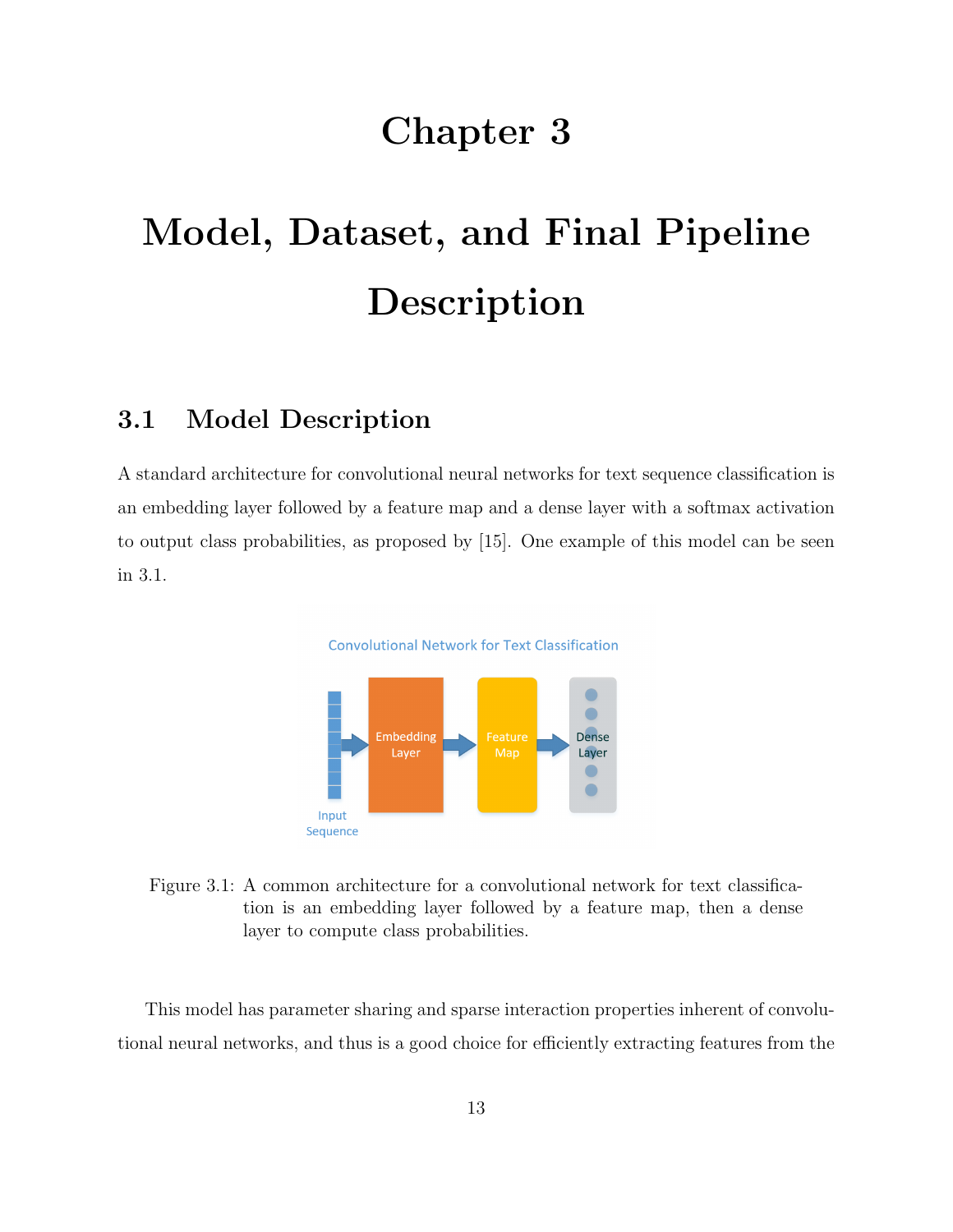data via convolutions and non-linearities. The pooling operation acts as a feature selection mechanism and reduces the number of outputs in its layer. This reduction makes forward propagation an even more efficient process. Convolutional neural networks, however, are not designed to consider the data as having temporal structure, as is the case with text sequence data.

Another popular neural model for text classification is the recurrent neural network. This architecture is explicitly designed to treat data that display temporal structure. Because of this, the recurrent neural network is an excellent choice for text sequence data. At a basic level, this architecture is comprised of an embedding layer (to transform input sequences into word embeddings) followed by a recurrent layer, then a dense layer with the softmax activation to output probabilities. In the following sections we provide a technical description of the model layers introduced above. A more in-depth description of typical neural models used for natural language processing is presented by [29].

### 3.2 Layer Descriptions

#### 3.2.1 Embedding Layer

The **embedding layer** layer is usually the first layer in a convolutional neural network that processes text input for classification tasks. Given an input sequence of words  $\mathbf{s} = \{w_1, \ldots, w_n\}$ , we transform it into a sequence of indexes  $BoW(\mathbf{s}) = \mathbf{x} = x_1, \ldots, x_n$ . The embedding layer maps each index  $x_i$  to a corresponding embedding and outputs an embedding matrix  $\mathbf{E} \in \mathbb{R}^{n \times d}$ , where d is the embedding size. These embeddings may be further fine-tuned during training. Because of the large number of parameters in this layer (number of words allowed times embedding size), it is usually a good idea to use  $L_2$ regularization or dropout in order to avoid or mitigate overfitting.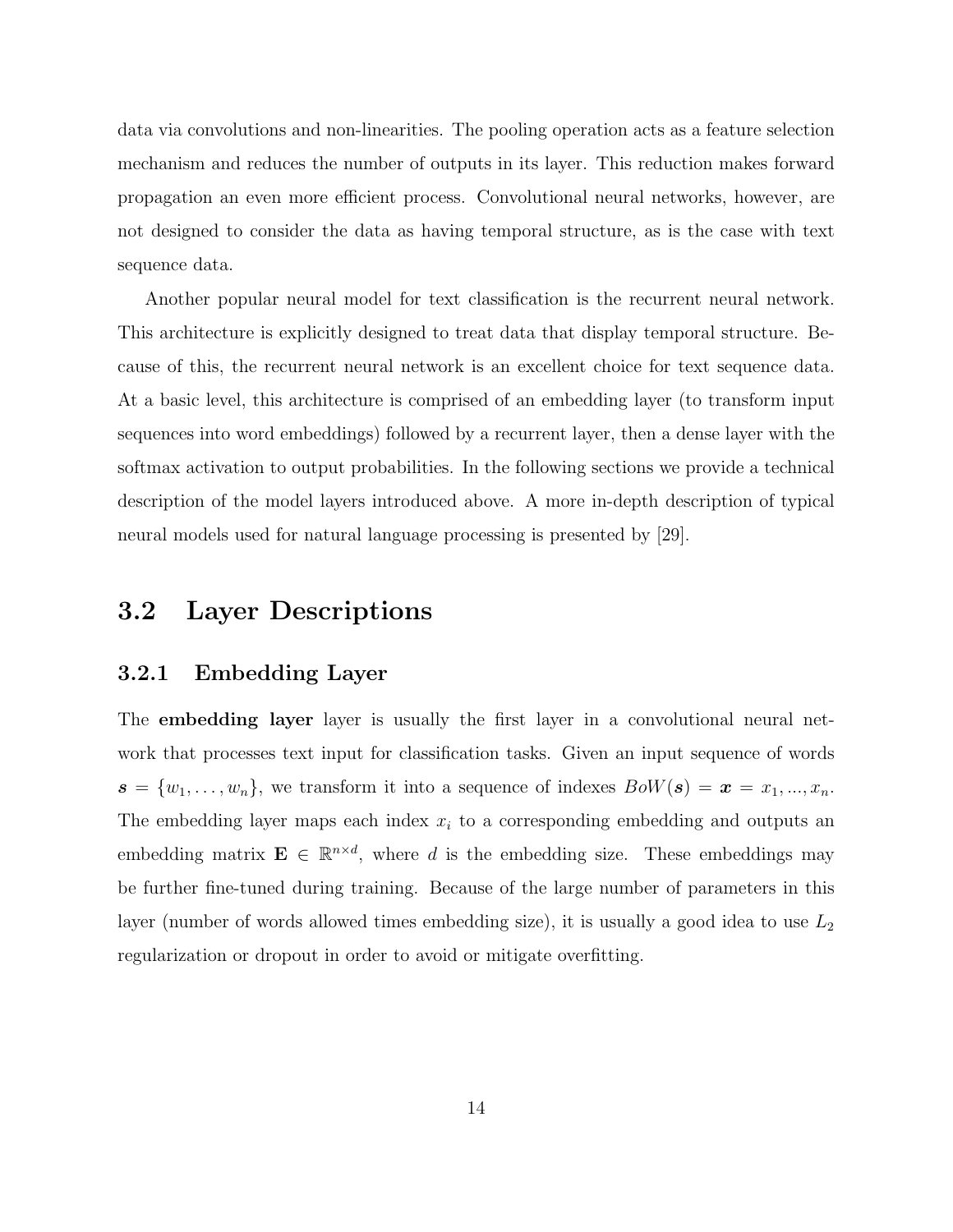

Figure 3.2: Visualization of an embedding layer. Word indexes are mapped to word embeddings via table lookups. This layer outputs a matrix comprised of stacked embeddings, one for each index.

#### 3.2.2 Feature Maps: Convolution + Pooling

We refer to a convolutional layer followed by a pooling layer as a feature map. Since our data are sequences of text, we use a one-dimensional convolutional layer to convolve with embedding n-grams through the input sequence [28]. As in Figure 2.3, we stride only along the time-dimension. This is in contrast to the usual two-dimensional convolution schemes with image data, where the kernels stride along the width and height dimensions of the input data. Concretely, the convolution between the *i*th word embedding vector  $w_i$  and a kernel  $k$  is given by:

$$
\boldsymbol{s}(i) = \sum_{j=1}^d \boldsymbol{w}_i(j) \boldsymbol{k}(j)
$$

where d is the embedding size.

,

After the convolution step, we apply a non-linearity to each computed feature. We chose the rectified linear activation (ReLU) function

$$
ReLU(x) = max(0, x)
$$

Although simple, this non-linearity is quite effective and thus widely used. We then use a max pooling operation

$$
maxpool(\bm{x}) = \max_i \bm{x}
$$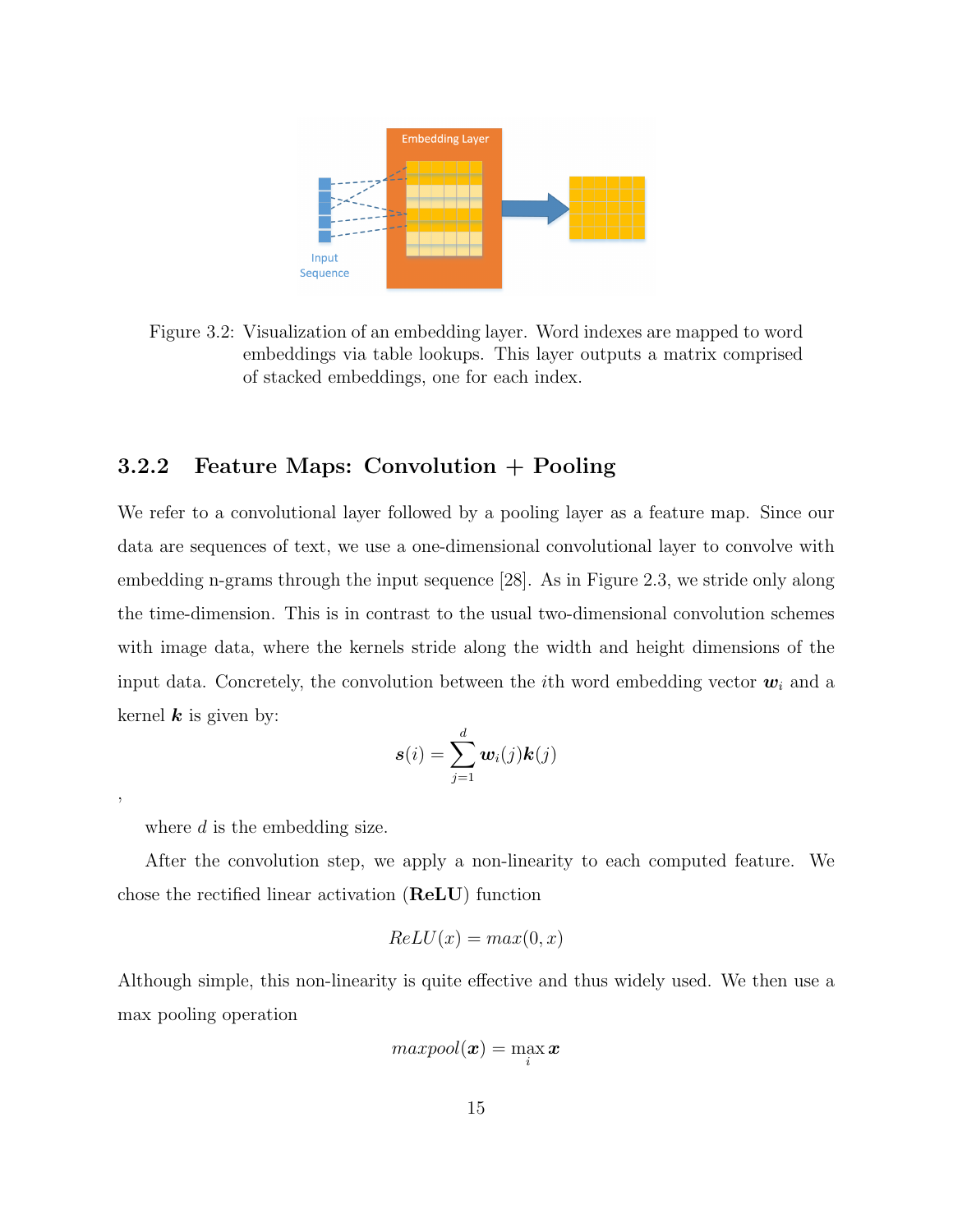to ouput a single value for each kernel as done in to [19]. Max pooling is a strong feature selection and dimensionality reduction mechanism. We pass to the next layer the single strongest activation from each kernel.

#### 3.2.3 Gated Recurrent Unit Layer

A recurrent layer is designed to process data with temporal structure[24]. This recurrent layer is in itself a network, where the hidden layer values at time  $t$  depend on the previous hidden layer's values, the input corresponding to time  $t$ , and a shared parameter set:

$$
\boldsymbol{h}^t = f(\boldsymbol{h}^{t-1}, \boldsymbol{x}^t, \boldsymbol{W}, \boldsymbol{V})
$$

This is implemented by *unrolling* the layer along the time dimension as a sequence of layers, each corresponding to a moment in time. Because of this design, back-propagation of error through the unrolled layer can result in the vanishing gradient problem (i.e. the gradients shrink exponentially as they propagate backwards through the network layers).



Figure 3.3: Visualization of a recurrent layer. Each hidden layer  $h<sup>t</sup>$  is a function of the previous hidden layer  $h^{t-1}$  and the present input signal  $x^t$ . The weights are shared across time steps in order for the model to generalize better.

A Gated Recurrent Unit layer is a type of recurrent layer designed to combat this condition [4]. It is a simplified version of the earlier LSTM layer [11], also designed to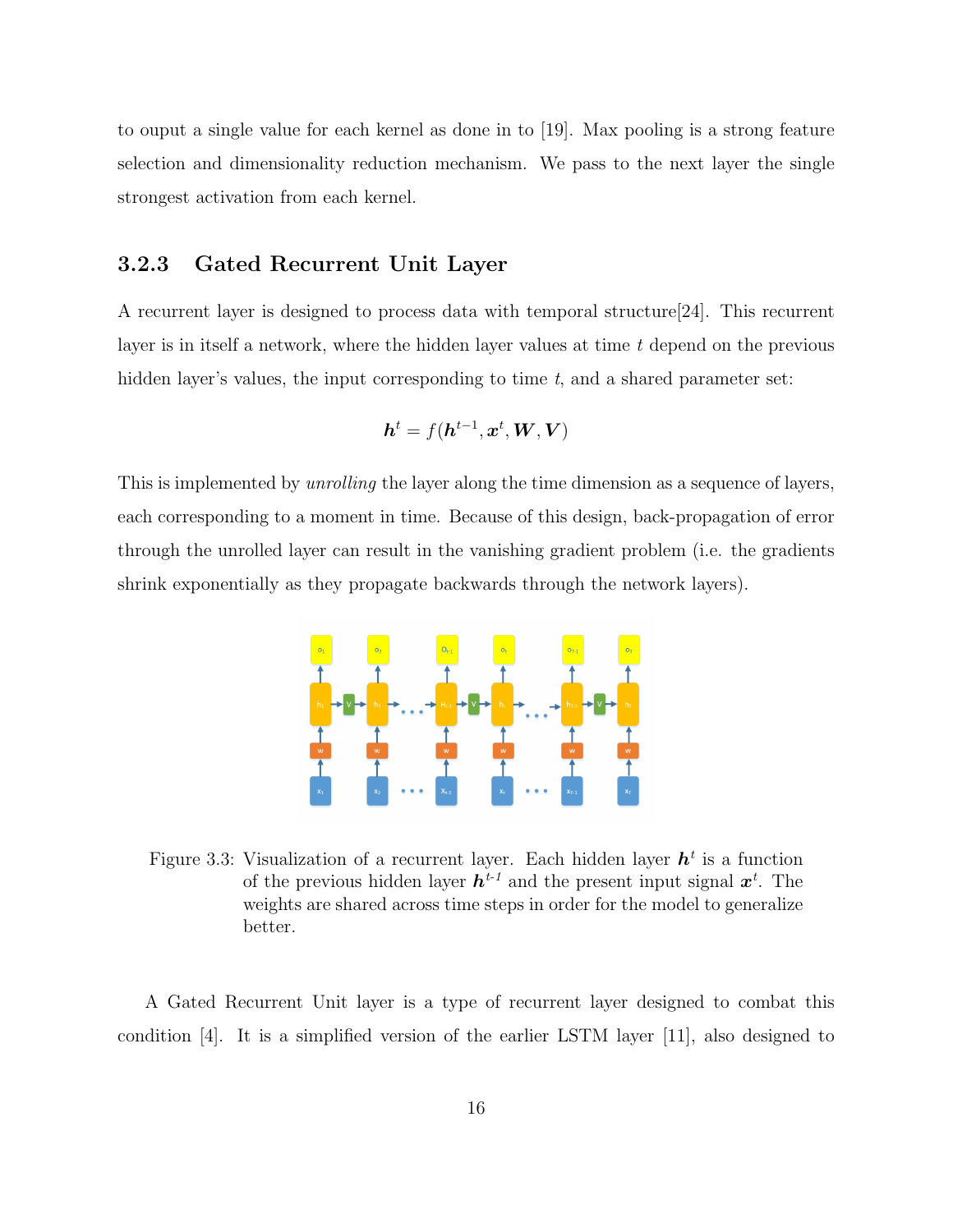mitigate the vanishing gradient problem. In practice, this type of recurrent layer normally performs as well as its more complex predecesor. This layer models the latent features computed by the feature map as a time sequence. This means that it does not assume indepencies between computed activations and learns to model the temporal structure of the previous layer's output. This property makes the layer an adequate choice for text sequence data.

#### 3.2.4 Dense Layer

The last layer in a neural network is normally the classical dense, or fully connected layer. The number of units in this layer is equal to the number of classes in our dataset. Given the output of the network's second to last layer  $h$ , we can compute the unnormalized log probabilities

$$
\boldsymbol{z} = \boldsymbol{\theta}^T \boldsymbol{h} + \boldsymbol{b}
$$

where  $\boldsymbol{b}$  is the bias vector.

,

Each  $z_i$  is a log probability of the input corresponding to class i. The **softmax** activation function is then applied to all the units, to finally output class probabilities:

$$
\hat{y}_i = softmax(\boldsymbol{z})_i = \frac{e^{z_i}}{\sum_j e^{z_j}}
$$

$$
\hat{y}_i = P\{y = i|\boldsymbol{x}\}\
$$

In our experiments, a purely convolutional neural network finished training in a significantly shorter amount of time compared to the recurrent network. Because of the convolution and pooling operations, the CNN normally processed the data around ten times faster than the RNN. The RNN, although slower, always achieved around 4% higher accuracy on all experiments.

After testing both architectures, the model we use in the rest of this work is a mixture of these two standards. After the embedding layer, we add a feature map to extract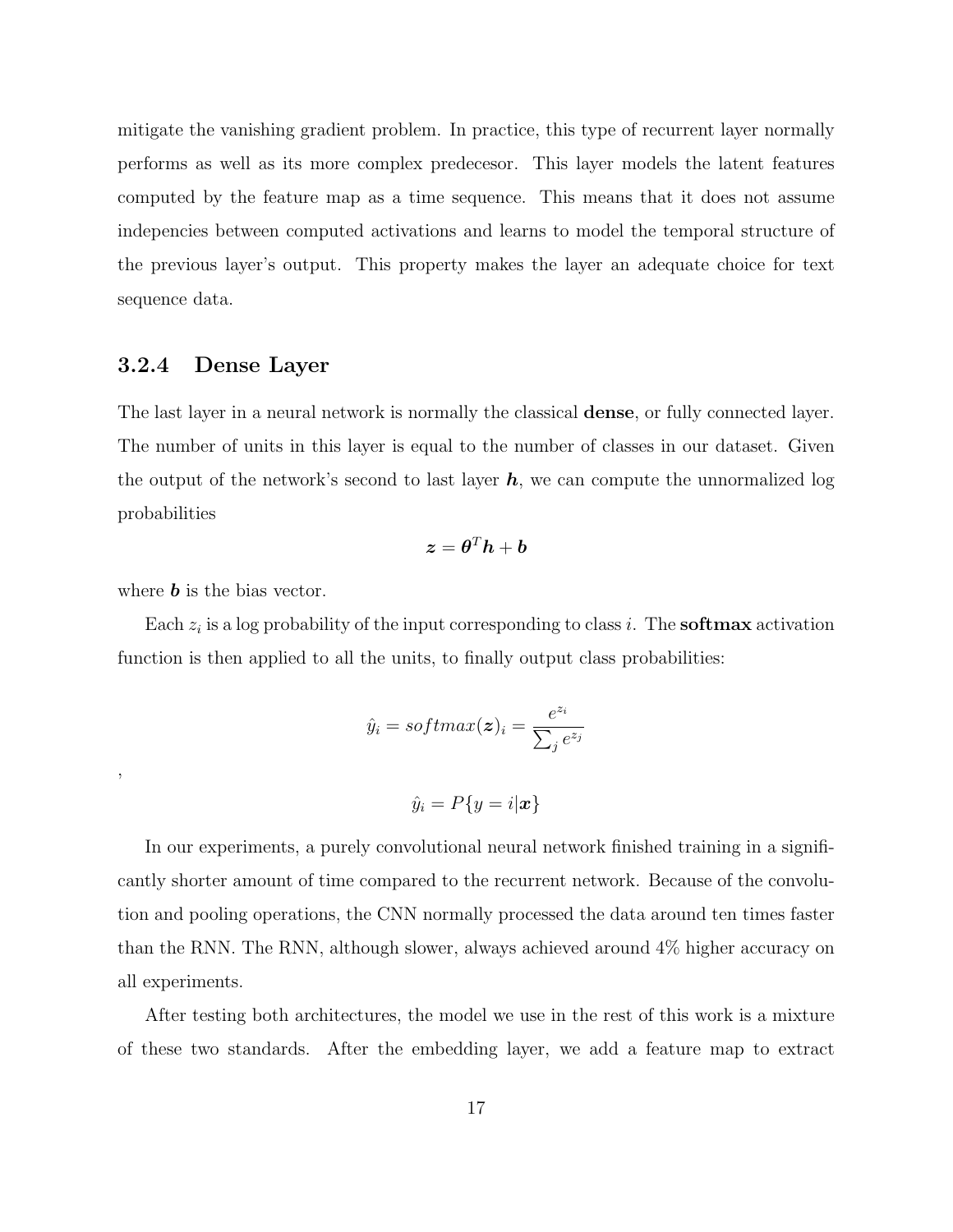features from the raw inputs, then we add a GRU layer. This design choice incorporates the sequence modeling power of the RNN with the fast and efficient feature extraction of the CNN. This combination always led to the highest accuracy achieved with the RNN, with the reduced training times of the CNN. Out of all the features computed by a kernel, we select only the single strongest one (i.e. highest value). The pooling layer's output size is therefore equal to the number of kernels in our convolutional layer. In order to create a one-to-one correspondance between the network's inputs (the word indices in the input sequence) and the units in the recurrent layer, we chose to have a number of kernels equal to the network's input size (i.e. length of input sequence).

#### **Model Architecture**



Figure 3.4: Model Architecture: embedding layer, followed by a feature map, and a recurrent layer. At the end, we have a fully connected layer with a softmax activation, which will output class probabilities.

The final network's architecture is as follows:

- Input layer: word index vector
- Embedding layer: maps word index vector to embedding matrix
- Feature Map:
	- Convolution layer: kernel size=5,  $ReLU$  activation
	- Global MaxPooling layer: Outputs a scalar per kernel
- Gated Recurrent Unit layer with tanh activations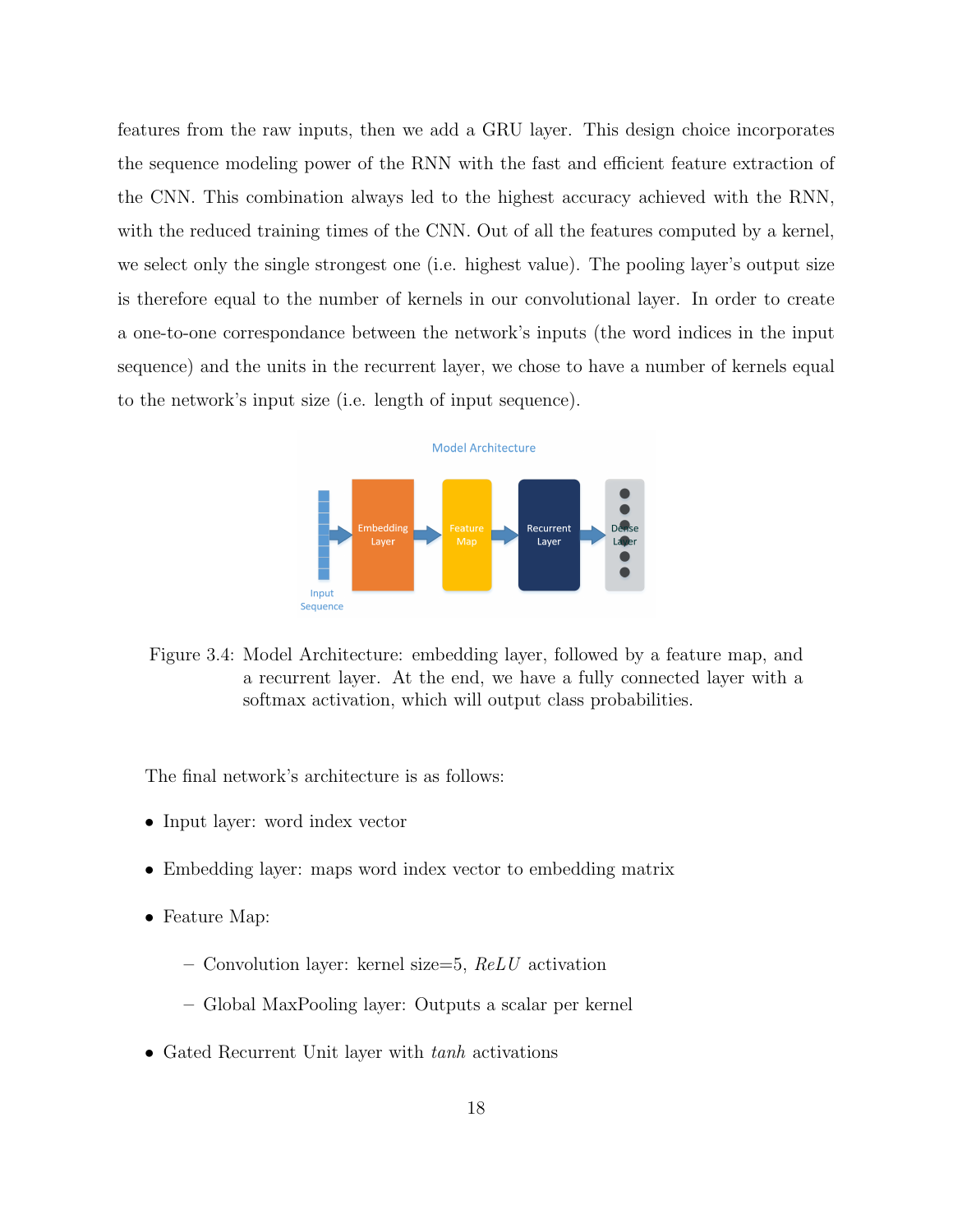$\bullet~$  Dense layer with  $\it softmax~$  activations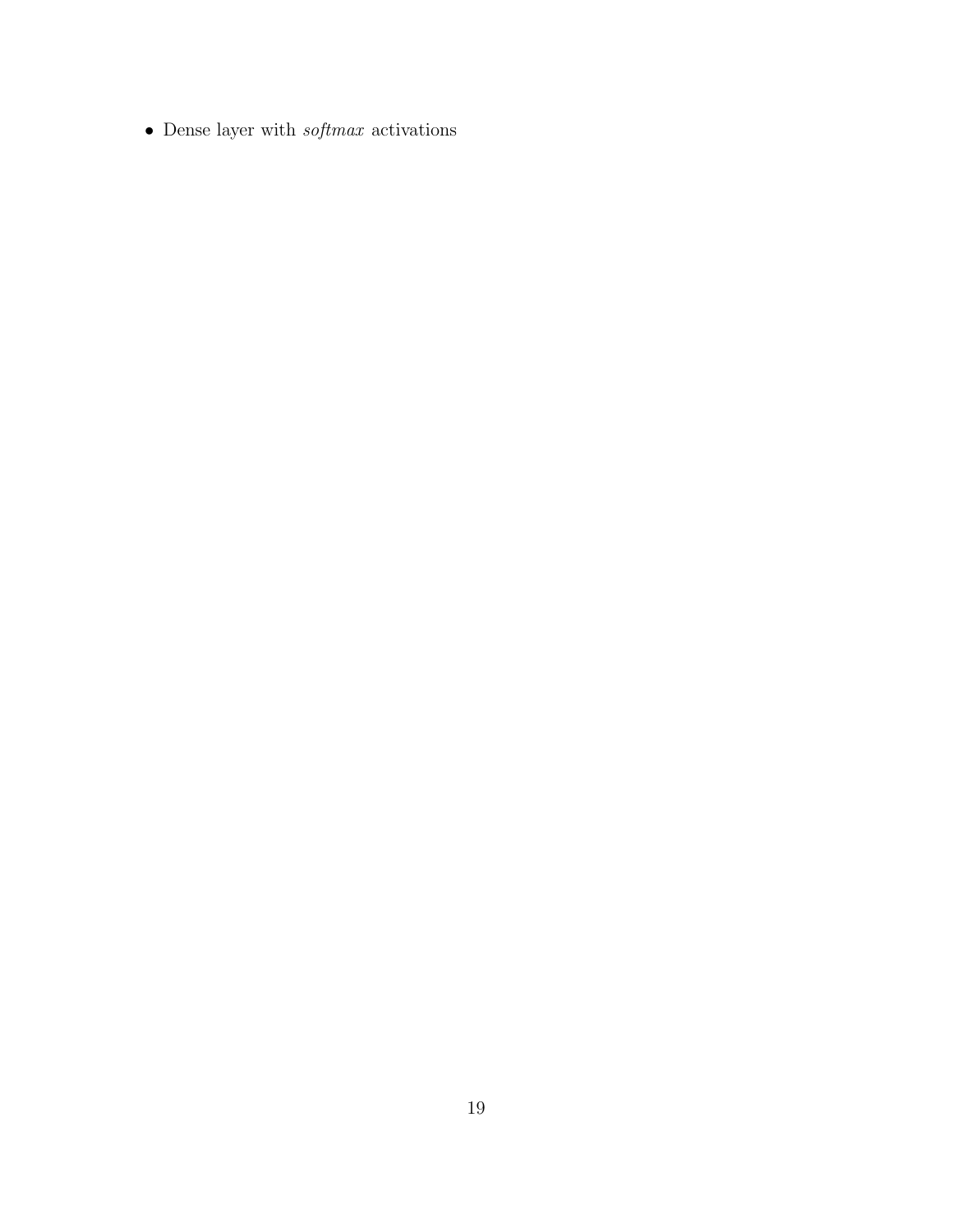# Chapter 4

# Towards Improving Model Performance: Embeddings and Data Augmentation

As mentioned in section 3.2.1, we can fine-tune the word embeddings via back-propagation and gradient descent (or some other gradient-based optimizer), just as any other weights in the neural network. In this case, the number of free parameters in our model increases drastically. It is easier to overfit a model with more free parameters when the amount of training data is limited, as is the case in my task. Another important aspect to consider when fine-tuning the embeddings is whether I lose the semantic information originally present in them. It is therefore a good idea to evaluate the effect of training the embeddings. In the following sections, I propose various ways to treat the embedding layer in the neural network in order to mitigate overfitting. I also consider reducing the dimensionality of the embeddings via Principal Component Analysis (PCA) to reduce the number of free parameters in the model. Finally, I propose data augmentation techniques inspired by computer vision tasks but designed for text sequence data.

### 4.1 Freezing the Embedding Layer

When we make our model's embeddings trainable, its number of free parameters highly increases. With inputs of size n, and embeddings of size d, we introduce  $n \times d$  new parameters into the model. I therefore propose multiple embedding *trainability* schemes and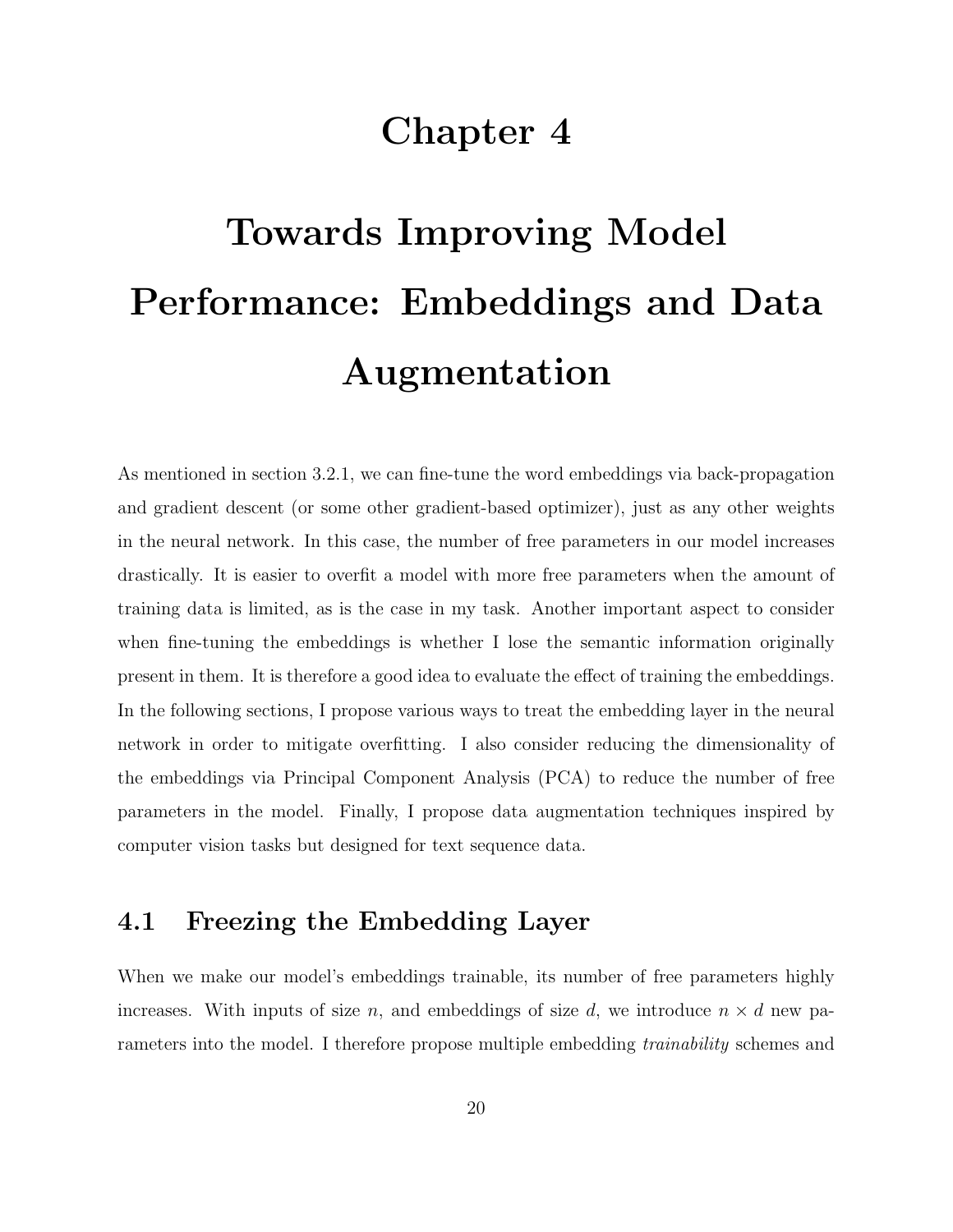evaluate their effects on overall performance.

- Frozen Embeddings
	- With this scheme, I freeze the embedding layer altogether. I do not update the embedding vectors, so the model relies completely on its other parameters to fit the data.
- Freeze-Unfreeze
	- With the freeze-unfreeze scheme, I train the model with its embedding layer frozen until some stopping criterion is met (e.g., validation error increase). After this, I unfreeze, or make the embedding layer trainable, and retrain the model.
- Flash-Freeze
	- $-$  In the *flash-freeze* scheme, I allow the embedding layer to be trainable for a small number of epochs (e.g. three), then freeze it and retrain the model.
- Unfrozen Embeddings
	- I allow the embeddings layer to be trainable from the beggining to the end. I will refer to a model as described at the end of chapter 3 trained with unfrozen embeddings and without any of my proposed data augmentation schemes as the baseline model.

# 4.2 Principal Component Analysis and Dimensionality Reduction of the Embeddings

Principal Component Analysis (PCA) is a very popular linear transformation commonly used to reduce dimensionality and eliminate noise in a dataset [25]. It projects the data to a representation where the variables are linearly uncorrelated. Concretely, PCA projects the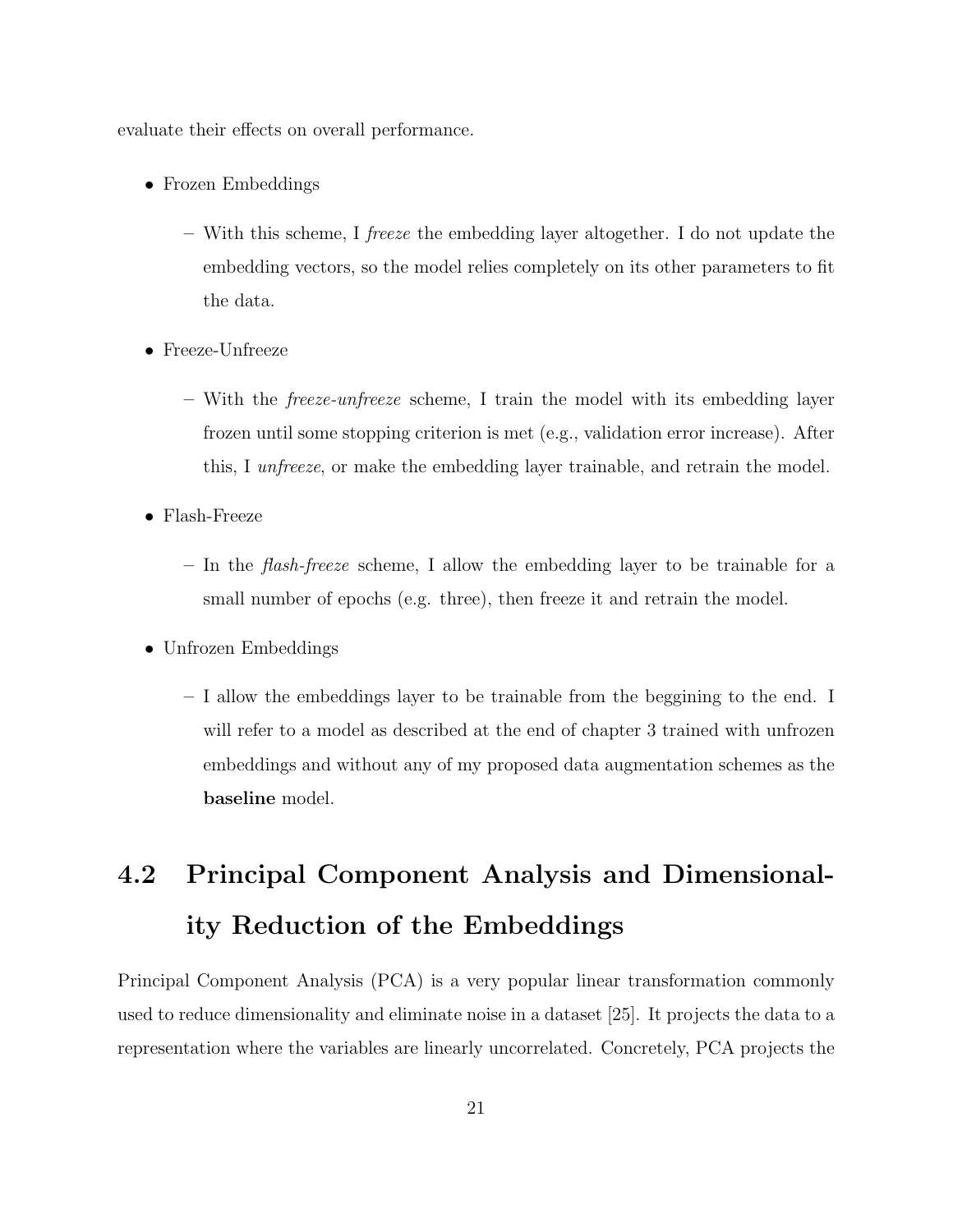data onto new axes called principal components. These axes, or dimensions, are orthogonal and selected in a way that minimizes reconstruction mean square error. Given a data matrix  $\boldsymbol{X}$  with n dimensions, its principal components are the eigenvectors of the covariance matrix  $X<sup>T</sup>X$ . The first principal component (the one with the largest associated eigenvalue) is the direction of most variation. The second principal component is the direction with the next largest variation, and so on. I can then choose to retain only the  $k < n$  principal components that encode the most variation in the data.

I propose to apply PCA to the word embeddings in order to linearly decorrelate their dimensions and reduce their dimensionality. By reducing the dimensionality while preserving the majority of the variance in them (e.g. 95%), I will reduce the number of parameters introduced to the model while retaining most of the information from the original embeddings.

# 4.3 Dataset Augmentation: Shuffling and Noise Injection

Another common practice aimed to reducing overfitting is to augment the dataset. Data augmentation refers to any transformation of the input data in a way that the label value does not change. This process increases the amount of training examples available and the variation in the training dataset. Data augmentation techniques commonly used in computer vision include small translations, rotations, mirroring, and color intensity jitters via Principal Component Analysis [16]. All these tranformations should be subtle enough that the overall structure is preserved, but allow for the model to process distinct training data points.

In order to introduce more variance into my dataset, I propose data augmentation techniques inspired by computer vision tasks and designed for text sequence data. I propose to shuffle by randomly changing the order of words within a context window, or non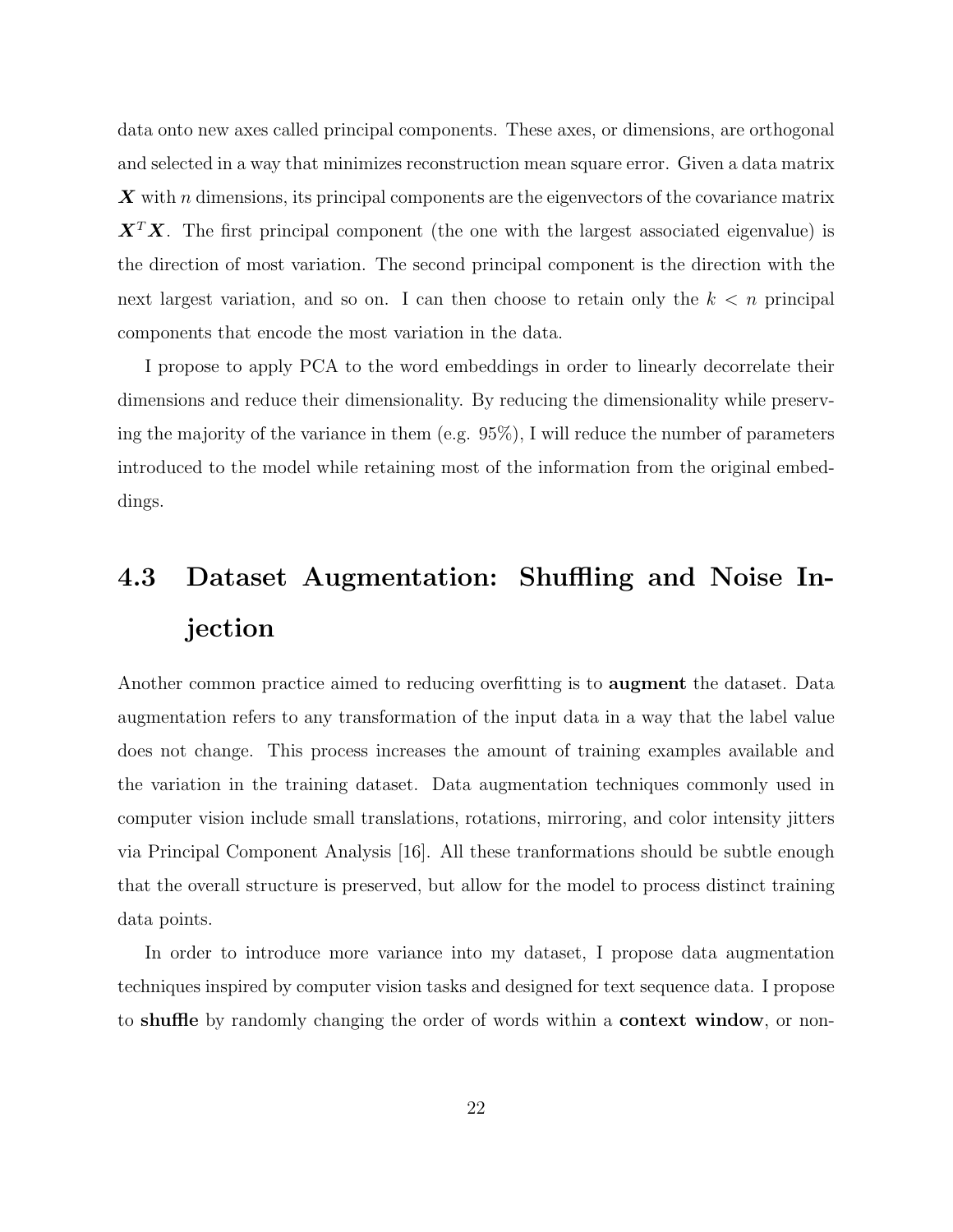overlapping neighborhood of words through the input text sequence. I further propose to inject small amounts of **noise** to the input sequence by randomly replacing words with words taken from the training vocabulary.

As long as the overall structure of the data (and label) is preserved, data augmentation normally leads to improved task performance [3][9] [12][16]. With that same rationale, I expect my proposed augmentation techniques to yield increased accuracy percentages. In other words, I expect that the changes will be subtle enough for the label to be preserved, but effective enough that I introduce more variation into my dataset and help cope with the limited number of training examples.

#### 4.3.1 Shuffling

I propose to augment my dataset by making small context changes that retain the global structure of the input sequences. Concretely, I move a *context window* along non-overlapping neighborhoods the input sequence, randomly shuffling the words indexes inside it. For example using a context window of size 2 (bi-grams), an input sequence

$$
\boldsymbol{x}=x_1,x_2,x_3,x_4,x_5,x_6
$$

could be shuffled to:

$$
\boldsymbol{x}'=x_2,x_1,x_3,x_4,\underbrace{x_6,x_5}_{\text{bi-gram}}
$$

As it is common practice in computer vision tasks to apply small translations and rotations to images, I perform this operation to slightly perturb the temporal structure of my text sequence data [16]. The rationale for this dataset augmentation technique is that small changes in the ordering of the words will result in a larger training sample; a training input sequence has a low chance of being repeated as its length increases. Smaller context windows preserve the most structure. This method will preserve most of the original context structure in the sequence, as long as the shuffling is not too harsh (e.g., a complete random permutation of the sequence).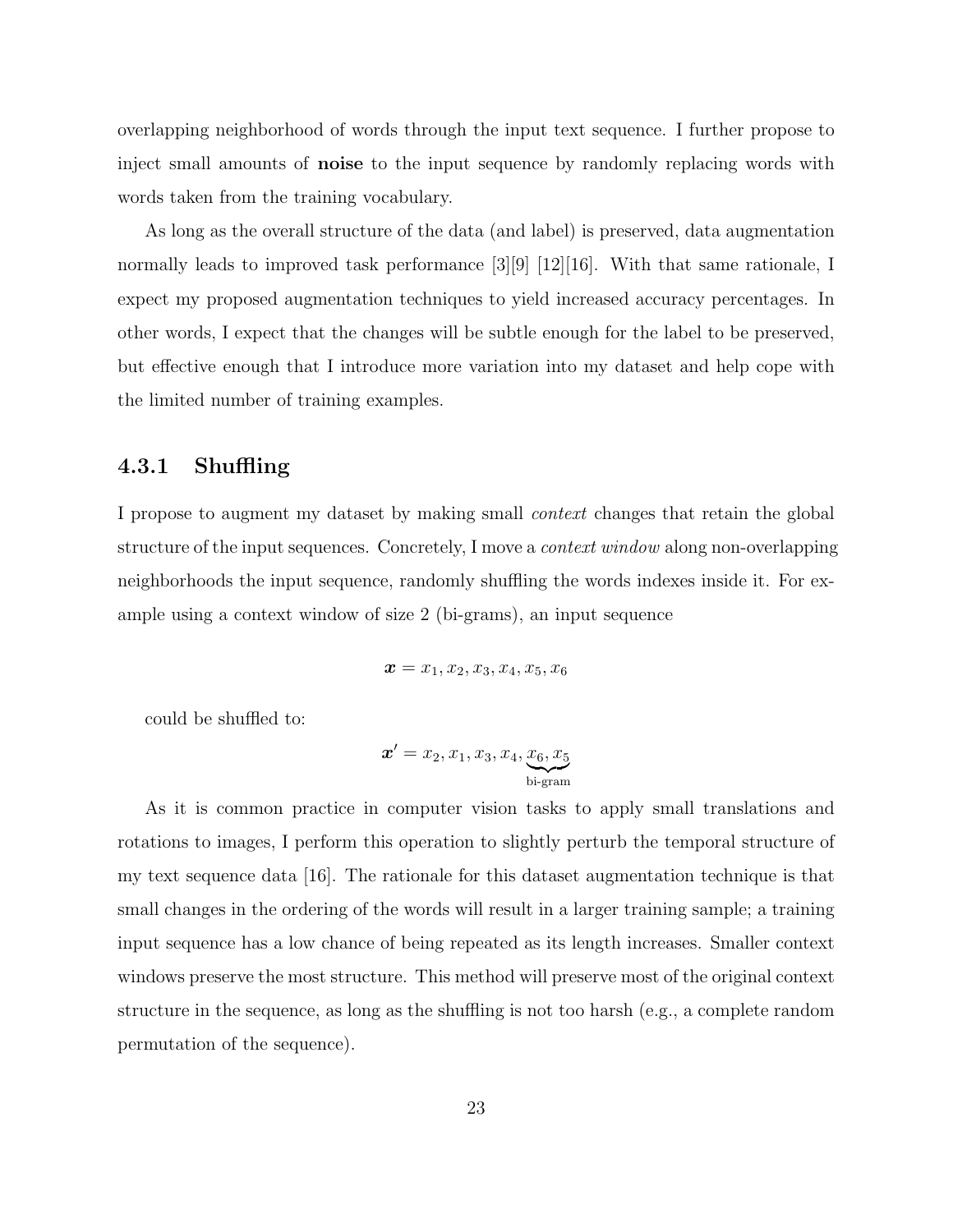#### 4.3.2 Noise Injection

One common augmentation technique for image datasets is to add a small amount of noise. By replacing a relatively small number of pixel values with noise, the model gets to process and train on a different but similar instance. The noise should be subtle enough as to not distort the image too much, otherwise I could potentially train the model using mostly noise. I propose to augment my dataset by injecting noise to each training sample. Again, I aim to simulate a larger training sample while avoiding harsh changes to the original inputs. Specifically, each word in a text sequence is replaced with a specified probability with a word randomly chosen from my training vocabulary.

| <b>Algorithm 1</b> Add noise to input sequence                                              |  |  |  |  |  |
|---------------------------------------------------------------------------------------------|--|--|--|--|--|
| 1: <b>procedure</b> NOISEINJECTION $(\boldsymbol{x} = [x_1, , x_n], \mathbb{V}, p_{noise})$ |  |  |  |  |  |
| for $k = 1$ to n do<br>2:                                                                   |  |  |  |  |  |
| if $p_k \sim U(0,1) \leq p_{noise}$ then<br>3:                                              |  |  |  |  |  |
| $x_k \leftarrow x'_k \in \mathbb{V}$<br>4:                                                  |  |  |  |  |  |
| end if<br>5:                                                                                |  |  |  |  |  |
| end for<br>6:                                                                               |  |  |  |  |  |
| return x                                                                                    |  |  |  |  |  |
| 7: end procedure                                                                            |  |  |  |  |  |

### 4.4 Dataset Augmentation: Padding

To enforce uniform input size for my neural networks, I apply **zero-padding**. For any arbitrary training instance  $BoW(s) = \mathbf{x} = x_1, ..., x_k$ , I enforce that  $k = n$ , for the specified input size *n*. Thus, if  $k < n$ , I transform it into  $x_{pad} = x_1, ..., x_k, 0_{k+1}, ..., 0_n$ . Conversely, if  $k>n$ , I simply truncate x to be of size n. The input length introduces another model hyper-parameter that should be fine-tuned, but a reasonable approach is to pad enough to fully accomodate the length of most input sequences (i.e. it is preferrable to pad than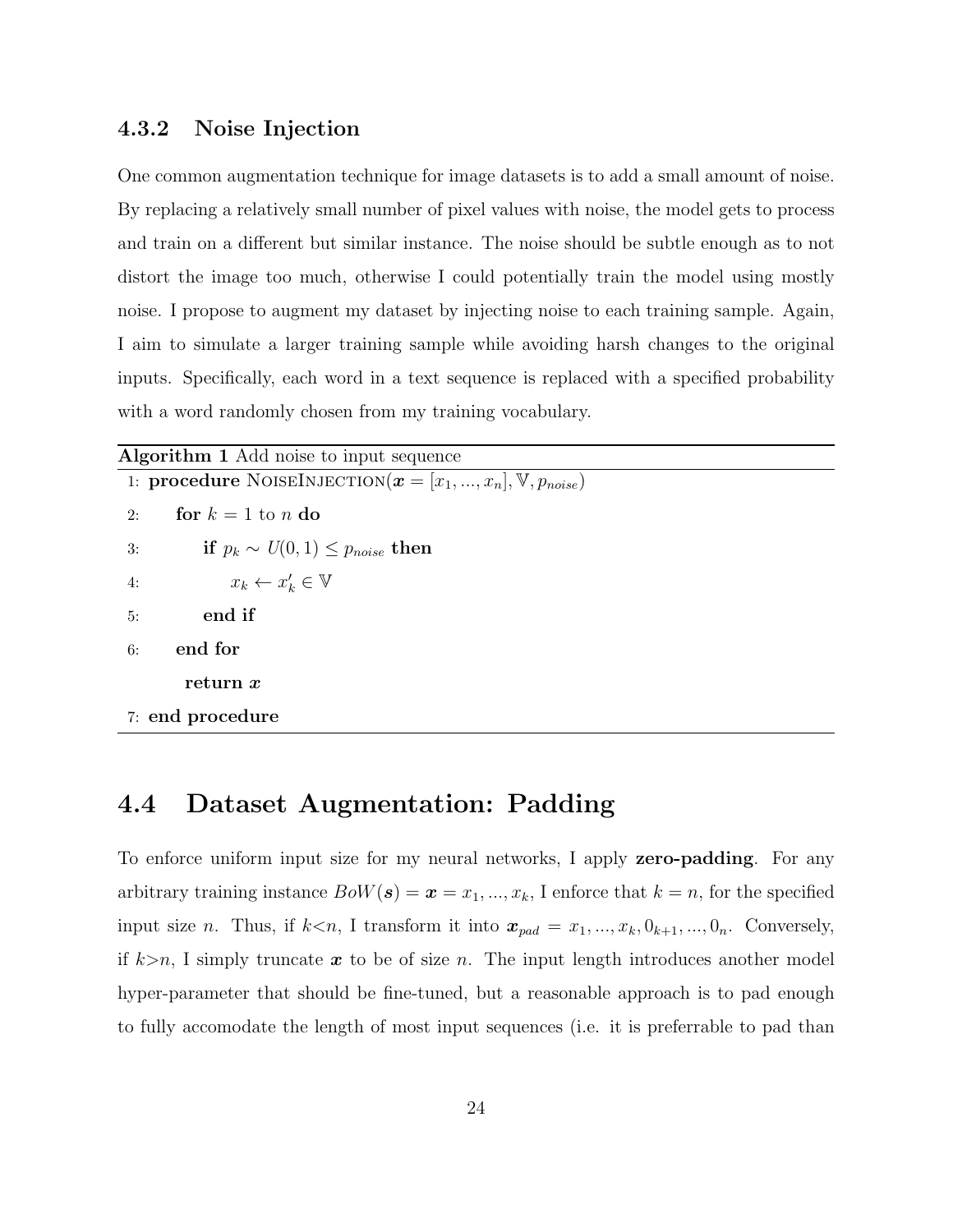truncate and lose information).

My network's input is a sequence of integers, each integer being a word index: a number representing a word in my vocabulary  $V$ . Word indexes range from 1 to  $|V|$ , with the index 0 being left for out-of-vocabulary words. When I pad my input sequence with 0s, I do not add any information; I simply create a constant input length. I propose that if instead I add values that characterize or help describe the input sequence more thoroughly, I may increase the amount of information available during training.

Consider a very simple input sequence, and assume its true label can be determined from a single word:

#### "This paper is about computer graphics"

where the label is "Graphics" (a publication about computer graphics). In this simple case, the label is determined by the word "graphics". To the human reader, this single informative word is enough to predict the label correctly although it is only 1/6 of the entire text.

Now consider a the padded version, where I enforce an input length of 10:

#### "This paper is about computer graphics PAD PAD PAD PAD"

In the padded version, the word graphics is now only 1/10 of the entire text. If I could pad the sequence using this informative word instead of some meaningless token (e.g. 0's), I could increase the likelihood of the model extracting features from it. In other words, I make important words be present more frequently. I propose to pad input sequences with values found already within the input text sequence instead of 0's only.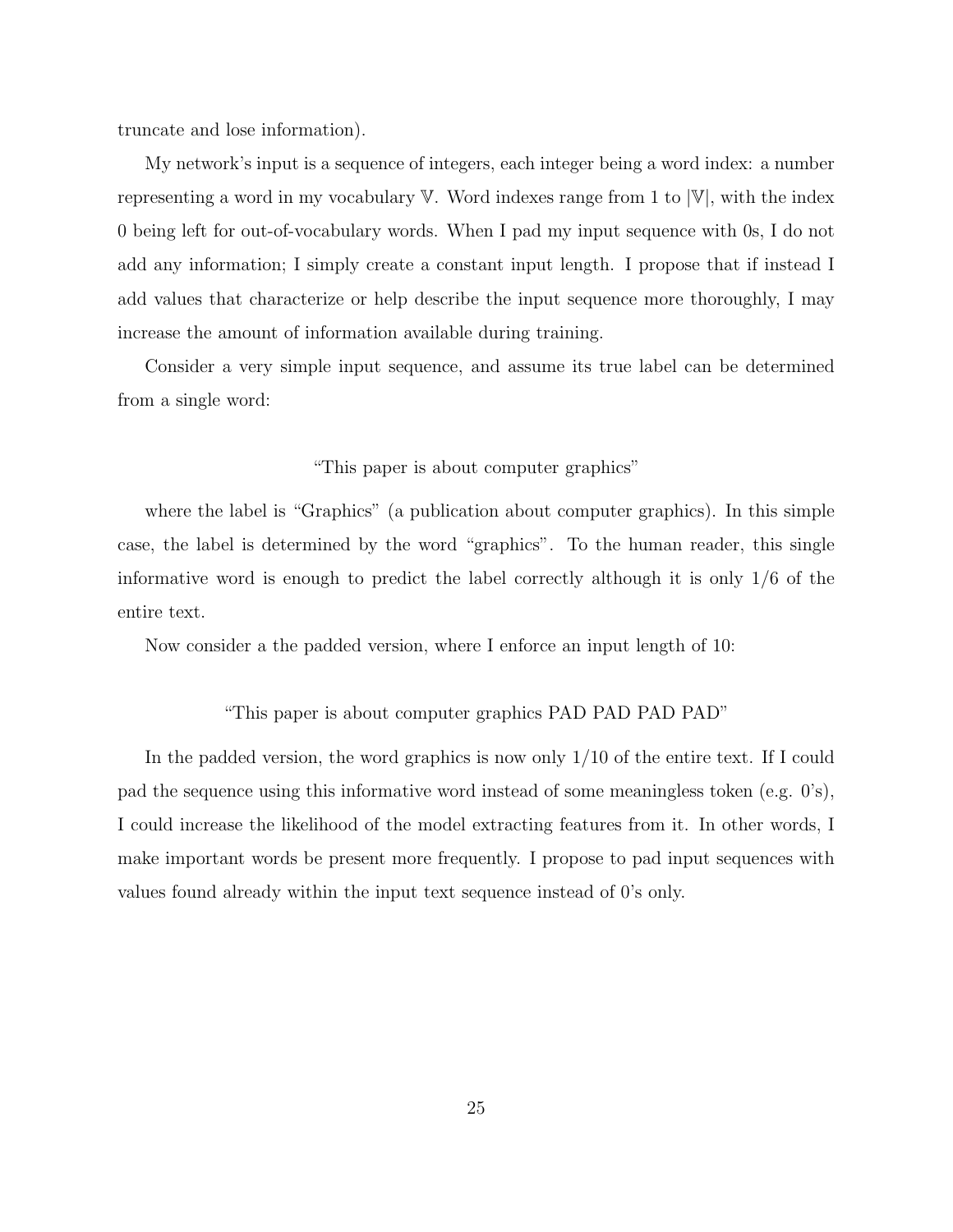#### 4.4.1 Wrap Padding

My proposed padding scheme is to *wrap around* the text, repeating words once I reach the padding portion. Refering back to the first example, the input sequence:

"This paper is about computer graphics PAD PAD PAD PAD"

would then be

"This paper is about computer graphics This paper is about"

One thing to observe is that using this simple scheme, I remove all 0's (non-informative padding indexes) from the text sequence, but I do not have a selection mechanism and can miss useful words such as the word "graphics" in this example. Nonetheless, it is a simple approach to pad my data and hopefully increase the likelihood of encountering informative words during feature extraction.

# 4.5 Reducing Data Granularity: From Abstract to Sentences

My last proposed dataset augmentation scheme is to break each training abtract into a set of sentences, and train the network using this finer text granularity. For example, training a model using single sentences, another using sentence pairs, and another using sentence triplets. During testing, I break a test abstract into sentence sets and classify each set individually. I then assign the class with the largest mean.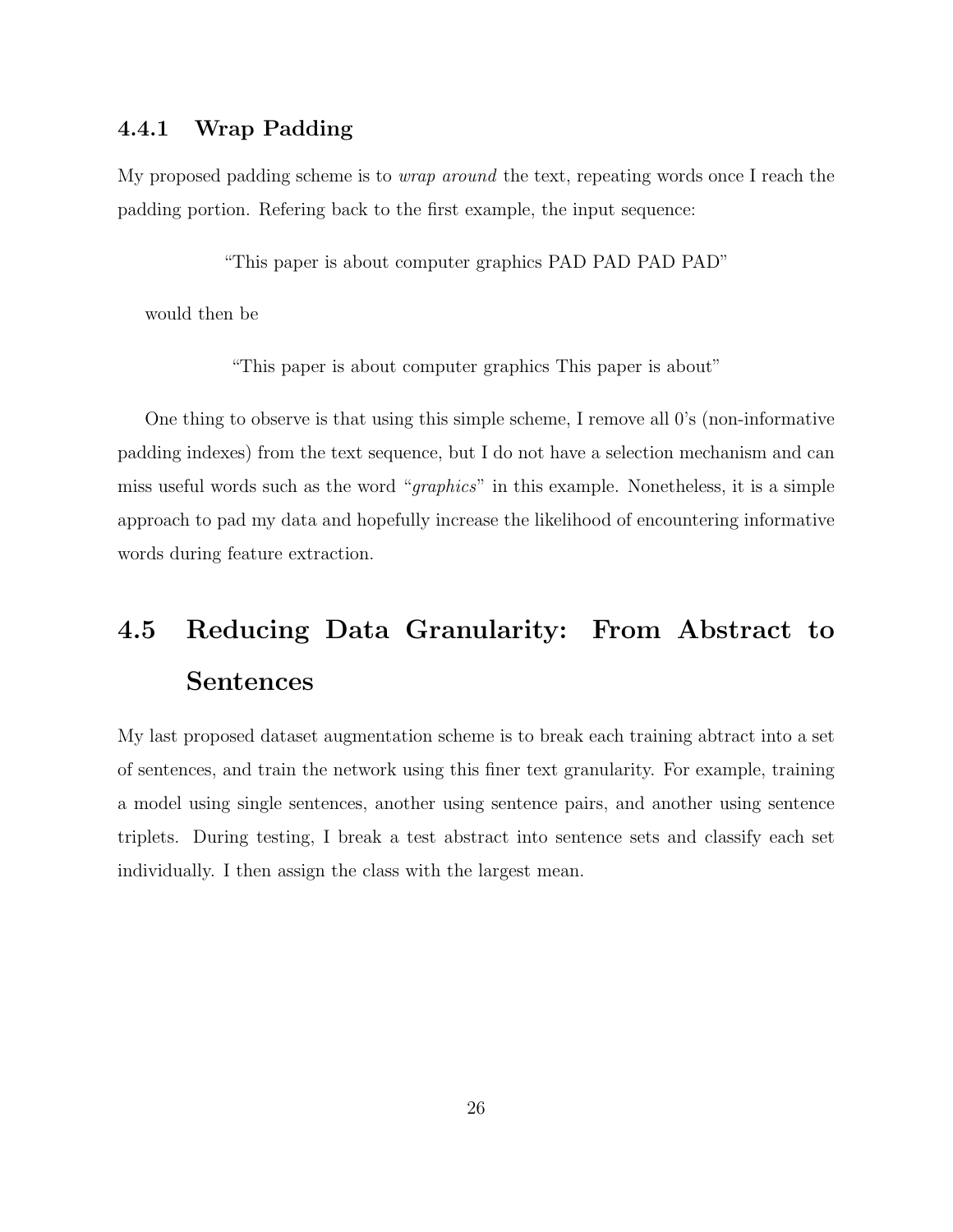# Chapter 5

# Experimental Results

### 5.1 Dataset Descriptions

I gathered a scientific publication abstract dataset from Arxiv.org. I obtained publications from the physics, mathematics, computer science, and quantitative biology disciplines. For each discipline, I considered each topic as a class. The topics for each discipline are listed as follows:

#### Astrophysics

- Astrophysics of Galaxies
- Earth and Planetary Astrophysics
- High Energy Astrophysical Phenomena
- Instrumentation and Methods for Astrophysics
- Solar and Stellar Astrophysics

#### Quantitative Biology

- Biomolecules
- Neurons and Cognition
- Populations and Evolution
- Quantitative Methods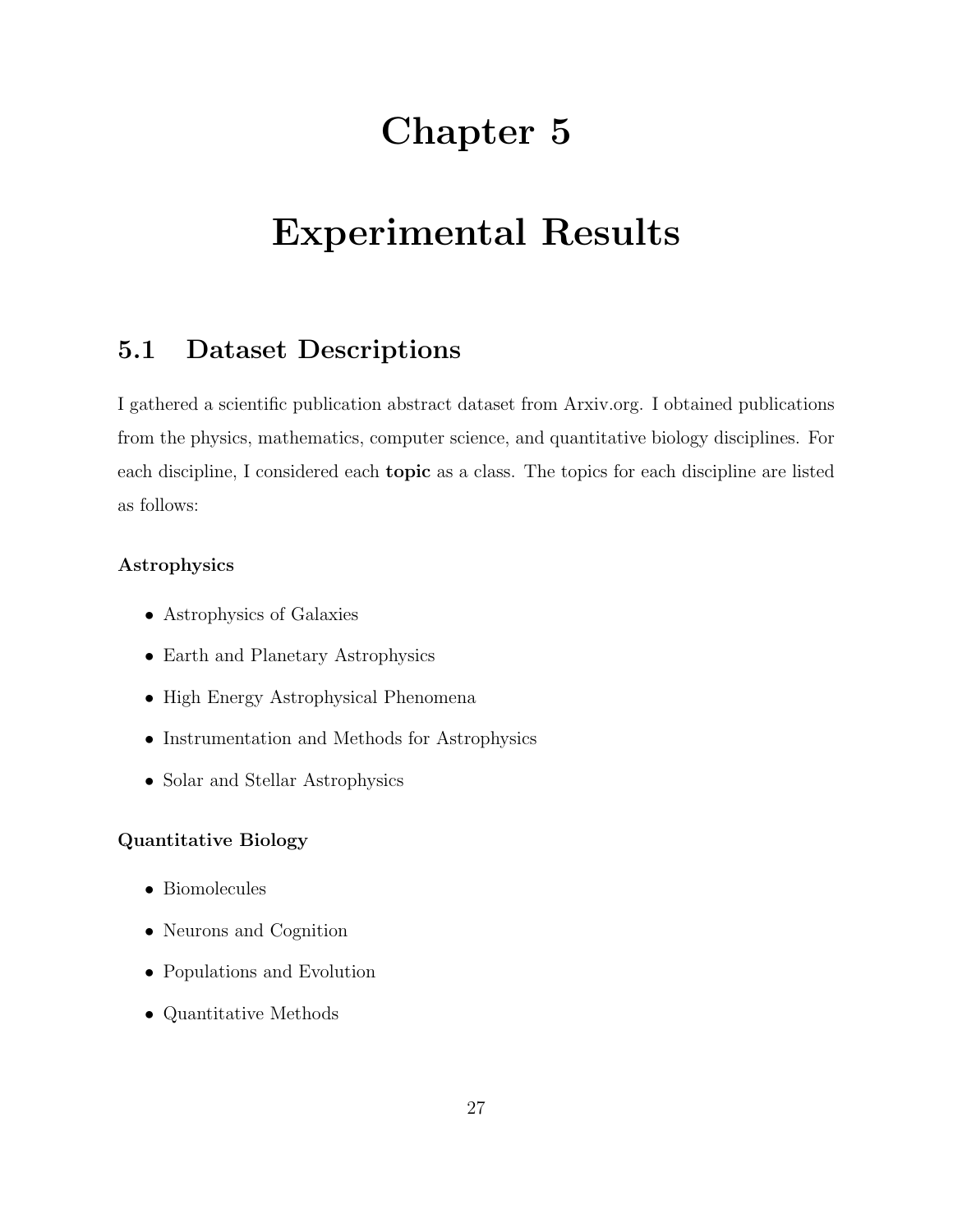### Physics

- Accelerator Physics
- Atomic Physics
- Biological Physics
- $\bullet\,$  Chemical Physics
- Classical Physics
- Computational Physics
- Data Analysis, Statistics and Probability
- Fluid Dynamics
- General Physics
- Instrumentation and Detectors
- Optics
- Physics and Society
- Plasma Physics

#### Computer Science

- Artificial Intelligence
- Computation and Language
- Computational Complexity
- Game Theory
- Computer Vision
- Computers and Society
- Cryptography and Security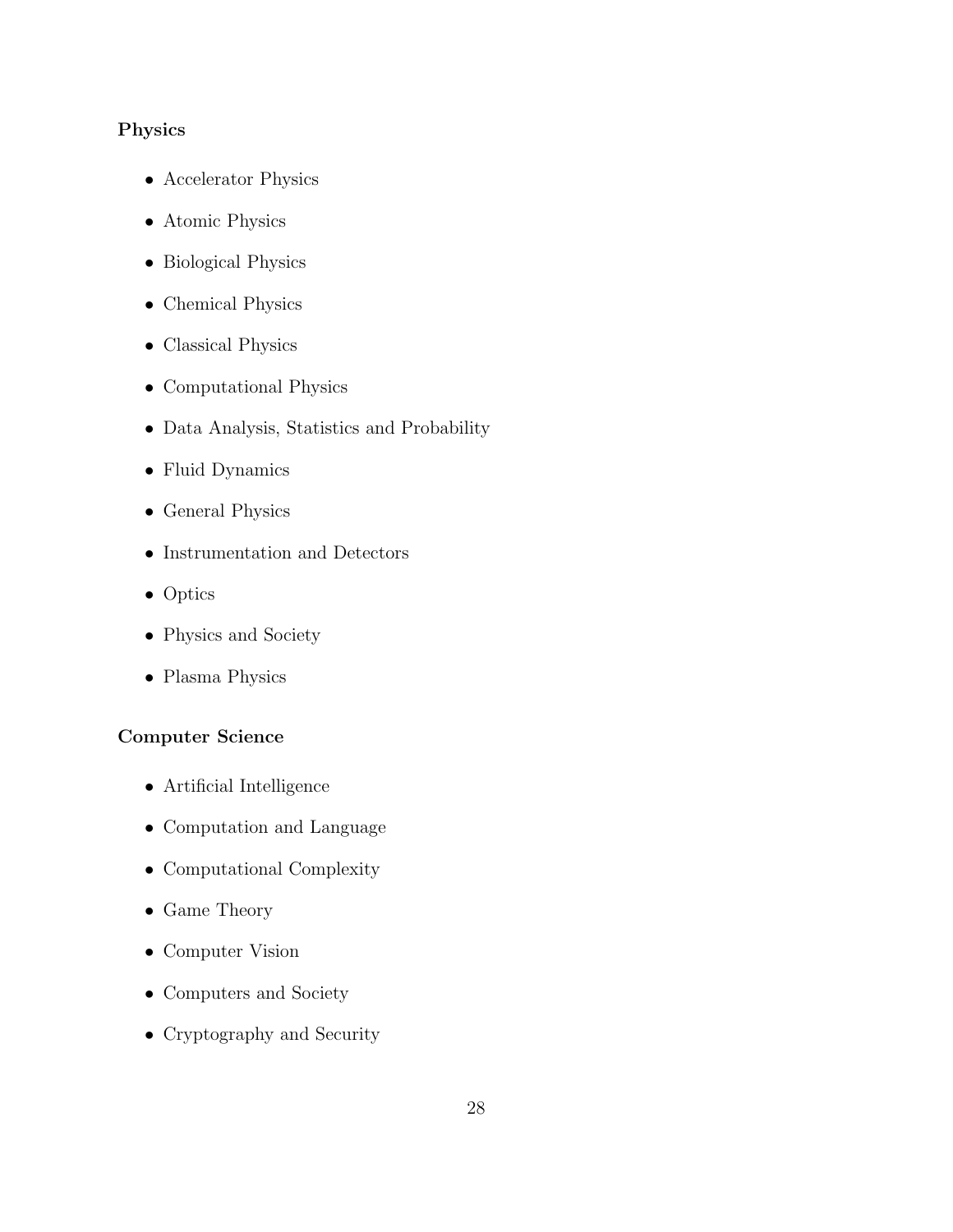- Data Structures and Algorithms
- Databases
- Discrete Mathematics
- Distributed, Parallel, and Cluster Computing
- Information Retrieval
- Information Technology
- Machine Learning
- Logic in Computer Science
- Networking and Internet Architecture
- Neural and Evolutionary Computing
- Social and Information Networks
- Software Engineering
- Systems and Control

#### Mathematics

- Algebraic Geometry
- Algebraic Topology
- Analysis of Partial Differential Equations
- Category Theory
- Classical Analysis and Ordinary Differential Equations
- Combinatorics
- Commutative Algebra
- Complex Variables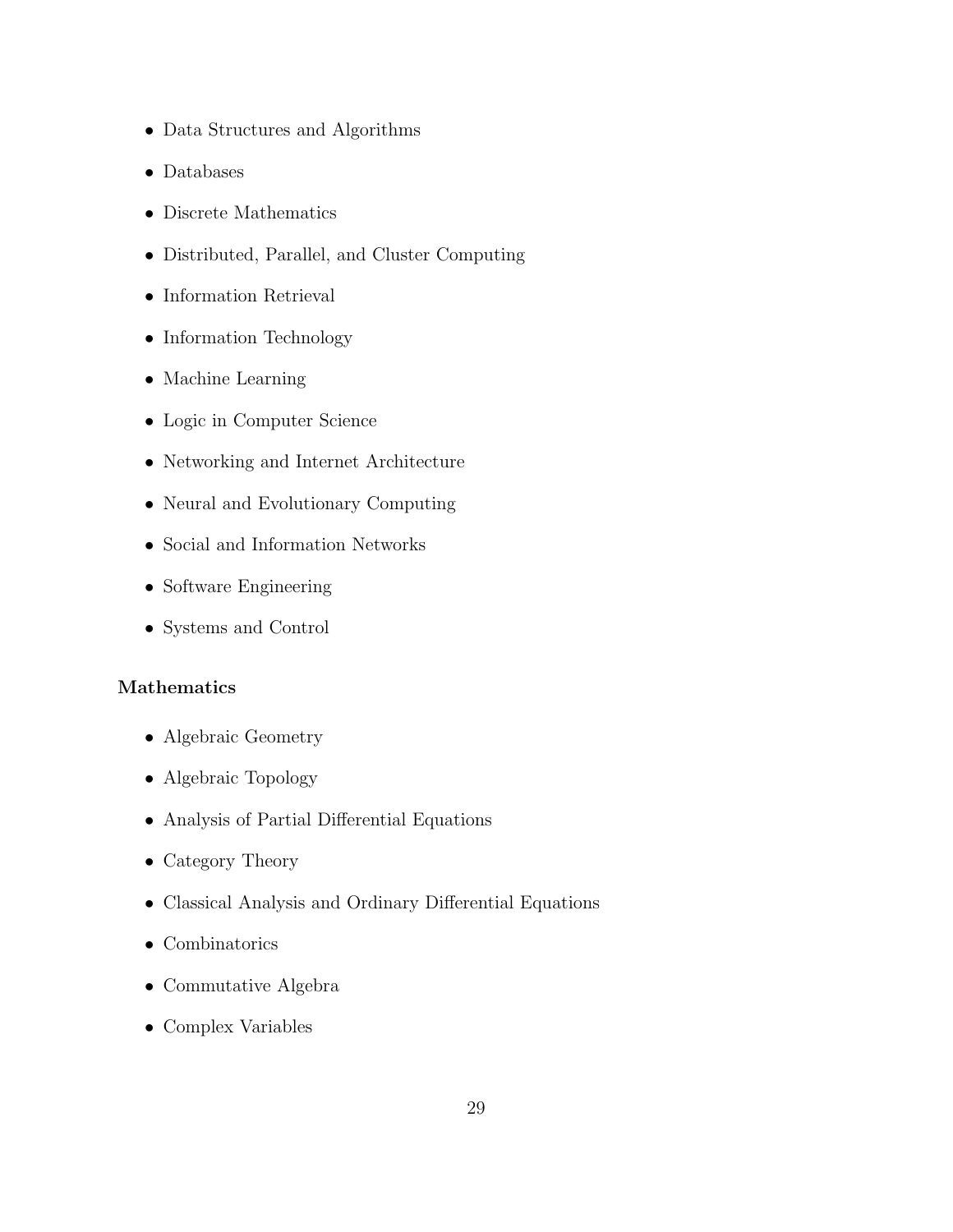- Dynamical Systems
- Functional Analysis
- Geometric Topology
- Group Theory
- K-Theory and Homology
- Logic
- Mathematical Physics
- Metric Geometry
- Number Theory
- Numerical Analysis
- Operator Algebras
- Optimization and Control
- Probability
- Quantum Algebra
- Representation Theory
- Rings and Algebras
- Statistics Theory
- Symplectic Geometry

Each class has 5000 examples. Because of this class balance, it is appropriate to report the prediction accuracy on the test set rather than using precision, recall, and f-measure. I use a 70/30 split for training and testing. I preprocess the texts by removing non-alphanumeric characters, and converting to lower case characters. The dataset distribution is shown in the table below.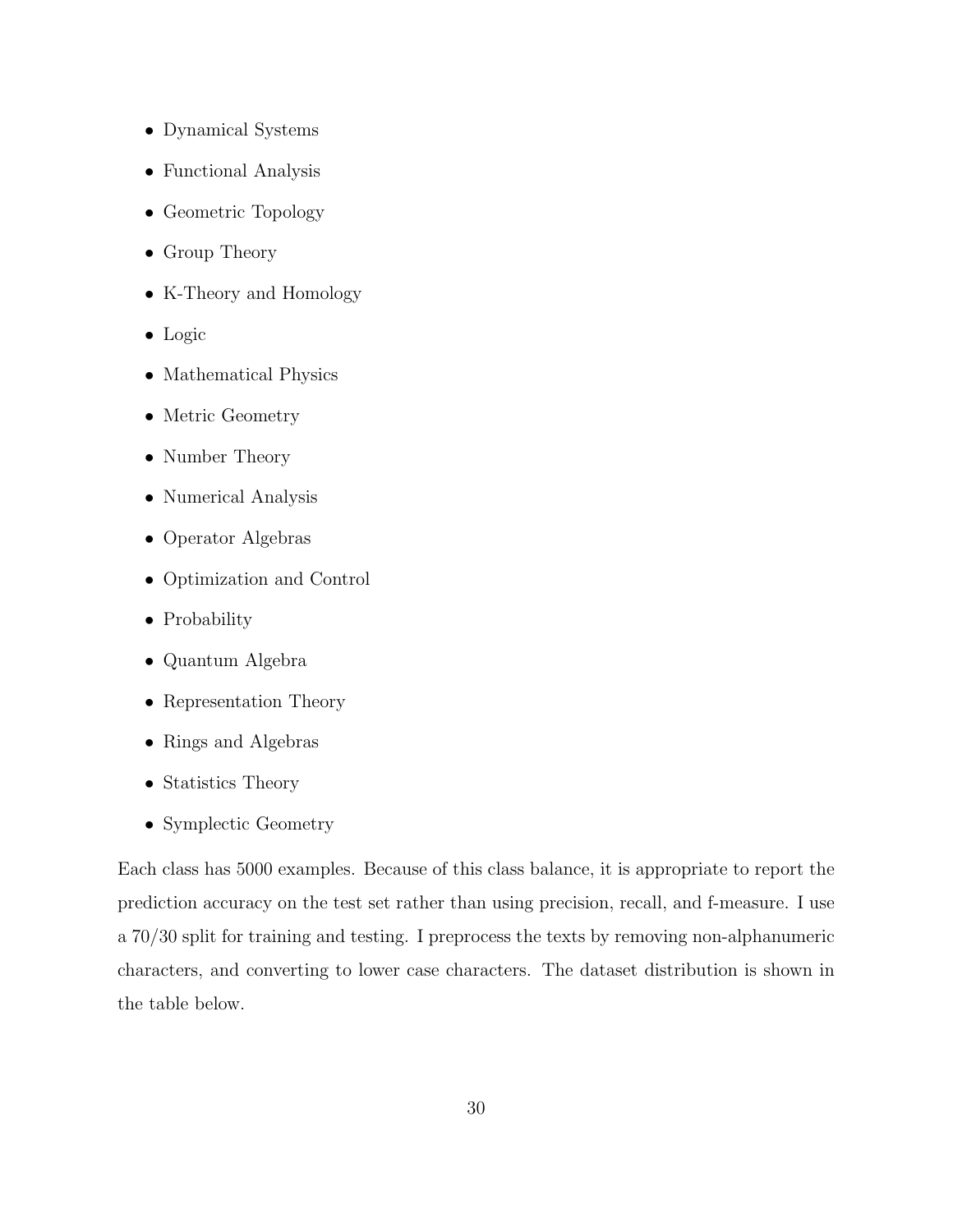| Department       | Number of Labels | Training Size | <b>Testing Size</b> |
|------------------|------------------|---------------|---------------------|
| Astrophysics     | 5                | 17500         | 7500                |
| Physics          | 13               | 45015         | 19293               |
| Computer Science | 20               | 63396         | 27170               |
| Mathematics      | 26               | 87705         | 37588               |
| Quant. Bio       | 5                | 11006         | 4717                |

Table 5.1: Dataset distribution. I obtained 5000 abstracts for each class. I use 70% of the data for training and 30% for testing.

I used the GloVe embedding set for my pretrained embeddings [23]. This set consists of 400,000 words, each represented as a vector of size 100.

## 5.2 Freezing the Embeddings: Results

I tested the four different proposed embedding training approaches. The first method is to leave the embeddings frozen throughout training i.e. non-trainable parameters. The second approach is to freeze the embeddings until convergeance, then retrain with the embeddings unfrozen. The third proposed approach is to train with the embeddings unfrozen for a small number of epochs (e.g., three), then freeze the embeddings and retrain the model. The last approach is to simply train with the embeddings as trainable parameters from the beggining to the end.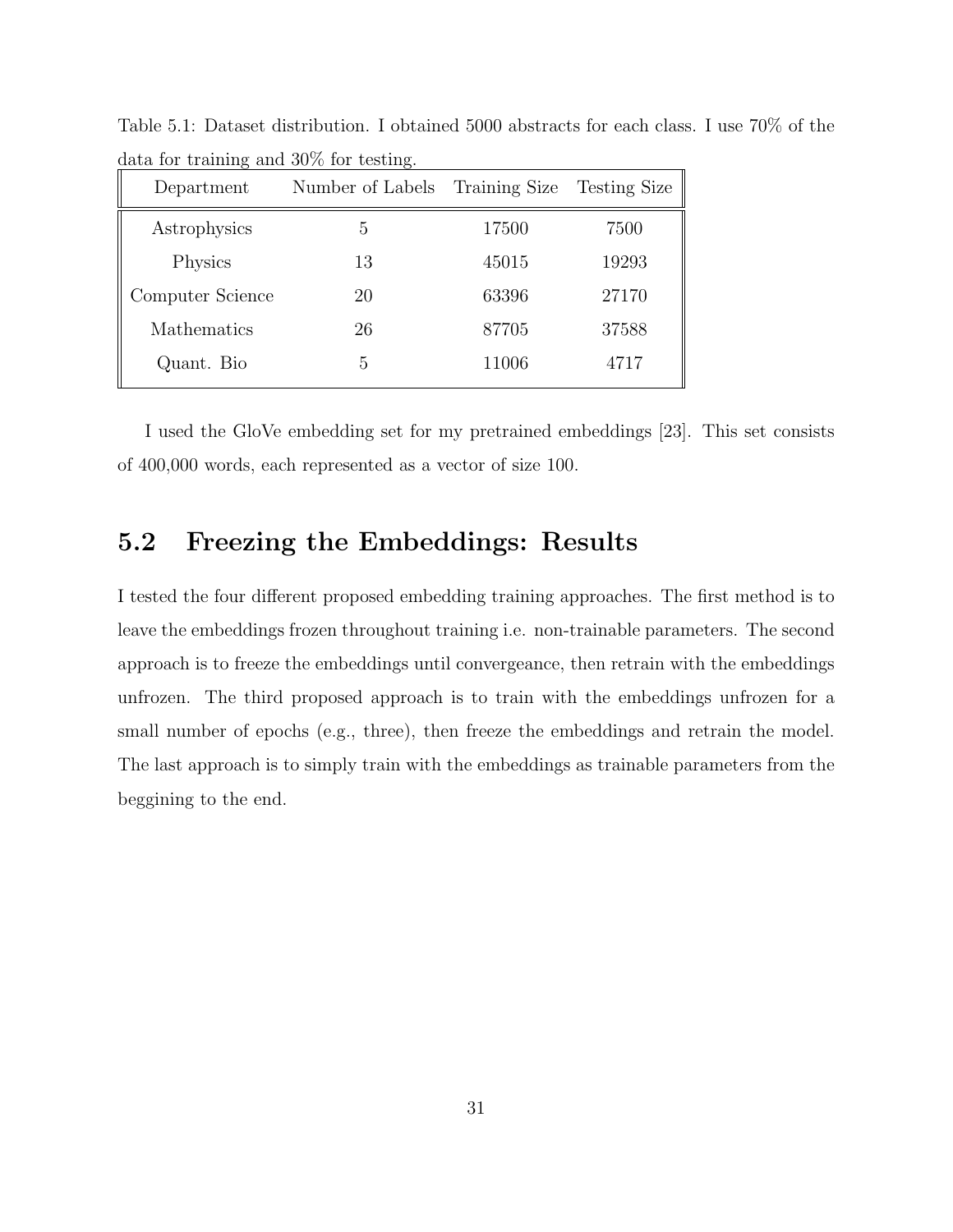| Dataset          | Frozen                  | Not-Frozen              | Freeze-Unfreeze         | Flash-Freeze         |
|------------------|-------------------------|-------------------------|-------------------------|----------------------|
| Astrophysics     | $0.751 \pm 0.005(6.6)$  | $0.765 \pm 0.003(7.1)$  | $0.761 \pm 0.002(7.4)$  | $0.773 \pm 0.001(6)$ |
| Physics          | $0.735 \pm 0.007(9.7)$  | $0.764 \pm 0.004(9.5)$  | $0.767 \pm 0.002(9.8)$  | $0.779 \pm 0.001(6)$ |
| Computer Science | $0.644 \pm 0.005(12.0)$ | $0.682 \pm 0.004(10.5)$ | $0.684 \pm 0.003(14.7)$ | $0.701 \pm 0.002(6)$ |
| Mathematics      | $0.609 \pm 0.006(15.3)$ | $0.648 \pm 0.003(13.3)$ | $0.657 \pm 0.004(15.6)$ | $0.665 \pm 0.001(6)$ |
| Quant. Biology   | $0.812 \pm 0.006(7.2)$  | $0.828 \pm 0.005(7.4)$  | $0.820 \pm 0.003(7.8)$  | $0.834\pm0.002(6)$   |
| Average Accuracy | 0.710                   | 0.737                   | 0.738                   | 0.750                |
| Average Epochs   | 10.2                    | 9.6                     | 11.1                    | 6                    |

Table 5.2: Accuracy results on all datasets with proposed embedding training schemes.

I observed that the Flash-Freeze method achieves faster convergence, with accuracy competent or better than the accuracy of all other methods. I observed that when using the flash-freeze embedding training method, I reached a good stopping point after a small number of epochs (e.g., 6). This is useful because it removes the need to use a validation split for early stopping. From here on, all my models are trained using the flash-freeze technique for 6 epochs: 3 epochs training the embeddings and 3 epochs with the embeddings frozen.

The numbers in parenthesis represent the number of epochs until the model converged.

All other methods required a validation split for early stopping. I used a 90/10 split for training and validation respectively.

### 5.3 Data Augmentation Results

In this section I show the experimental results obtained using the proposed data augmentation techniques. My model hyper-parameters are as follows: number of training words=20000, kernel size=3, learning rate=0.001, regularization rate=0.00001, dropout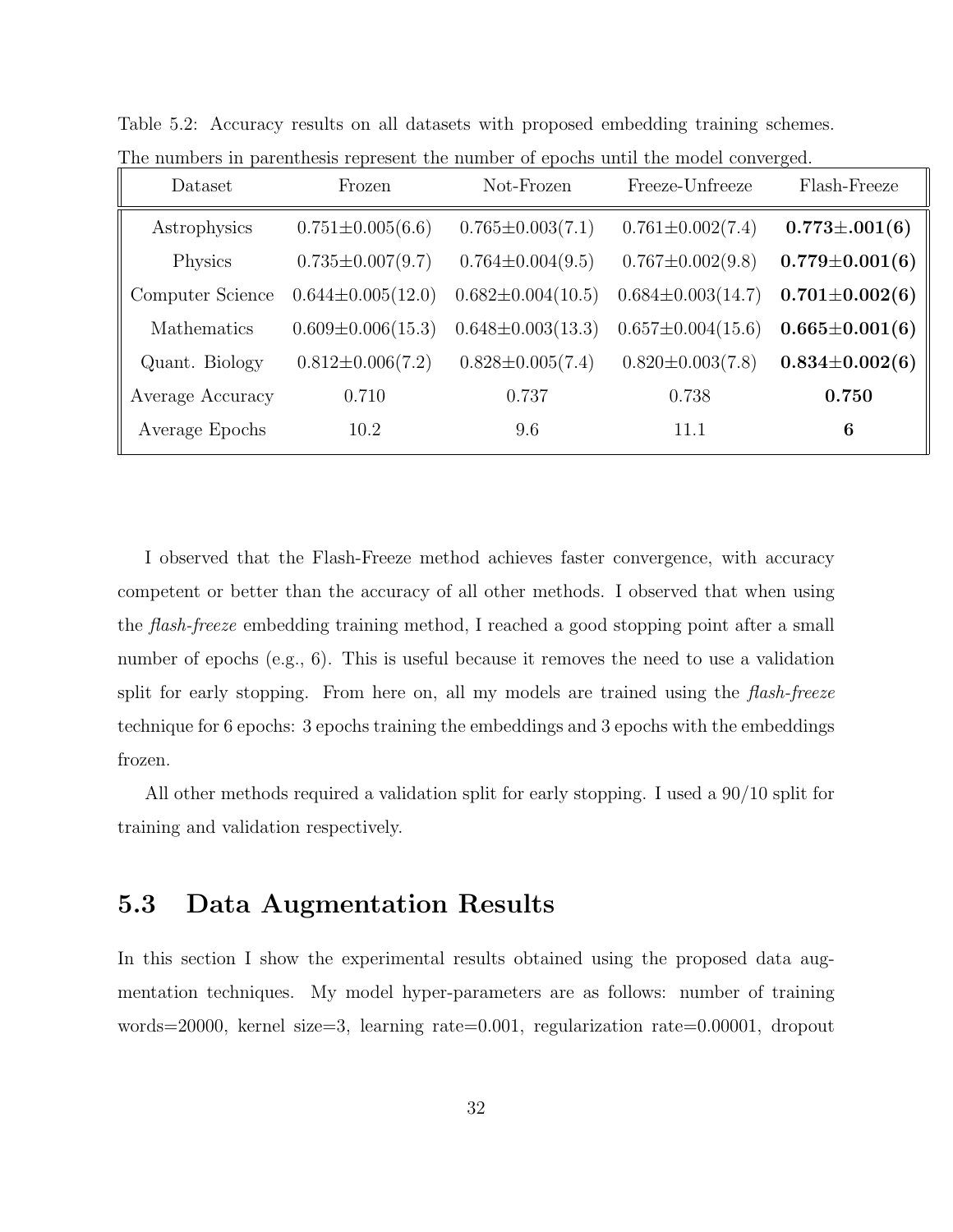rate = 0.2, maximum sequence length = 250. I refer the model trained using the nonfrozen scheme and without any of the proposed augmentation techniques as the baseline.

# 5.4 Astrophysics

|                 | Table 5.3: Test accuracy on the astrophysics dataset.                         |       |       |       |       |  |  |  |
|-----------------|-------------------------------------------------------------------------------|-------|-------|-------|-------|--|--|--|
|                 | <b>Astrophysics Test Accuracy</b>                                             |       |       |       |       |  |  |  |
|                 | PCA & Padding<br>Embedding PCA<br>Wrap Padding<br>Sentence Split<br>No Change |       |       |       |       |  |  |  |
| No Aug          | 0.773                                                                         | 0.774 | 0.778 | 0.777 | 0.769 |  |  |  |
| <b>Noise</b>    | 0.771                                                                         | 0.779 | 0.768 | 0.777 | 0.765 |  |  |  |
| Shuffle         | 0.772                                                                         | 0.768 | 0.770 | 0.764 | 0.766 |  |  |  |
| Ensemble        | 0.771<br>0.777<br>0.770<br>0.777<br>0.770                                     |       |       |       |       |  |  |  |
| Baseline: 0.765 |                                                                               |       |       |       |       |  |  |  |

Table 5.3: Test accuracy on the astrophysics dataset.

## 5.5 Physics

|                 | Lable 0.4. Lest accuracy on the physics datasct.<br><b>Physics Test Accuracy</b> |       |       |       |       |  |  |  |
|-----------------|----------------------------------------------------------------------------------|-------|-------|-------|-------|--|--|--|
|                 | PCA & Padding<br>Embedding PCA<br>Wrap Padding<br>Sentence Split<br>No Change    |       |       |       |       |  |  |  |
| No Aug          | 0.779                                                                            | 0.789 | 0.790 | 0.790 | 0.786 |  |  |  |
| <b>Noise</b>    | 0.774                                                                            | 0.757 | 0.783 | 0.782 | 0.743 |  |  |  |
| Shuffle         | 0.772                                                                            | 0.761 | 0.787 | 0.787 | 0.766 |  |  |  |
| Ensemble        | 0.783<br>0.775<br>0.789<br>0.789<br>0.765                                        |       |       |       |       |  |  |  |
| Baseline: 0.764 |                                                                                  |       |       |       |       |  |  |  |

Table 5.4: Test accuracy on the physics dataset.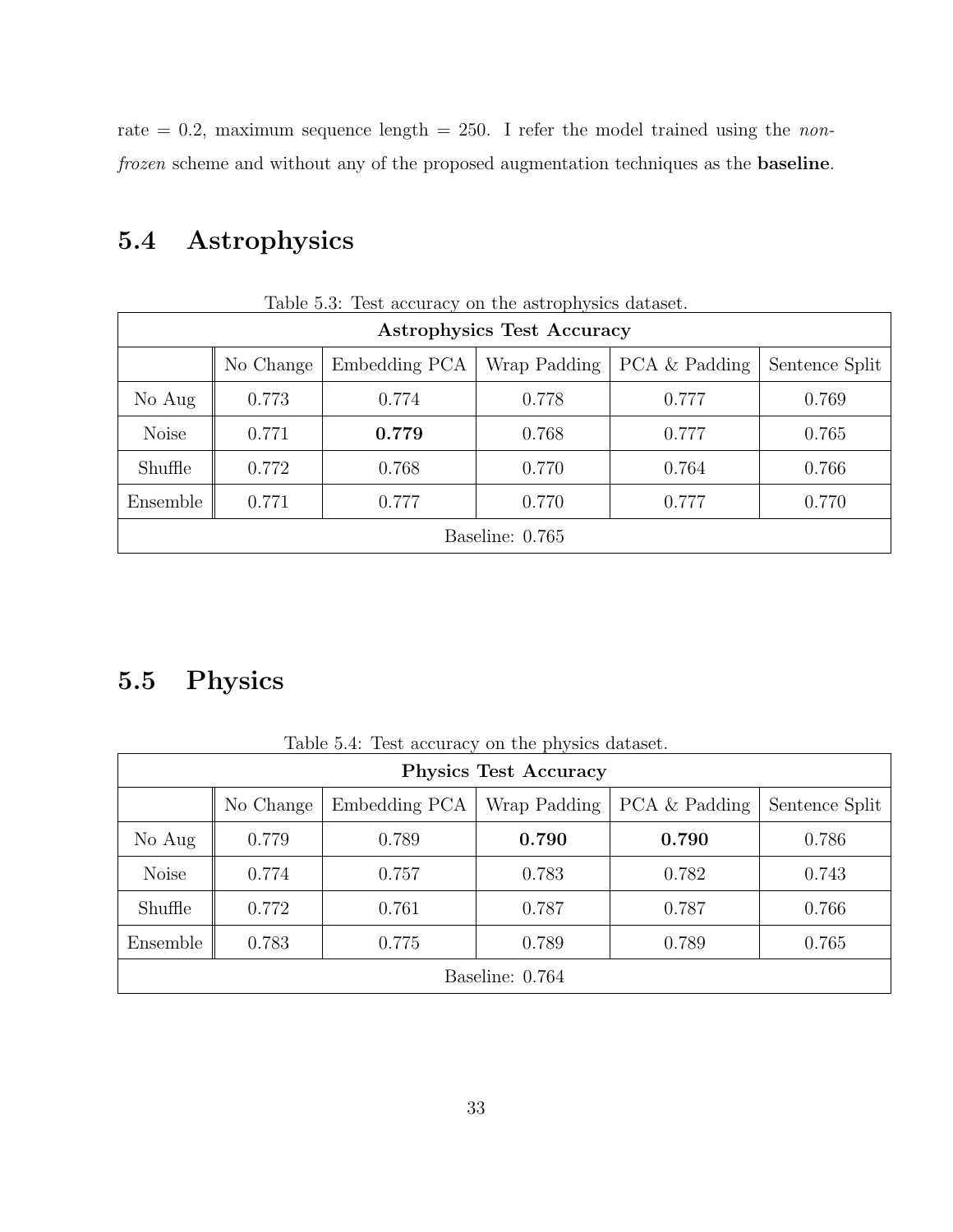# 5.6 Mathematics

|                                            | Table 5.5: Test accuracy on the mathematics dataset.                            |       |       |       |       |  |  |  |
|--------------------------------------------|---------------------------------------------------------------------------------|-------|-------|-------|-------|--|--|--|
|                                            | <b>Mathematics Test Accuracy</b>                                                |       |       |       |       |  |  |  |
|                                            | PCA & Padding<br>Wrap Padding<br>Embedding PCA<br>Sentence Split  <br>No Change |       |       |       |       |  |  |  |
| No Aug<br>0.665<br>0.664<br>0.657<br>0.653 |                                                                                 |       |       |       | 0.654 |  |  |  |
| <b>Noise</b>                               | 0.616                                                                           | 0.612 | 0.618 | 0.624 | 0.618 |  |  |  |
| Shuffle                                    | 0.625                                                                           | 0.643 | 0.640 | 0.646 | 0.636 |  |  |  |
| Ensemble                                   | 0.638<br>0.631<br>0.635<br>0.639<br>0.641                                       |       |       |       |       |  |  |  |
| Baseline: 0.648                            |                                                                                 |       |       |       |       |  |  |  |

Table 5.5: Test accuracy on the mathematics dataset.

# 5.7 Computer Science

| Table 5.6: Test accuracy on the computer science dataset. |  |  |  |  |
|-----------------------------------------------------------|--|--|--|--|
|-----------------------------------------------------------|--|--|--|--|

| <b>Computer Science Test Accuracy</b> |           |               |              |               |                |  |  |  |
|---------------------------------------|-----------|---------------|--------------|---------------|----------------|--|--|--|
|                                       | No Change | Embedding PCA | Wrap Padding | PCA & Padding | Sentence Split |  |  |  |
| No Aug                                | 0.701     | 0.690         | 0.701        | 0.699         | 0.701          |  |  |  |
| <b>Noise</b>                          | 0.655     | 0.665         | 0.688        | 0.675         | 0.655          |  |  |  |
| Shuffle                               | 0.682     | 0.663         | 0.701        | 0.685         | 0.685          |  |  |  |
| Ensemble                              | 0.678     | 0.680         | 0.696        | 0.689         | 0.687          |  |  |  |
| Baseline: 0.682                       |           |               |              |               |                |  |  |  |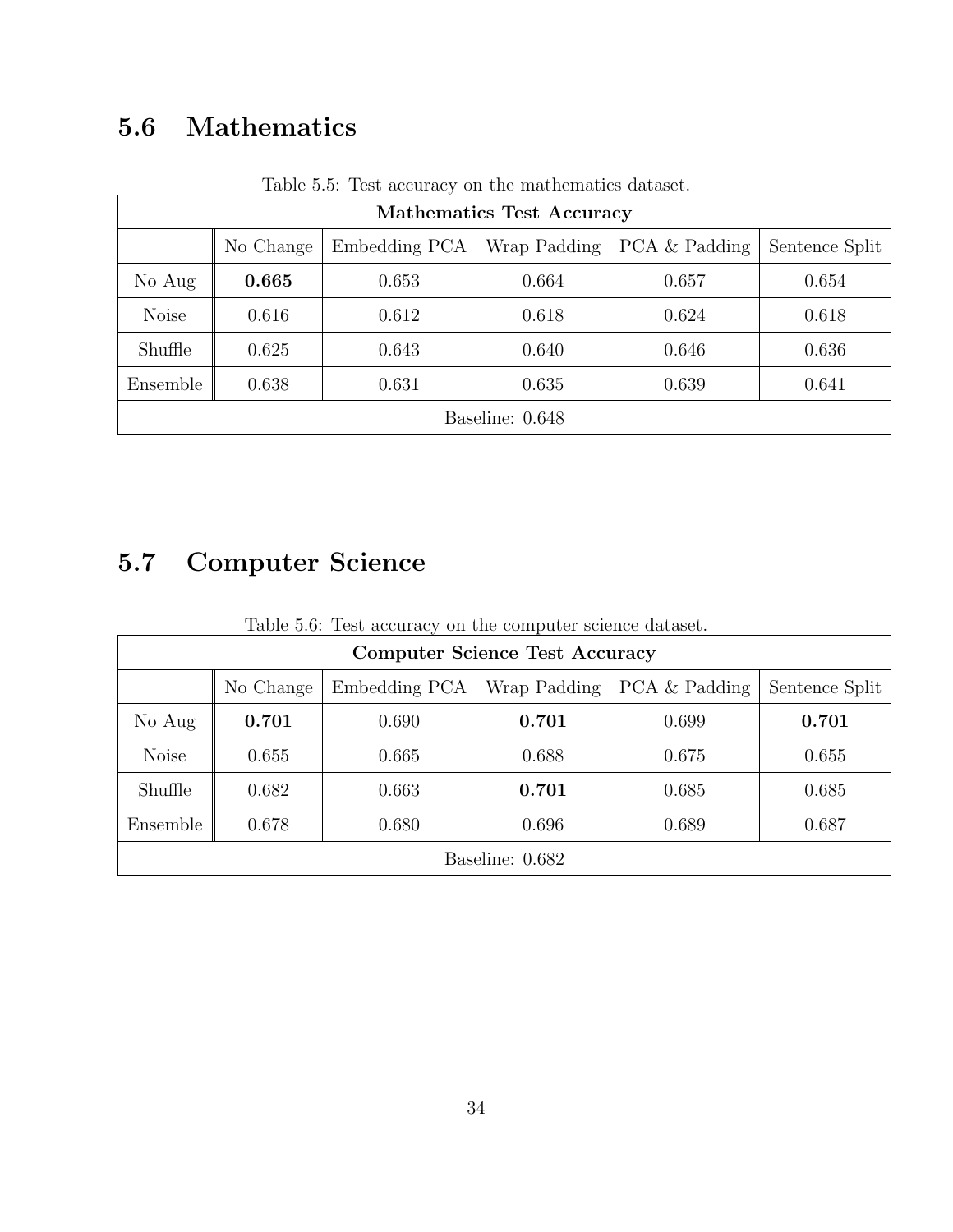## 5.8 Quantitative Biology

| Table 5.7: Test accuracy on the quantitative biology dataset. |           |               |              |               |                |  |  |  |
|---------------------------------------------------------------|-----------|---------------|--------------|---------------|----------------|--|--|--|
| <b>Quantitative Biology Test Accuracy</b>                     |           |               |              |               |                |  |  |  |
|                                                               | No Change | Embedding PCA | Wrap Padding | PCA & Padding | Sentence Split |  |  |  |
| No Aug                                                        | 0.834     | 0.837         | 0.839        | 0.838         | 0.833          |  |  |  |
| <b>Noise</b>                                                  | 0.827     | 0.835         | 0.837        | 0.834         | 0.812          |  |  |  |
| Shuffle                                                       | 0.831     | 0.827         | 0.831        | 0.829         | 0.820          |  |  |  |
| Ensemble                                                      | 0.839     | 0.840         | 0.840        | 0.840         | 0.830          |  |  |  |
| Baseline: 0.828                                               |           |               |              |               |                |  |  |  |

Table 5.7: Test accuracy on the quantitative biology dataset.

I conclude from my experiments that the incorporating of the embeddings as free parameters of the model helped achieve higher accuracy than without them. I expected that the Freeze-Unfreeze would achieve the highest test accuracy. The Flash Freeze embedding trainability scheme achieved the highest test accuracy in the least number of training epochs. It is not clear from my experiments if the data augmentation schemes proposed lead to improvements. In my tests, these techniques yielded slightly lower accuracy than models trained without them.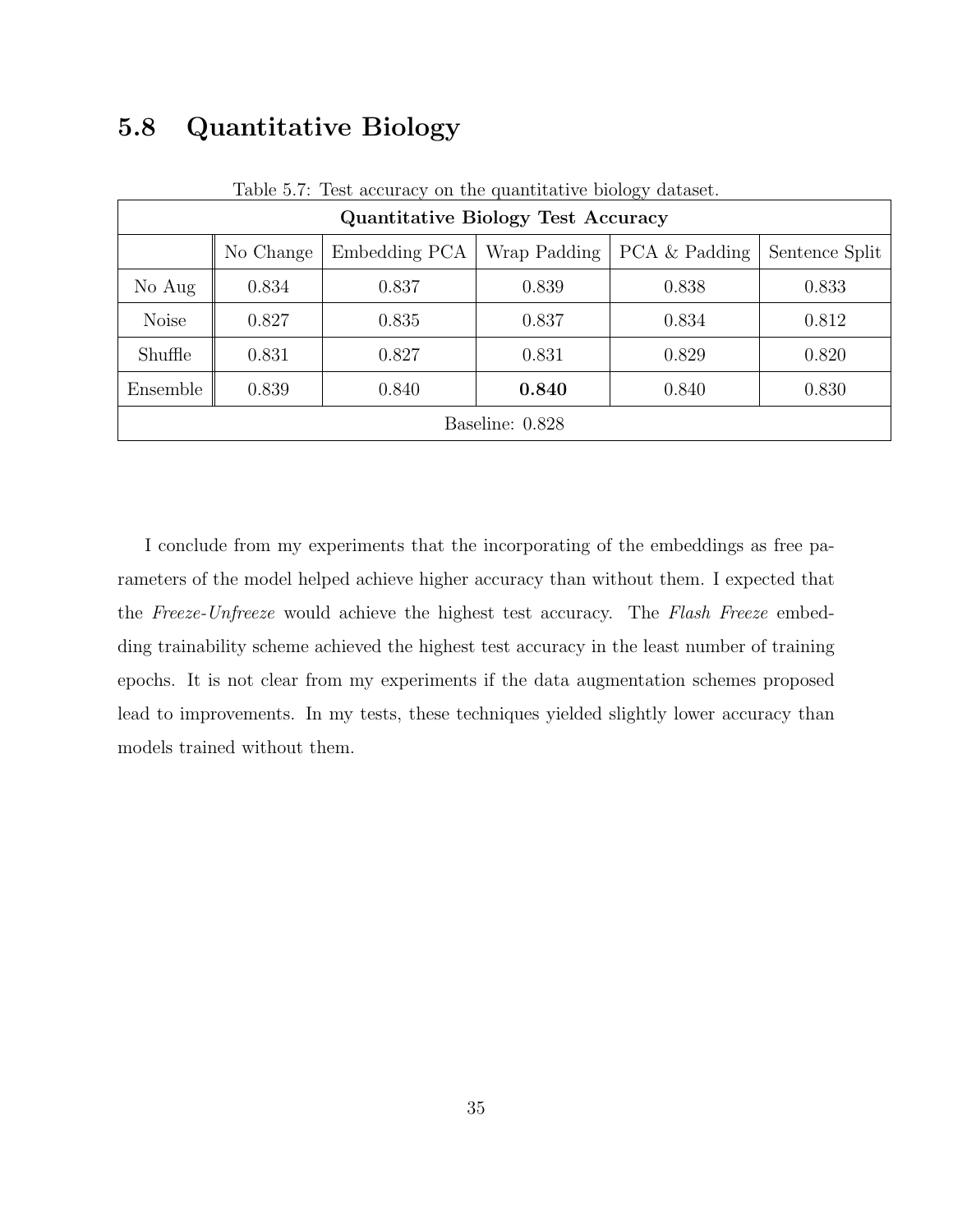# Chapter 6

# Conclusions

We presented an evaluation of recurrent convolutional neural networks for classification of publication abstracts from multiple science and engineering disciplines. We proposed techniques that resulted in a small increase in test accuracy compared to our baseline model.

One conclusion we can make from this study is that recurrent convolutional networks are efficient and effective feature extractors even with moderate amounts of training data. The combination of convolution and global max pooling provided efficient feature extraction, while the recurrent layer learned to model the temporal structure of our data. The model with this combination of layers reached the highest test accuracy in our experiments.

We proposed several embeding *trainability* schemes to manipulate the word embeddings during training. The results we obtained were different than what we had anticipated. Since the embeddings were already learned (pre-trained) from a previous task using a very large dataset to represent words in a distributed way and to capture semantic relations, we originally believed that changing their values would only overfit the training set and thus significantly reduce testing set accuracy. We expected that the freeze-unfreeze method would achieve faster convergeance and higher accuracy compared to all other proposed embedding methods. With this scheme, we hoped the model would converge then increase accuracy by allowing the embeddings to be trainable until convergeance determined by a stopping criterion. Although the model test accuracy did increase with this scheme, the flash-freeze method outperformed all others. By allowing the embeddings to be fine-tuned for a small number of iterations (three in our tests), then allowing the model to rely only on its weights (frozen embeddings), we observed we could finish training after a constant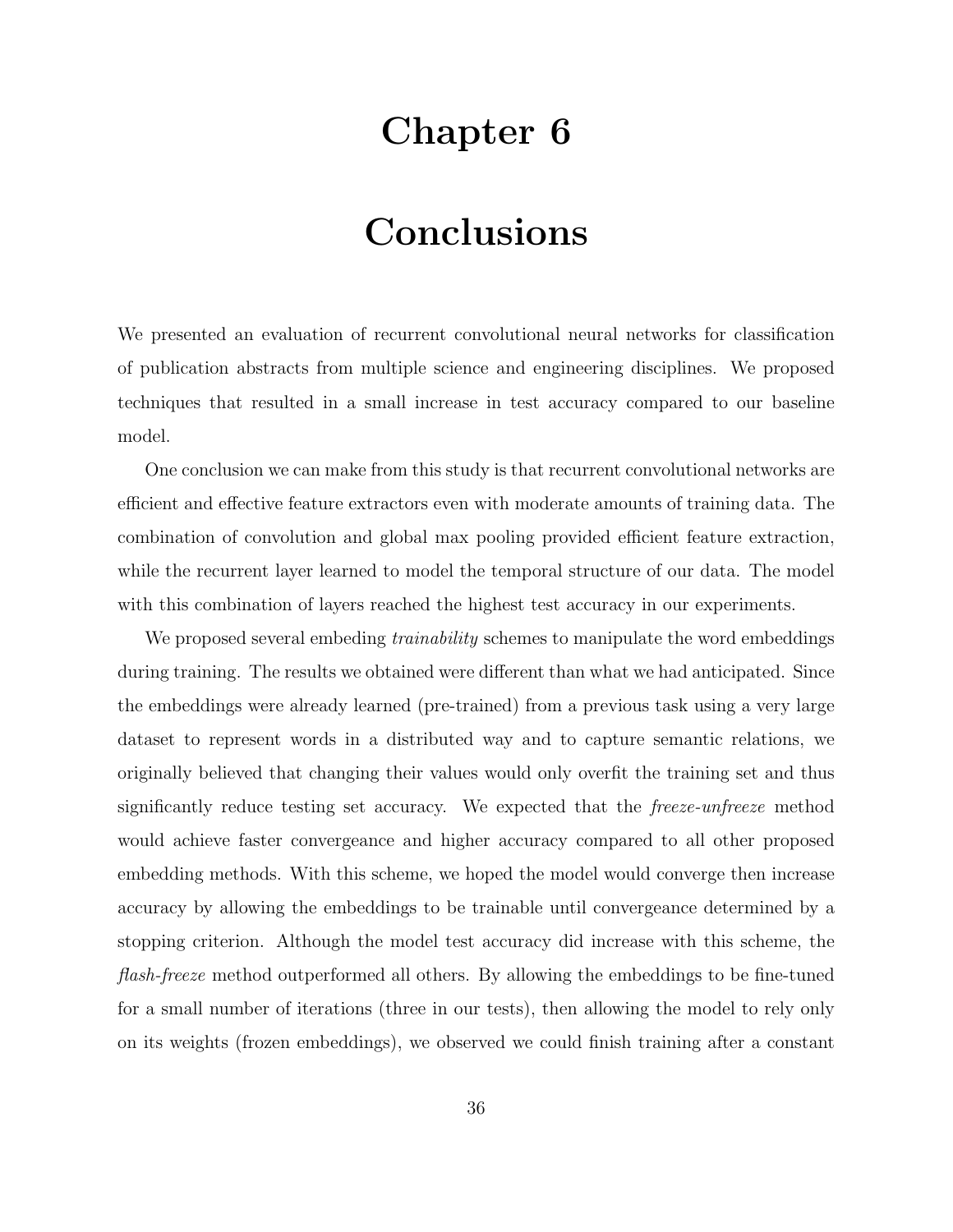number of epochs. For our task, three epochs were enough to finish training. Not only did the flash-freeze method achieve the highest overall performance, but it also removed the need for a validation set to use for early termination. This increased, albeit by not much, the amount of data available for training purposes since we could stop training after a constant number of epochs. A validation set for early stopping was crucial before we incorporated the freeze-flash stopping mechanism; the model would quickly overfit and test accuracy would decrease.

One interesting observation from our experiments is that the use of PCA on the embeddings yielded favorable results. The dimensionality reduction and linear decorrelation of the embedding variables did not affect the model's generalization when a large enough variance percentage was retained. This allowed us to reduce the number of free parameters while retaining competent performance compared to using the entire embedding set.

Our tests were inconclusive in determining whether the proposed noise injection and word shuffling augmentations yielded improved results. Overall, we obtained slightly lower test accuracy with models trained using these augmentation schemes. We believe that the model learns the structure of the data and therefore develops a sort of translation invariance. This could explain why shuffling the order of words as a data augmentation technique yielded results similar than without the shuffling. A larger dataset and more tests are necessary to decide if this technique is indeed beneficial or not.

We proposed to split the abstracts into sentences and train the model using this finer data granularity. This would increase the amount of training examples the model could perform weight updates with. By increaseing the number of examples available for training, we hoped to obtain better test accuracy. Our results were contrary to this, as we obtained higher accuracy when we treated an entire abstract as a single training example. We believe this is due to the noise present in our data, as well as the increased likelihood of class ambiguity when processing a single sentence versus an entire paragraph.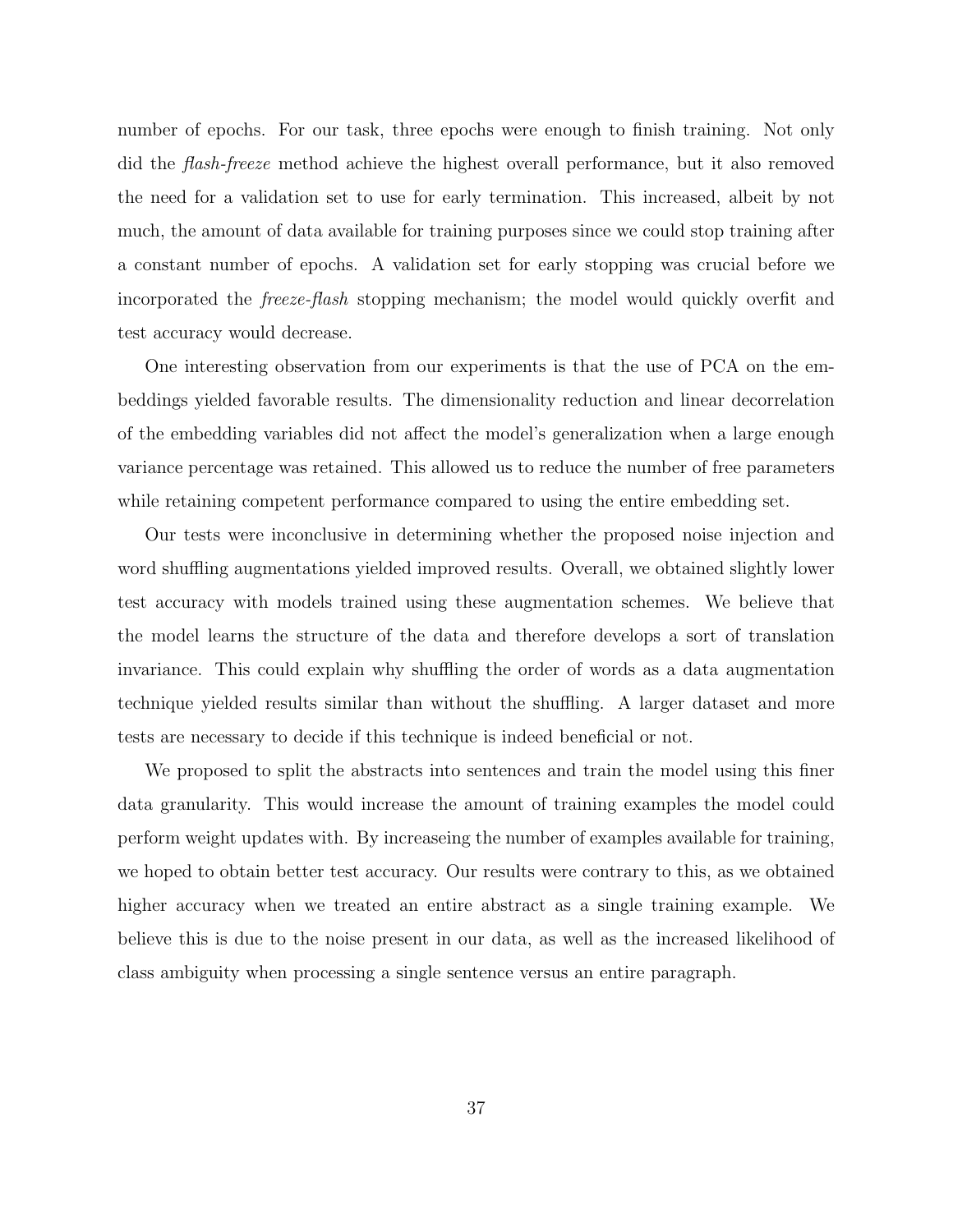### 6.1 Future Work

We would like to extend our research to incorporate datasets of various sizes. This will give us further insight on how well recurrent convolutional neural networks learn with a range of different training set sizes. Another augmentation technique we would like to further study is padding.

The application of PCA to the embedding matrix yielded unexpected and favorable results. Because of the projection of the embeddings into a different set of axes, we believed we would lose the performance gain of using pre-trained embeddings. The results were contrary to this, as we obtained similar performance withe the PCA embeddings with a smaller number of free parameters. It would be interesting to apply non-linear dimensionality reduction techniques (e.g. principal curves, autoencoders) and evaluate the effects.

In our work, we padded an input sequence with zeros to enforce uniform input size. We proposed to pad our inputs by *wrapping* around the text to remove zero-padding. It is unclear from our experiments if this augmentation helped improve our model's performance directly. We would like to extend our proposed padding to have a selection mechanism to pad with words that could potentially increase the information content in a training sample (i.e. keywords). Having such a selection mechanism, we could pad an input sequence using words selected as informative or meaningful based on some specified criteria rather than simply wrapping around the sequence.

Lastly, we are interested in seeing the effect of synonyms as a data augmentation procedure. This could be to replace words with their actual synonyms using table lookups, or to compute nearest neighbors in embedding space and replace words based on this criterion.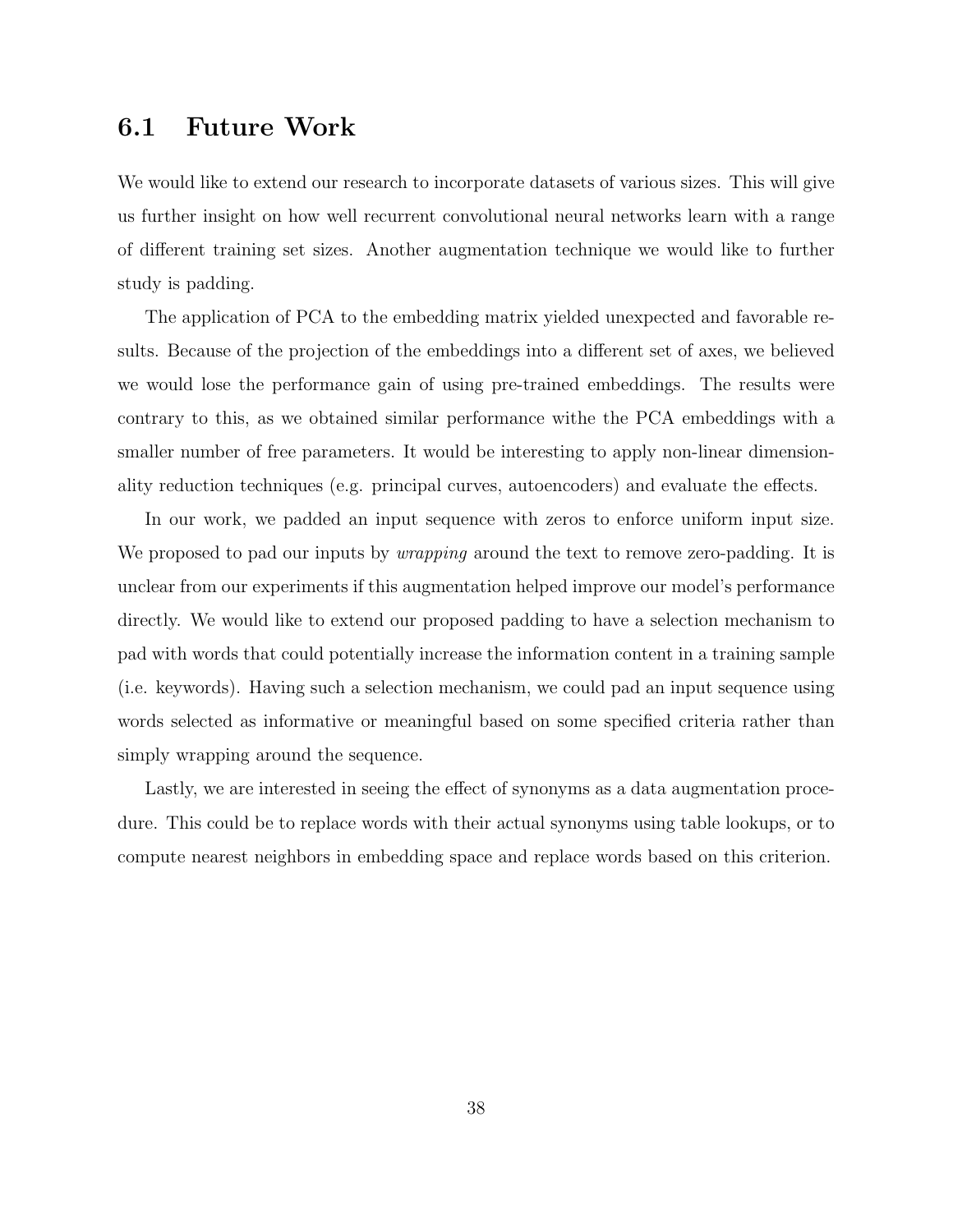# Bibliography

- [1] Yoshua Bengio, R´ejean Ducharme, Pascal Vincent, and Christian Jauvin. A neural probabilistic language model. Journal of machine learning research, 3(Feb):1137–1155, 2003.
- [2] Léon Bottou. Large-scale machine learning with stochastic gradient descent. In  $Pro$ ceedings of COMPSTAT'2010, pages 177–186. Springer, 2010.
- [3] Nitesh V Chawla, Kevin W Bowyer, Lawrence O Hall, and W Philip Kegelmeyer. Smote: synthetic minority over-sampling technique. Journal of artificial intelligence research, 16:321–357, 2002.
- [4] Junyoung Chung, Caglar Gulcehre, KyungHyun Cho, and Yoshua Bengio. Empirical evaluation of gated recurrent neural networks on sequence modeling. *arXiv preprint* arXiv:1412.3555, 2014.
- [5] Alexey Dosovitskiy, Jost Tobias Springenberg, Martin Riedmiller, and Thomas Brox. Discriminative unsupervised feature learning with convolutional neural networks. In Advances in Neural Information Processing Systems, pages 766–774, 2014.
- [6] Leon A Gatys, Alexander S Ecker, and Matthias Bethge. A neural algorithm of artistic style. arXiv preprint arXiv:1508.06576, 2015.
- [7] Xavier Glorot, Antoine Bordes, and Yoshua Bengio. Deep sparse rectifier neural networks. In Aistats, volume 15, page 275, 2011.
- [8] Alex Graves, Abdel-rahman Mohamed, and Geoffrey Hinton. Speech recognition with deep recurrent neural networks. In Acoustics, speech and signal processing (icassp), 2013 ieee international conference on, pages 6645–6649. IEEE, 2013.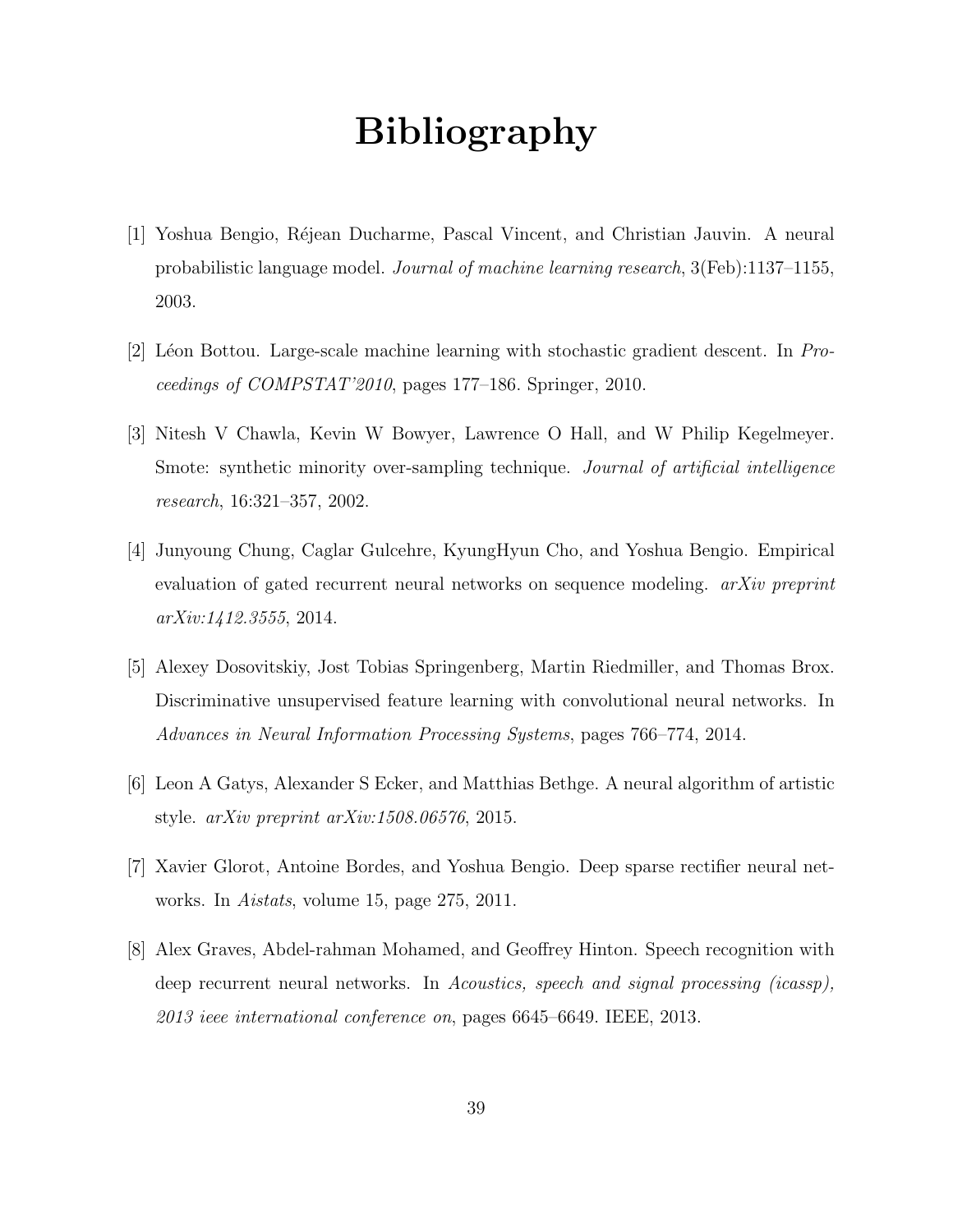- [9] Kaiming He, Xiangyu Zhang, Shaoqing Ren, and Jian Sun. Deep residual learning for image recognition. In Proceedings of the IEEE Conference on Computer Vision and Pattern Recognition, pages 770–778, 2016.
- [10] Geoffrey E Hinton, Nitish Srivastava, Alex Krizhevsky, Ilya Sutskever, and Ruslan R Salakhutdinov. Improving neural networks by preventing co-adaptation of feature detectors. arXiv preprint arXiv:1207.0580, 2012.
- [11] Sepp Hochreiter and Jürgen Schmidhuber. Long short-term memory. Neural computation, 9(8):1735–1780, 1997.
- [12] Max Jaderberg, Karen Simonyan, Andrew Zisserman, et al. Spatial transformer networks. In Advances in Neural Information Processing Systems, pages 2017–2025, 2015.
- [13] Thorsten Joachims. Learning to classify text using support vector machines: Methods, theory and algorithms. Kluwer Academic Publishers, 2002.
- [14] Rie Johnson and Tong Zhang. Effective use of word order for text categorization with convolutional neural networks. arXiv preprint arXiv:1412.1058, 2014.
- [15] Yoon Kim. Convolutional neural networks for sentence classification. arXiv preprint arXiv:1408.5882, 2014.
- [16] Alex Krizhevsky, Ilya Sutskever, and Geoffrey E Hinton. Imagenet classification with deep convolutional neural networks. In Advances in neural information processing systems, pages 1097–1105, 2012.
- [17] Quoc V Le. Building high-level features using large scale unsupervised learning. In Acoustics, Speech and Signal Processing (ICASSP), 2013 IEEE International Conference on, pages 8595–8598. IEEE, 2013.
- [18] Yann LeCun, Bernhard Boser, John S Denker, Donnie Henderson, Richard E Howard, Wayne Hubbard, and Lawrence D Jackel. Backpropagation applied to handwritten zip code recognition. Neural computation, 1(4):541–551, 1989.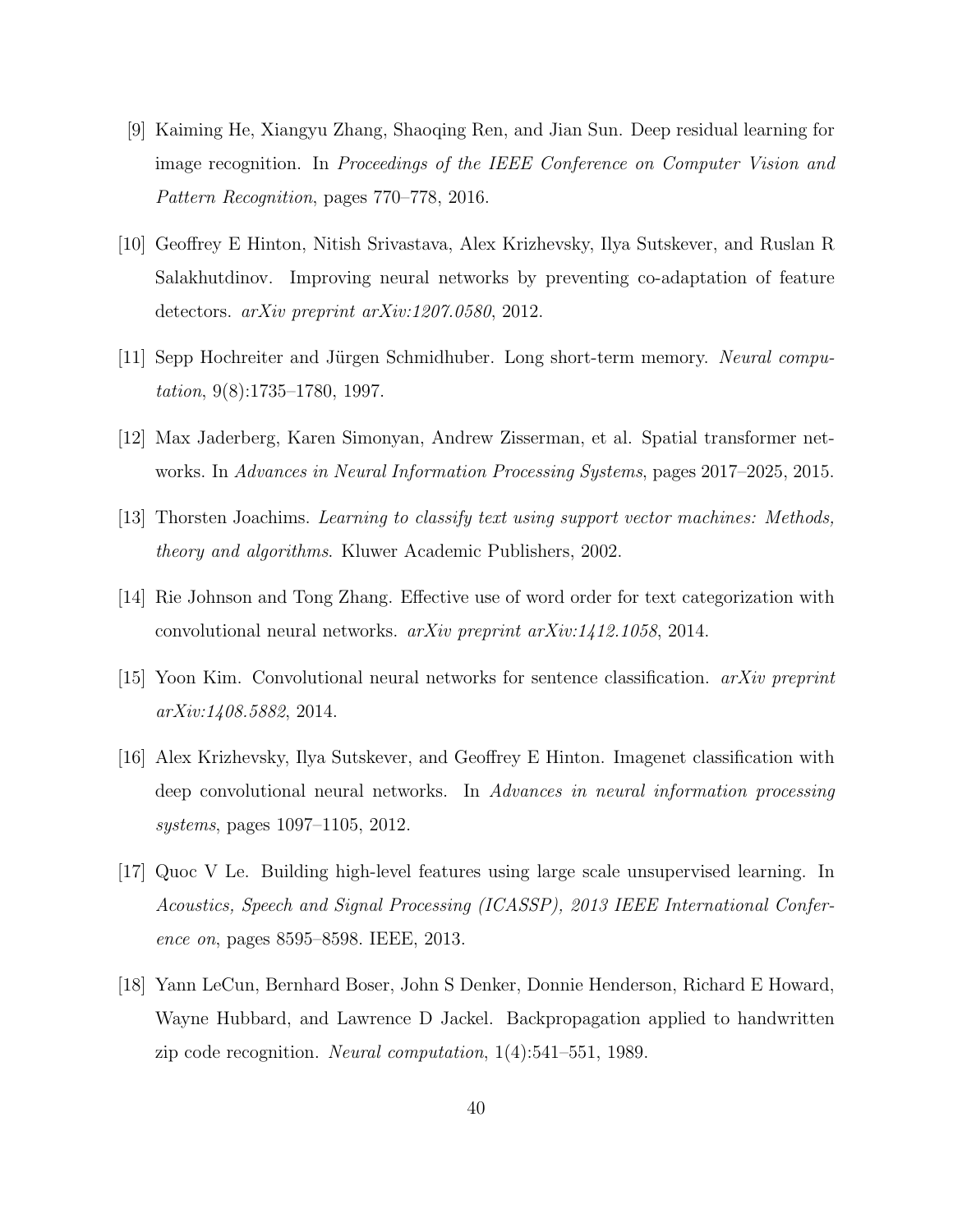- [19] Min Lin, Qiang Chen, and Shuicheng Yan. Network in network. CoRR, abs/1312.4400, 2013.
- [20] Hans Peter Luhn. A statistical approach to mechanized encoding and searching of literary information. IBM Journal of research and development, 1(4):309–317, 1957.
- [21] Maxime Oquab, Leon Bottou, Ivan Laptev, and Josef Sivic. Learning and transferring mid-level image representations using convolutional neural networks. In Proceedings of the IEEE conference on computer vision and pattern recognition, pages 1717–1724, 2014.
- [22] Razvan Pascanu, Tomas Mikolov, and Yoshua Bengio. On the difficulty of training recurrent neural networks. ICML (3), 28:1310–1318, 2013.
- [23] Jeffrey Pennington, Richard Socher, and Christopher D. Manning. Glove: Global vectors for word representation. In Empirical Methods in Natural Language Processing (EMNLP), pages 1532–1543, 2014.
- [24] David E Rumelhart, Paul Smolensky, James L McClelland, and G Hinton. Sequential thought processes in pdp models. Parallel distributed processing: explorations in the microstructures of cognition, 2:3–57, 1986.
- [25] Jonathon Shlens. A tutorial on principal component analysis.  $CoRR$ , abs/1404.1100, 2014.
- [26] Hava T Siegelmann and Eduardo D Sontag. On the computational power of neural nets. Journal of computer and system sciences, 50(1):132–150, 1995.
- [27] Nitish Srivastava, Geoffrey E Hinton, Alex Krizhevsky, Ilya Sutskever, and Ruslan Salakhutdinov. Dropout: a simple way to prevent neural networks from overfitting. Journal of Machine Learning Research, 15(1):1929–1958, 2014.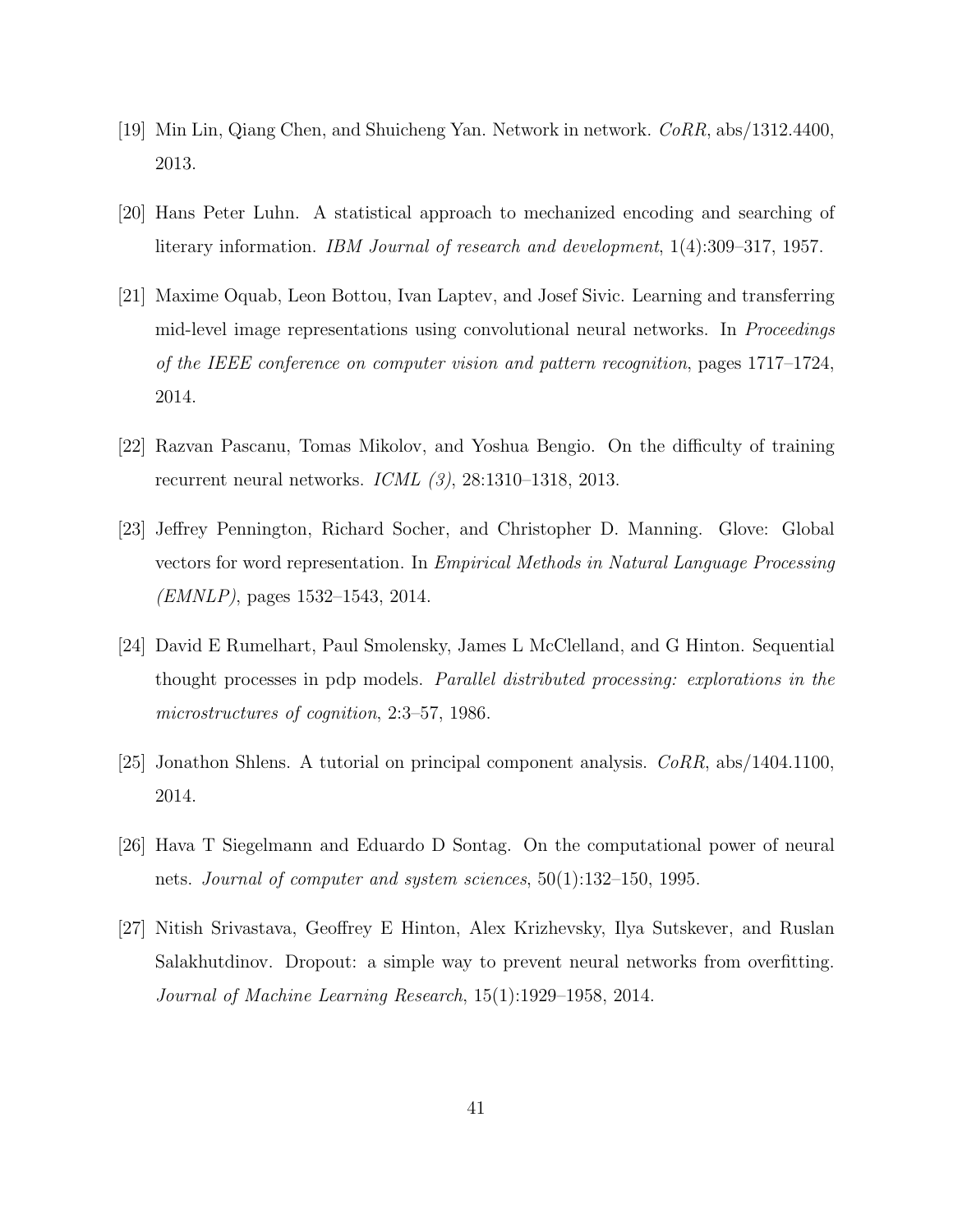- [28] Alexander Waibel, Toshiyuki Hanazawa, Geoffrey Hinton, Kiyohiro Shikano, and K Lang. Phoneme recognition: neural networks vs. hidden markov models vs. hidden markov models. In Acoustics, Speech, and Signal Processing, 1988. ICASSP-88., 1988 International Conference on, pages 107–110. IEEE, 1988.
- [29] Wenpeng Yin, Katharina Kann, Mo Yu, and Hinrich Schütze. Comparative study of cnn and rnn for natural language processing. arXiv preprint arXiv:1702.01923, 2017.
- [30] Y-T Zhou, Rama Chellappa, Aseem Vaid, and B Keith Jenkins. Image restoration using a neural network. IEEE Transactions on Acoustics, Speech, and Signal Processing, 36(7):1141–1151, 1988.